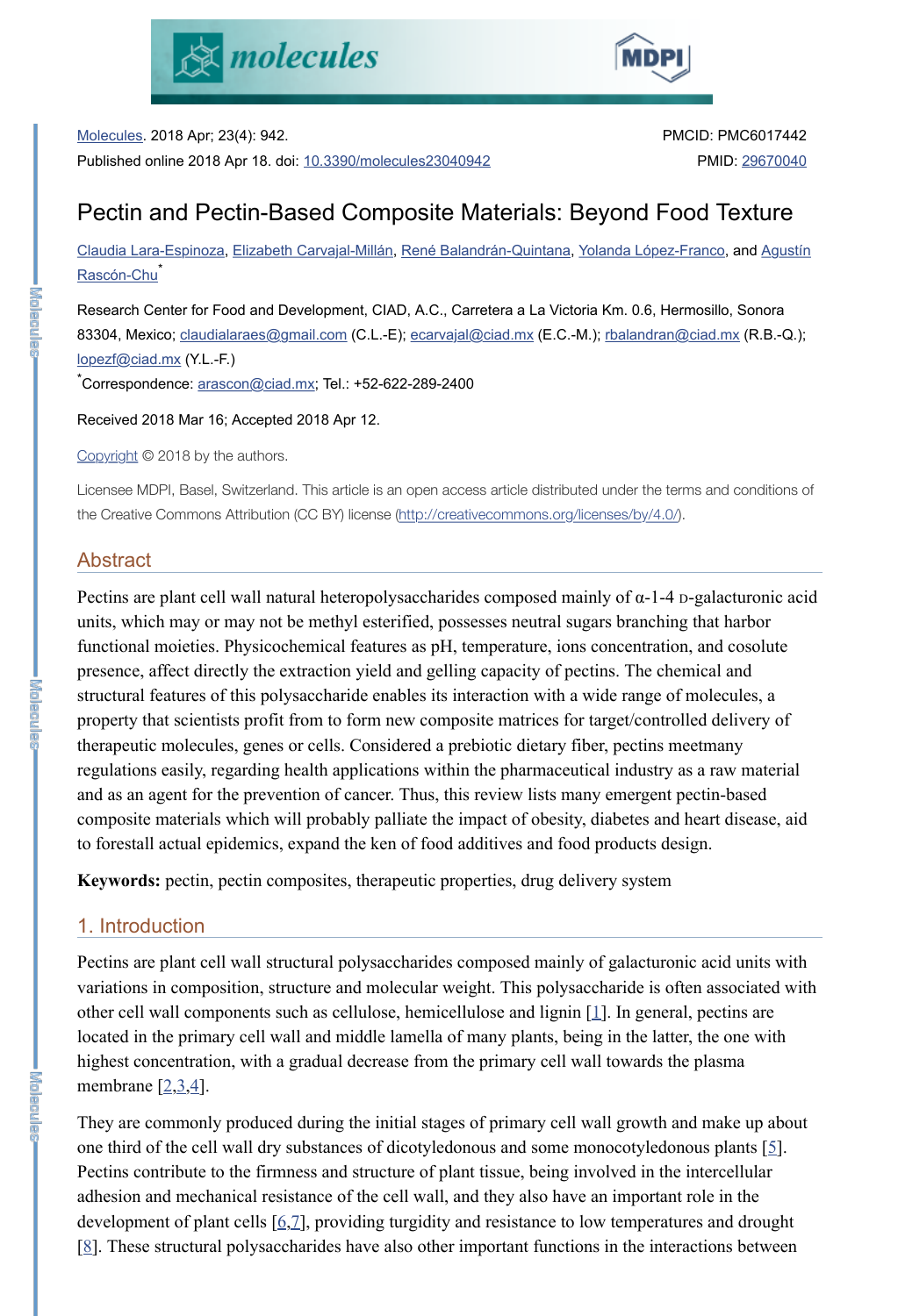This versatile polysaccharide has been used in the food and beverage industries for many years. The principal applications of pectin are as a gelling agent, thickening agent, stabilizer and emulsifier  $[8,10]$ ; pectin also provides an important source of dietary fiber, which may have therapeutic properties  $[11, 12, 13]$ . Besides its importance in the food industry, pectin has potential uses in many other fields, like medicine, as a carrier for controlled drugs or bioactive release  $[8,14]$ , for instance, in nasal, ocular and oral drug delivery  $[15,16,17]$  and wound healing  $[18]$ .

plants and pathogens [9]; the amount and nature of pectin are critical for texture in fruits and vegetables during their growth, maturation, storage and processing [7]. They also seem to play a role in controlling plant fluid movement through rapidly growing parts [3].

Diverse biopolymers of great importance for the pharmaceutical industry include proteins, chitosan, starch, and gelatin. Gelatin has the capacity to form hydrogels for water purification [19], while starch blends with minerals have some biomedical applications as bone substitution materials [20]. Chitosan is also widely used in biomedical and pharmaceutics as tissue engineering and wound healing [21]. In the present review, the capacity of pectins to interact with such beneficial molecules results in new composite materials with immediate applications. The functional groups present in the pectin structure that allow the interaction with a variety of molecules are briefly presented in the sections below.

1.1.1. Homogalacturonan Homogalacturonan consists in linear polymers, composed mainly of Dgalacturonic acid units (at least 65%) joined in chain by  $\alpha$ -(1-4)-glycosidic linkages [13,28,29]. The carboxyl groups present at C-6 in the galacturonic acid units can be partially methylesterified and the free acid groups may be partly or fully neutralized with sodium, potassium or ammonium ions. Pectins may also be acetylated onthe *O*-2 or *O*-3 positions, depending of the source [30].

#### 1.1. Chemical Structure

Xylogalacturonans (XGA) are homolagacturonans substituted with a β-linked D-xylose-(1-3) at *O*-3, which in turn is occasionally substituted at *O*-4 with an additional β-linked D-xylose [36,37]. Mohnen has reported that the proportion of xylopyranosul residues to galactosyluronic acid residues ranges from 40 to 90% [38]. Part of the galacturonan backbone in XGA region is methylesterified independently of the xylose substitutions [39,40]. The degree of xylosidation may vary depending of the fruit, i.e., the xylosidation degree of watermelon can vary between 25% and 75% from apple [40,41,42]. Xylogalacturonans have been mainly identified in reproductive tissues such as fruit and seeds and are associated with functions including storage and reproduction plant organs [36,39].

The exact chemical composition and structure of pectin is still under debate due to the high complexity of this molecule. Elucidation of pectin structure is important to understand its role in plant growth and development, during ripening of fruits, in food processing, and as a nutritional fiber. The structure of pectins is very difficult to determine because their composition varies with the source and conditions of extraction, location, and other environmental factors. Pectin can also change during its isolation from plants, storage, maturity degree, and processing of raw plant material  $[22,23]$ . At present, the consensus states that pectins are heterogeneous polysaccharides with three main structural domains: homogalacturonan, alternating with two types of highly branched rhamnogalacturonans regions designated as RG-I and RG-II [24,25]. Other structural classes of pectic polysaccharides are also included, such as xylogalacturonans, arabinogalactans and arabinans [26,27].

1.1.2. Rhamnogalacturonan-I (RG-I) RG-I is a family of pectic polysaccharides that contain a backbone of repeating  $[\rightarrow \alpha$ -D-GalpA-1,2- $\alpha$ -L-Rhap-1,4 $\rightarrow$ ]<sub>n</sub> units [43]. RG-I is abundantly substituted by neutral sugars like arabinose and galactose forming arabinan, galactan and arabinogalactans in the side chains,

According to the amount of carboxyl groups that can be esterified with methyl groups, pectins are classified on the basis of their degree of esterification [31], also known as degree of methoxylation. Pectins with more than 50% of the carboxyl groups esterified are named as high methoxyl (HM) and pectins with less than 50% of carboxyl groups esterified are classified as low methoxyl (LM) [32,33]. This feature is directly related to the gelling mechanism and therapeutic properties [29,34,35]; this classification will be described down the following section.

**KEIMENER**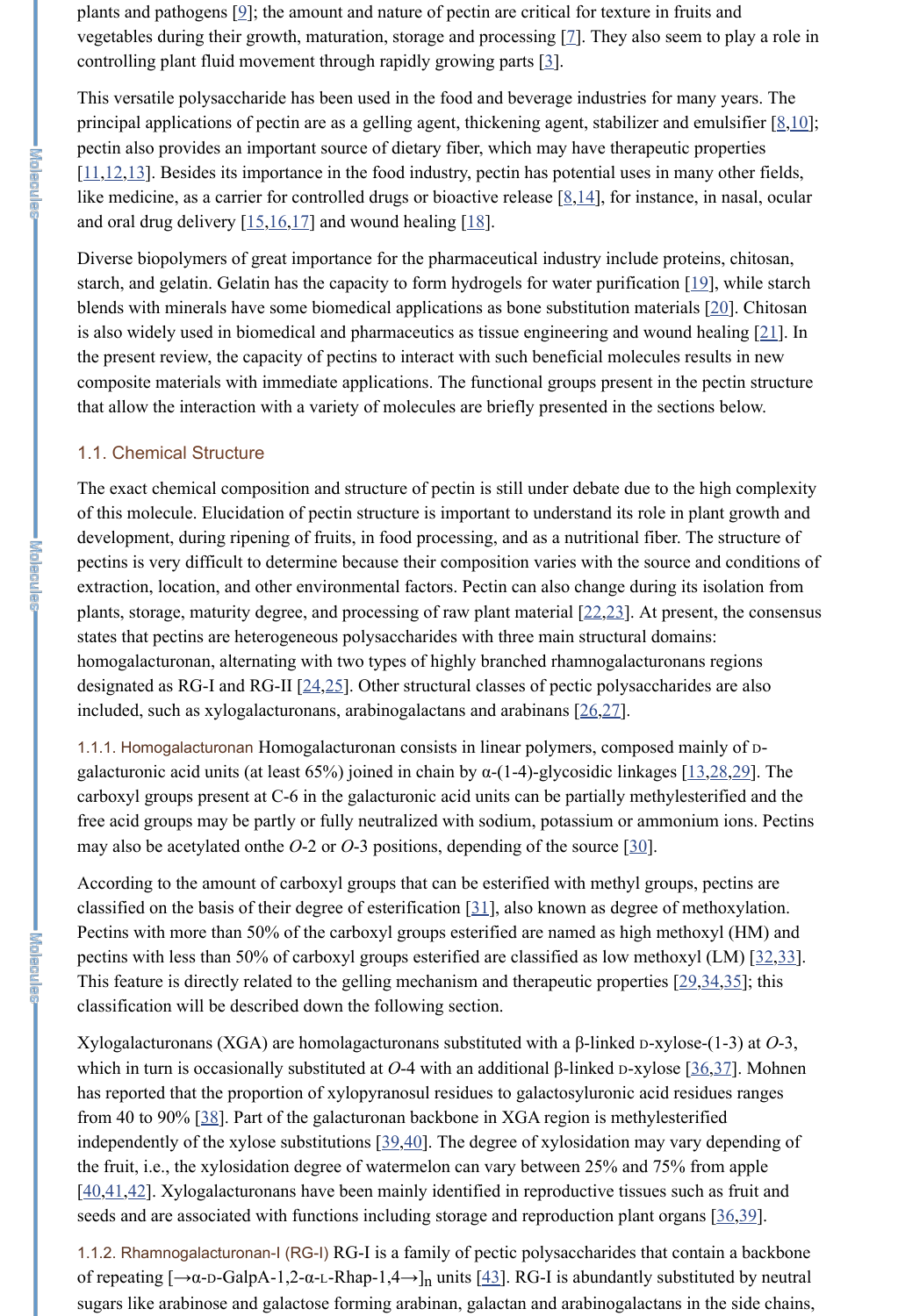predominantly attached to the  $O$ -4 position of rhamnose  $[13, 44]$ ; although their relative proportions and chain lengths may differ depending on the plant source  $[45,46]$ . The RG-I backbone may contain up to 300 rhamnosyl and 300 galactosyluronic acid residues [30]. The highlybranched nature of RG-I has led to the name "hairy region".

Arabinogalactans are found in two structural different forms, named arabinogalactans I (AGI) and arabinogalactans II (AGII). Type I arabinogalactans consist in a linear chain of 1,4-linked β-Dgalactose, containing up to 25%  $\alpha$ -L-arabinose residues 1,5-linked in short side chains, connected predominantly to *O*-4 of the rhamnosyl residues [30]. Also single galactose substitutions at *O*-6 have been found. The AGI backbone can be terminated with  $\alpha$ -L-arabinose-(1→4) at the non-reducing end  $[47]$ . This type of arabinogalactan has been isolated from citrus, potatoes, soybean, lupin, apple, onion, tomato, cabbage and kiwi  $[48]$ .

Arabinogalactans type II is composed of ramified chains of a 1,3-linked β-D-galactose backbone, containing short side chains of  $\alpha$ -L-arabinose-(1→6)-[β-D-galactose-(1→6)]<sub>n</sub> (*n* = 1, 2, or 3) [ $24,26,49$ ]. The galactosyl residues of the side chains can be substituted with  $\alpha$ -L-arabinose-(1→3) residues. As a result, arabinogalactan type II contains chains of β-D-galactose, joined predominantly by 1,3-linkages in the interior chains, and mainly by 1,6-linkages in the exterior chains. In addition, type II arabinogalactans can also be associated with a complex family of proteoglycans (3–8% proteins) known as arabinogalactan proteins  $(AGPs)$  [ $\underline{50,51}$ ]. The protein part of this molecule is rich in aminoacids like proline/hydroxyproline, serine, and threonine [52].

Arabinans consist of a backbone of 1,5-linked  $\alpha$ -L-arabinose residues with  $\alpha$ -L-arabinose substitutions attached at the *O*-2 and *O*-3 positions to about one-third of the backbone. They can be unbranched, substituted with single arabinose units, or substituted with short 1,3-linked  $\alpha$ -L-arabinose chains [53].

1.1.3. Rhamnogalacturonan-II (RG-II) RG-II has a highly conserved structure and consistsofa linear backbone chain of galacturonic acid units, substituted with L-rhamnose, D-galactose and many unusual sugars, such as apiose, aceric acid, 3-*O*-methyl-L-fucose, 2-*O*-methyl-D-xylose, 3-*C*-carboxy-5-deoxy-L-xylose, 3-deoxy-D-manno-octulosonic acid and 3-deoxy-D-lyxo-heptulosaric acid [30,46,54]. The side chains of RGII consist of 12 different types of sugars with over 20 different linkages. The structure of RGII, the most structurally complex pectin domain, is largely conserved across many plant species. Cross-linking between RGII chains of two adjacent pectin molecules increases the integrity of the pectin network [38]. Due to the structure, RG-II has the ability to form borate esters dimers [55].

the evidence for Golgi localization is strong, showing that some pectic biosynthetic activities have been shown to cofractionate with Golgi markers; pectic epitopes can also be found in the Golgi vesicles but not in endoplasmic reticulum. Besides, some enzymes identified have been located in the Golgi apparatus [56,57]. Hence, the synthesized pectin is transported to the wall in membrane vesicles ( Figure 1).

#### 1.2. Biosynthesis of Pectin

Though pectins have been reported since the 1800s, pectin biosynthesis is a subject of study still under development due to its complex structure. In fact, pectin synthesis may be regulated in a temporally, spatially and developmentally specific manner since the pectin polysaccharides are largely absent from many secondary walls while they show cell type and developmental expression in primary walls.

Polysaccharides are synthesized in Golgi vesicles, but it cannot be excluded that some initial steps take place in the endoplasmic reticulum or that some assembly steps take place in the cell wall. However,

**I Kalangan**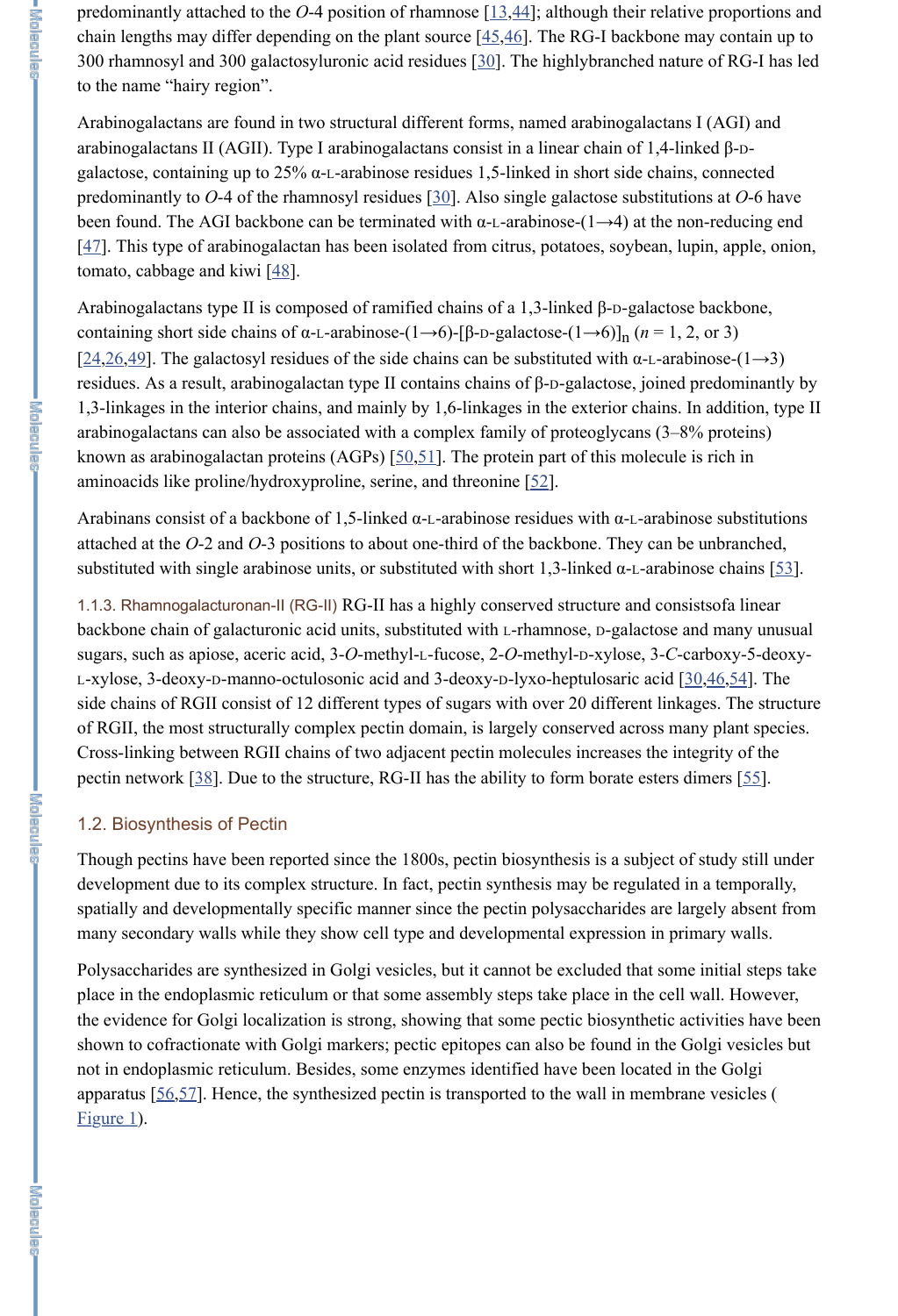1.3.2. Unconventional Sources In recent years, the search of new sources of pectin appears very promising. The use of waste by-products obtained from industries has become interesting for extraction of pectin; although without significant commercial use, some examples include sunflower head residues, mango waste, amaranth, olive pomace, and sugar beet pulp  $[68, 69, 70, 71]$ .

Ê

Pectin biosynthesis [26]. The model stablishes that pectin biosynthesis ocurrs in the cytosyolic side of the Golgi apparatus.

The Golgi apparatus is a complex organelle formed of vesicles containing proteins and has four defined regions named, *cis-*, medial, *trans*-Golgi and the *trans*-Golgi network. The synthesis occur simultaneously in different Golgi stacks through the *cis-*, medal and *trans*-Golgi cisternae [58]. Glycosyltransferases enzymes transfer glycosyl residues from nucleotide-sugars into polysaccharide acceptors in the pectin synthesis occurring in the Golgi lumen. Some glycosyl residues are modified during the synthesis. In example, the esterification or *O*-methylation is catalized by methyltranferase and acetylation by acetyltransferase enzyme and in some *Chenopodiaceae* (e.g., spinach, sugar beet) feruloylation is catalized by feruloyltranferases [59].

As mentioned above, due to complexity of pectin structures, a large number of enzymes are required for pectin synthesis. Mohnen et al. [60] estimated that around 67 enzymes like glycosyltransferases, methyltransferases, and acetyltranferases are required and multiple activities are necessary for the synthesis of HG, RG-I and RG-II.

In sugar beet Li et al. [72], reported yields up to 23% of pectin, depending of the extraction conditions. Since then many studies have followed characterization of the polysaccharide. However, pectin from sugar beet has several structural disadvantages as a commercial source of pectin [73]. In spite of its

Methylesterases act on the highly methylesterified HG present in the cell wall and is deesterified to some degress [61]. This conversion has been associated with the cessation of growth [62], and with the association of HG molecules to each other via calcium binding. These ionic bonds contribute to cellcell adhesion. Also it has been shown that HG in the middle lamella can be unesterified and in some cell walls some HG regions remains esterified [63]. Different stages of growth define methylesterification patterns. Studies on biochemical and structural data of pectin strongly suggest that HG and RG-II are covalently linked to the cell wall, and HG may act as a backbone for the RG-II synthesis [26]. New approaches will eventually unveil the whole biosynthesis pathway for a wellknown polysaccharide.

#### 1.3. Sources

1.3.1. Traditional Sources Pectin can be found in almost all plants, but commercially most pectins are obtained from citrus fruits like orange, lemons, grapefruit, and apples [64,65]. These materials contain high amount of pectic substances and can be found available as residues from juice production. Though, color may be different depending on source of pectin, for technical use is not significant [66].

Fruits like quince, plums, gooseberries, contain much more pectin compared to soft fruits like cherries, grapes and strawberries. Dried apple pulp generally contains 15 to 20% pectin and dried citrus peel

range between 30 to 35% of pectin [67]. Another typical levels of pectin in fruit like apricot, cherries, orange and carrots are 1%, 0.4%, 0.5–3.5% and 1.4% respectively, in base of fresh weight [68]. Nevertheless, criteria for commercial production are not only yield, but new properties and applications.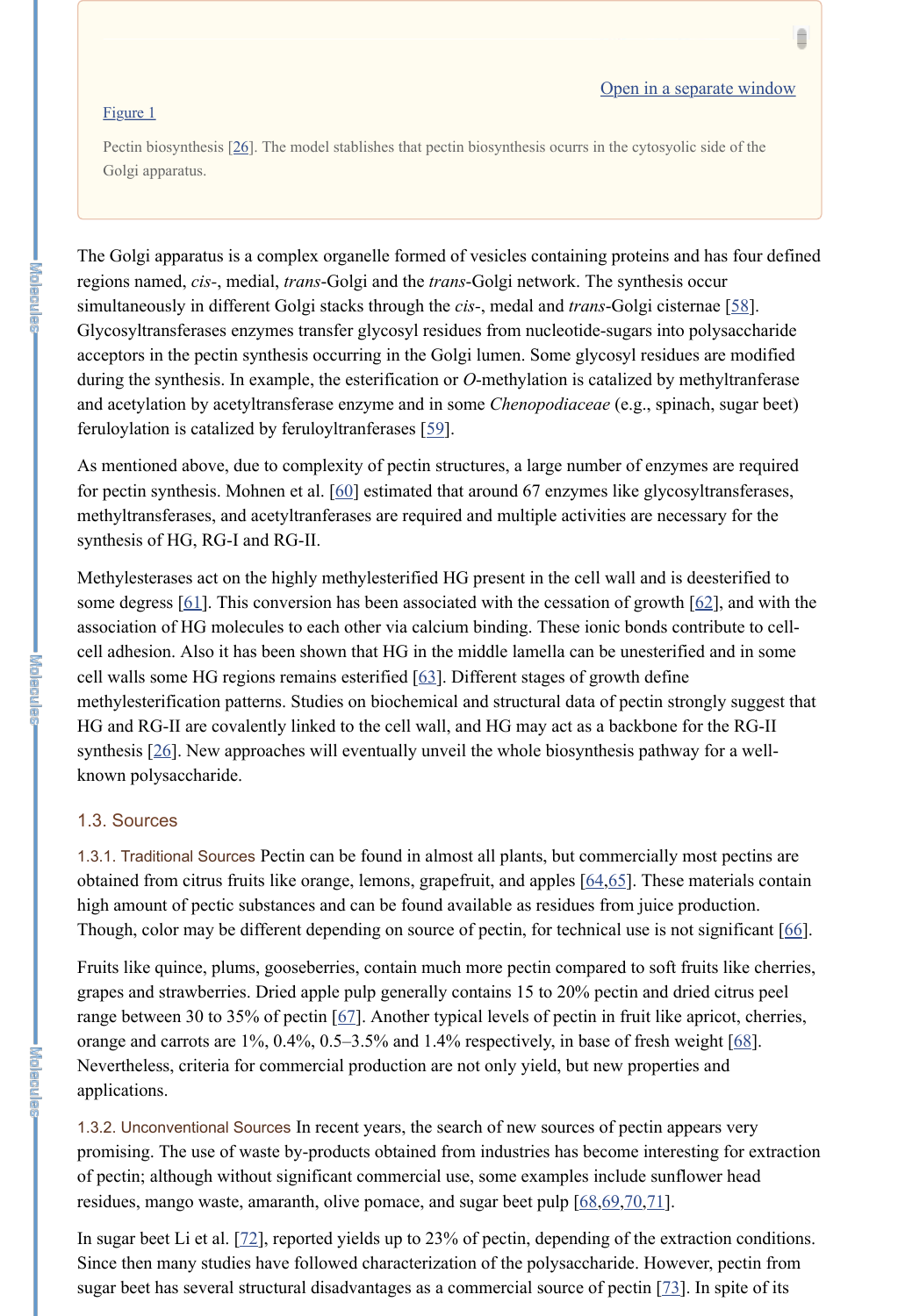high pectin content, availability, and relatively low cost, sugar beet pectin is little used as a texturizer due to the poor gelling ability compared to apple and citrus pectin. The latter due to high amount of acetyl groups, lower molecular weight, high content of neutral sugars and a higher amount of proteins bound convalently in the lateral chains [74,75,76,77,78]. Although sugar beet pectins cannot form strong gels, they possess excellent emulsifying properties, being superior to pectin extracted from conventional sources [79]. It has been reported that the high protein content influence the emulsifying ability of beet pectins for its capacity to activate the oil-water interface adsorbing favorably on to the surface of oil droplets [80,81].

Also, in contrast to apple and citrus pectin, beet pectin contains ferulic acid residues that allow it to cross-link covalently in presence of an oxidant (chemical or enzymatic) [73,82]. Therefore, sugar beet pectin can be used in applications quite different from those of current commercial pectin, including material that can absorb and hold many times their weight of water [66]. Pectins from olive pomace, as well as beet pectins, have low molecular weight, high content of neutral sugars, and poor gelling activity [83]. This type of pectin is able to gel by ionic interactions with calcium, and shows different gelling properties to those in classic commercial pectins, likely related to the participation of other intermolecular interactions stabilizing the pectin network [83,84,85].

1.3.3. Ferulated Pectins Ferulic acid is a component of some plant families, where it can be esterified to cell-wall polysaccharides. The determination of the type and site of linkage between ferulic acid and polysaccharides is based on the analysis of low molecular weight carbohydrate esters of ferulic acid obtained from enzymatic or chemical hydrolysates of cell walls [96].

Numerous studies have been carried out on isolated ferulic esters of hemicellulosic oligosaccharides from *Gramineae* monocots cell walls [97,98,99,100]. Reports on the detailed structure of feruloylated oligosaccharides from dicotyledons are not frequent. Nonetheless *Chenopodiaceae* family shows ferulic acid associated with pectic fractions in cell walls [96,101,102]. The ferulic acid groups are ester-linked with pectins mainly on the *O*-2 position of arabinose residues and, to a lesser extent, on the *O*-6 of galactose residues in side chains of rhamnogalacturonan I [96,103,104]. Ferulic acid is distributed almost equally between the arabinan and galactan components of the pectin side chains  $[101, 105]$ .

Thought sugar beet is the most reported and extensively characterized [70,73,96,101], ferulated pectins have been reported for spinach  $[70,106,107]$ , quinoa  $[108]$ , glasswort  $[109]$  and amaranth  $[110]$ . In sugar beet, the ferulic acid content ranges between 0.8% and 1.0% (*w*/*w*) [101,103,111]; while, Renard et al. [108], found 3.4 mg/g of ferulic acid in quinoa leaves.

Other potential sources of pectin are sunflower head residues obtained after oil extraction, with very attractive gelling properties for its high molecular weight and high galacturonic acid content [86,87,88]. This type of pectins may contain 3.3 to 5.0% water soluble high-methoxyl pectin and 11.8 to 14.3% insoluble low-methoxyl pectin [89,90]. Other authors also reported a representative quality of pectins in potato pulp [91], a waste material from the potato starch industry pumpkin pulp [92], peach pulp [93,94], (residue from juice industry) and linseed seeds [95] which show attractive yields and properties. Eventually, full characterization of novel pectins will find a way into applications we now only presume to understand.

The importance of these phenolic compounds lies in its ability to cross-link polysaccharide chains through dimerization reactions, which makes it a very important component for the biology and physiology of the cell wall  $[102,106,112]$ , mechanical properties in some tissues  $[113]$ , including extensibility, intercellular adhesion, and cell growth [71,114]. In addition, it has been shown that the amount of ferulic acid released during saponification of cell walls is correlated with microbial [115] and enzymatic [116], degradations of cell-wall polysaccharides, and protects against pathogen invasion  $[117]$ . On the second hand, food and non-food industries may find applications for this feature, where linkages are independent from pH and temperature.

医过度足血肿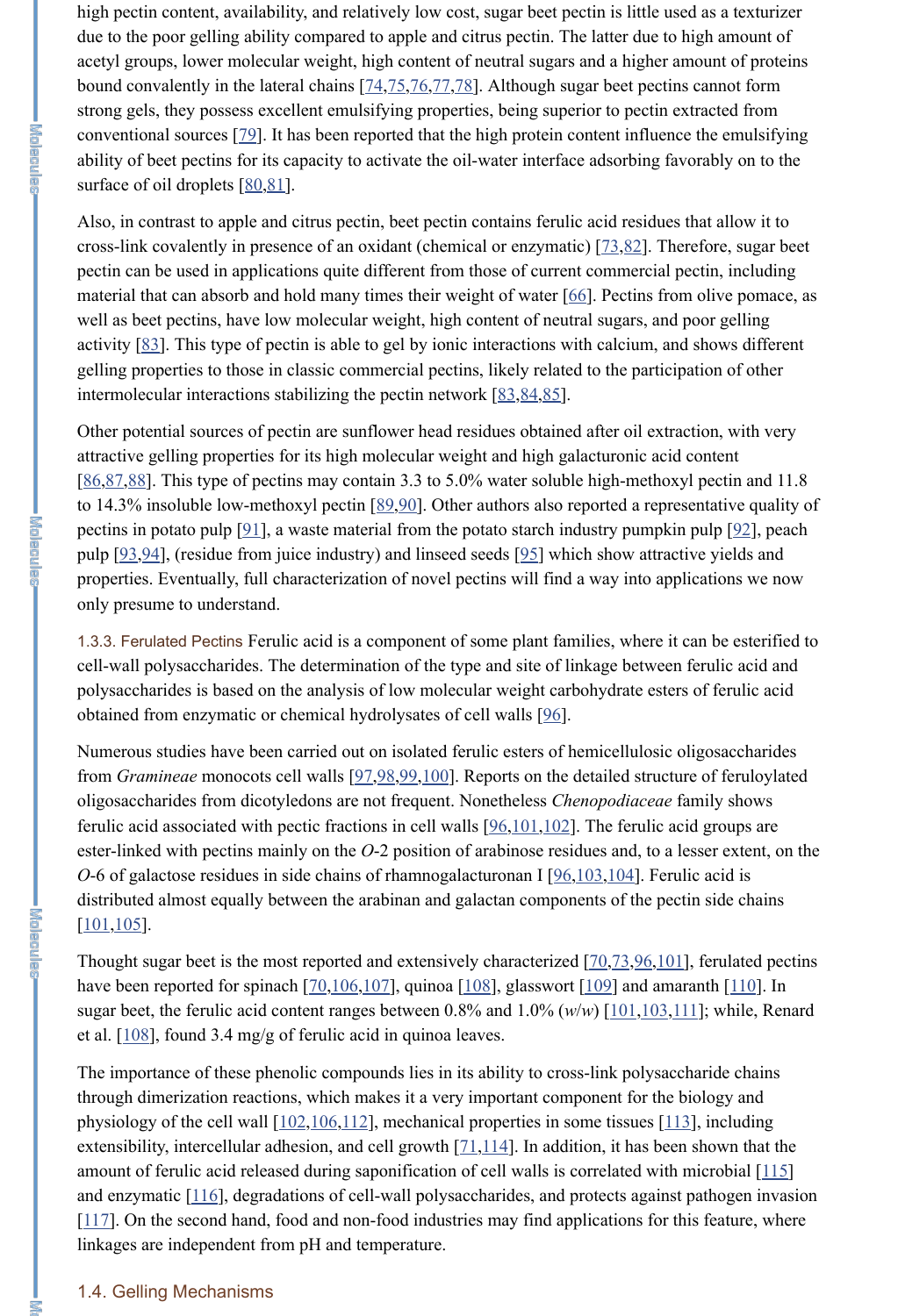One of the main characteristics and attractiveness of pectins is their capacity to form gels. The gelation mechanism of pectins is mainly governed by their degree of esterification, so, the mechanism of gel formation is different for both HM and LM pectins [10,29]. The gelling process in pectins is directly affected by both extrinsic and intrinsic factors. These parameters include the degree of methylation, charge distribution along the backbone, average molecular weight, ionic strength, temperature, pH, and the presence of cosolutes  $[118]$ .

1.4.1. HM Pectins HM pectins have a degree of esterification typically in a range of 50–80% and require specific conditions to gel, such as low pH (2.5–3.5), and the presence of soluble solids; mainly sucrose (55–75%) or other similar co-solutes (e.g., sorbitol, ethylene glycol) [10,29]. The function of sugar in the formation of gels is to reduce the water activity to stabilize junction zones by promoting hydrophobic interactions. The effect of sugars depends specifically upon the molecular geometry of the sugar and the interactions with neighboring water molecules [119,120].

Such a gel is considered a 2-dimensional network of pectin molecules in which the solvent (water) with the co-solutes sugar and acid are immobilized. This results in a system resisting deformation and showing a stress-strain relationship for small deformation. The buildup of the 3-D network is based on the formation of junction zones stabilized by hydrogen bonding between carboxyl and secondary alcohol groups and by hydrophobic interactions between methyl esters [121]. HM-pectin gels are thermally reversible. In general, HM-pectins are hot water soluble and often contain a dispersion agent such as dextrose to prevent lumping  $[10]$ .

1.4.2. LM Pectins In LM pectins, less than 50% of the total carboxyl groups are esterified. They gel independently from sugar content and are chemically more stable to moisture and heat than are HM pectins [122]. They also are more resistant to pH than the abovementioned HM pectins, and gels can be obtained in a wide range of pH  $[10,123]$ . LM pectins can gel in the presence of divalent cations, usually calcium (Ca<sup>2+</sup>) and this gelling process can be easily reversed by adding monovalent ions like sodium (Na<sup>+</sup>) and potassium (K<sup>+</sup>) [124]. In these systems, gelation is due to the formation of intermolecular junction zones between pairs of carboxyl groups in the homogalacturonic smooth regions of different chains in close contact [34].

The structure of such a junction zone is generally attributed to the so called 'egg box' binding process ( Figure 2) [125,126]. Initial strong association of two polymers into a dimer is followed by the formation of weak interdimer aggregation, mainly governed by electrostatic interactions and ionic bonding of carboxyl groups [10]. The gel-forming ability of LM pectins increases with decreasing degree of methylation. LM pectins with a block wise distribution of free carboxyl groups are very sensitive to low calcium levels. Some plants like sugar beet and potato, present acetyl groups in their structure that prevent gel formation with calcium ions but give the pectin emulsion stabilizing properties [121]. The texture of low methoxyl pectin gels can be controlled by adjusting the calcium to pectin ratio. A high content of pectin with relatively little calcium will give an elastic gel, while the use of more calcium with a minimum of pectin will produce a much more brittle product, possibly with some syneresis [66]. Although sugar is not essential for gel formation in low methoxyl pectins, small amounts (10–20%) of sugar tends to decrease syneresis and adds desirable firmness of these gels, also when some sugar is present, the amount of calcium required to form gel is reduced. On the other hand, high concentrations of sugar interfere with gel formation because the dehydration of the sugar favors hydrogen bonding and decreases cross-linking by divalent ion forces [10].

医可用原生理的

d are an

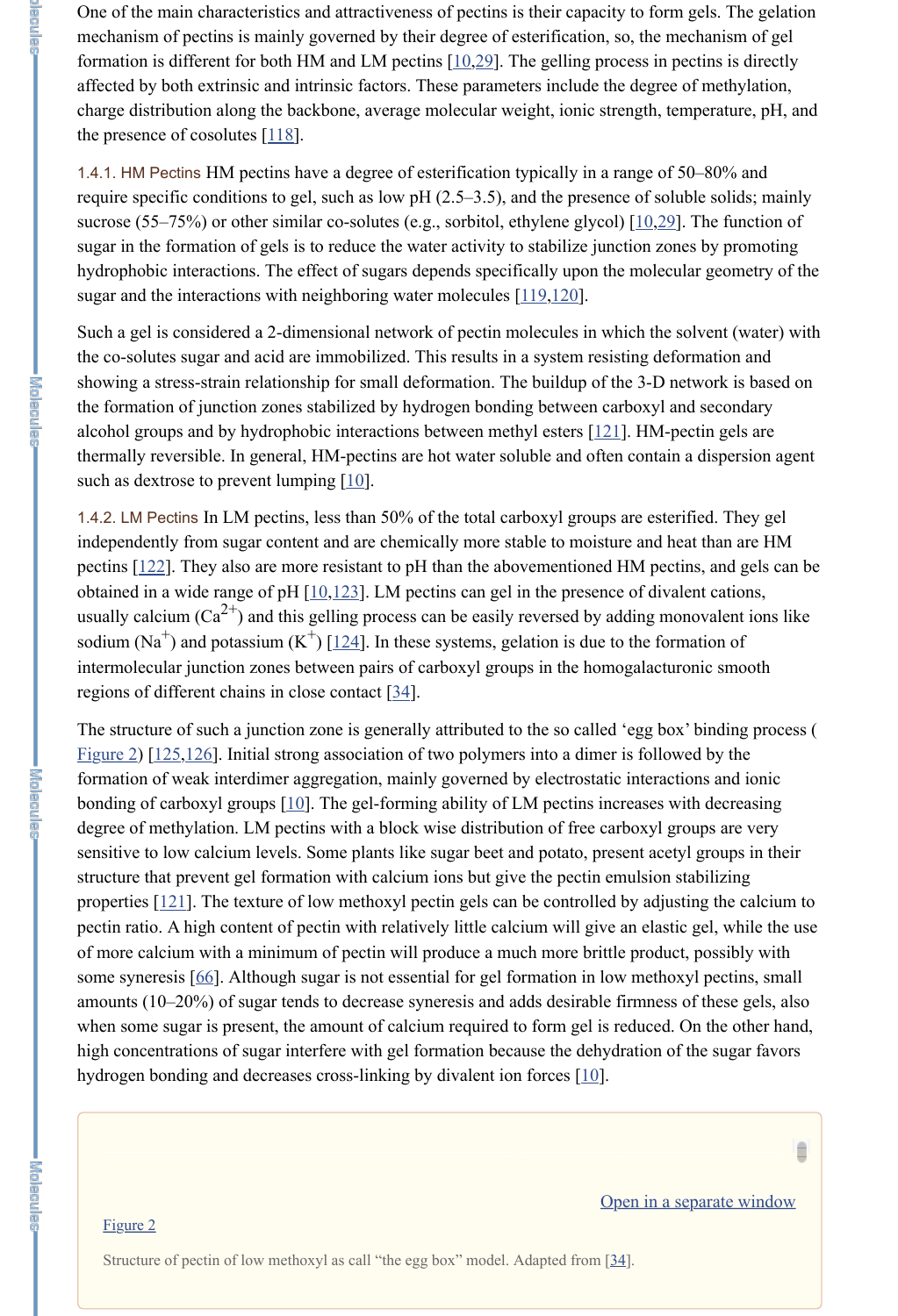1.4.3. Ferulated Pectins Crosslinking It is well known that ferulic acid is linked to polysaccharides like pectins in many plants and that it is possible to form gels through oxidative coupling [127,128,129]. These phenolic acids are very important components for the biology of the cell wall, as well as for its structure, because they can potentially cross-link polysaccharide chains through a dimerization reaction  $[102, 105, 130]$ .

The cross-linking takes place through the formation of a covalent bond (mainly C–C) between two ferulate phenyl rings giving the formation of phenoxyradicals  $[131]$ . This oxidative coupling reaction is mediated by chemical or enzymatic oxidation and the gelation takes place at room temperature within a few minutes  $[82]$ .

Gels are obtained for pectin concentrations approximately above 1% using a cross-linking agent such as polyphenol oxidase including laccase/ $\mathrm{O}_2$ , peroxidase/hydrogen peroxide or ammonium persulfate [105,128]. The oxidative coupling reactions of ferulated monomers lead to the formation of dehydrodimers isomers of ferulic acid. Variousauthors have reported four principal dehydrodimers in sugar beet pectins, such as 8-8', 8-5', 8-*O*-4' and 5-5' [112, 129, 130, 131].

In general, prebiotics are defined as indigestible food ingredients that beneficially affect health through various mechanisms [132]. One of them is their effect on colon microbiota populations. The consumption of pectins generates an increase in beneficial microbial populations in the gastrointestinal tract, increasing production levels of short chain fatty acids and gases such as methane, carbon dioxide and hydrogen, positively affecting health [133,134]. In addition to the above mentioned, pectins are considered as a soluble dietary fiber with several beneficial gastrointestinal physiological effects including the delay of gastrointestinal emptying, decreasing the time of gastrointestinal transit, reducing glucose absorption and increasing fecal mass [135,136,137].

An adequate control of pectin concentration, amount of cross-linking agent and time of reaction are very important factors affecting the thickening and gel formation. These gels show interesting properties for food industry for its high water holding capacity [72], and thermostability feature, allowing the product to be heated while maintaining its gel structure  $[82]$ . Taking account of many sources reported of ferulated pectins, a third class of pectins should be considered as a function of gel formation.

# 2. Potential Applications of Pectin in Pharmaceutical and Biomedical Industry

Pectin, as a natural polymer in many fruits, possesses many interesting properties that have been widely exploited in food technology, and studied in the biomedical and pharmaceutical fields. The search for new and better ways to applications continue nowadays. Some of the major applications of pectin are summarized in Table 1.

#### Table 1

Biomedical/pharmaceutical properties and chemical features as degree of esterificacation of pectin extracted from diverse sources.

#### Open in a separate window

\* NA: Not applicable; NS: Not shown; LM: Low methoxyl.

#### 2.1. Prebiotic Effect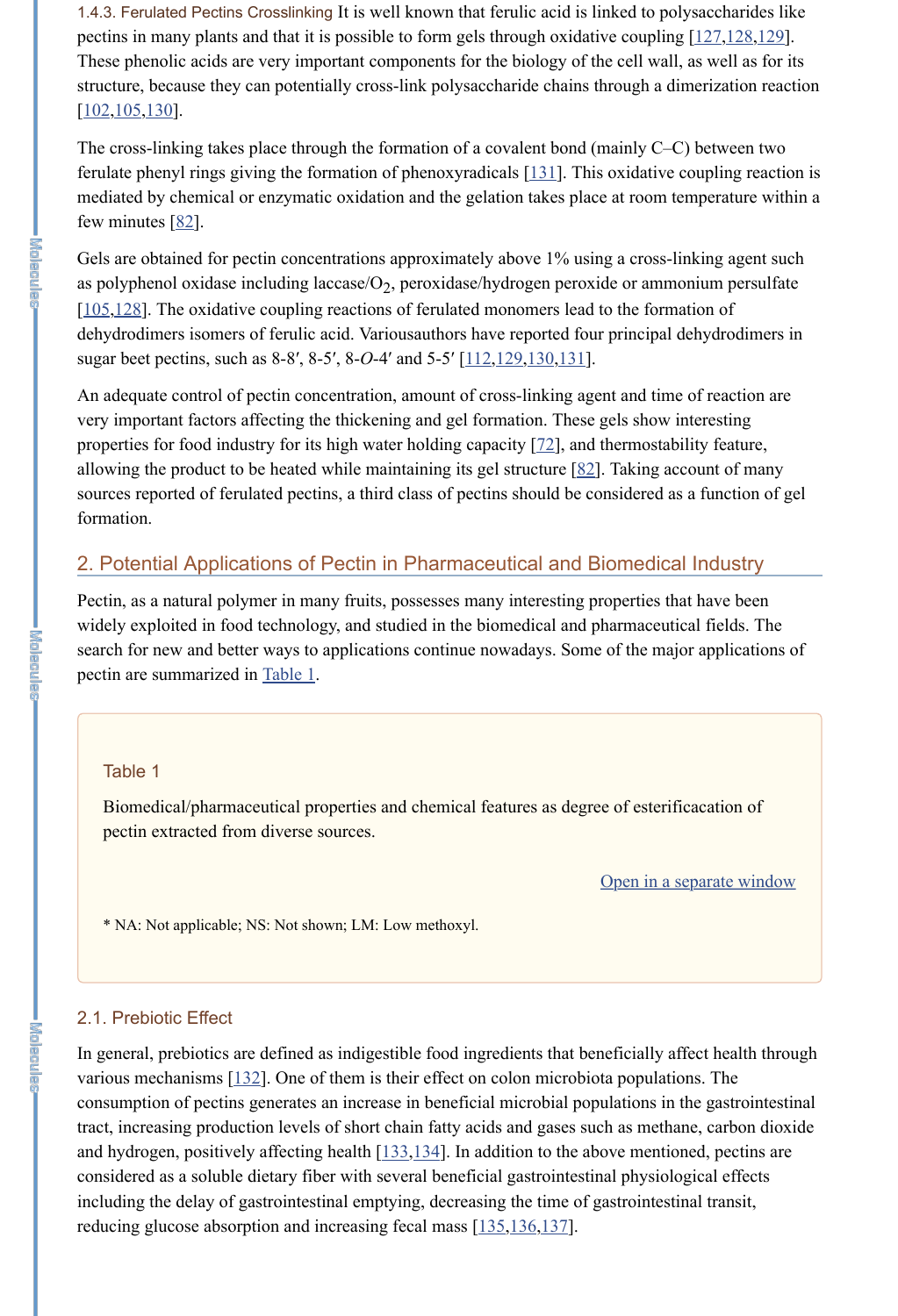Pectins have recently been classified as an emerging prebiotic and their potential in this area is being evaluated [138,139,140]. The main products derived from the intestinal fermentation of pectin as well as other types of dietary fiber are acetate, propionate and butyrate that a key role in the prevention and treatment of metabolic syndrome, intestinal disorders and cancer; a positive effect in the treatment of ulcerative colitis, Crohn's disease, high blood pressure, diarrhea and obesity [141,142].

The beneficial effects of the pectin-derived oligosaccharides that work as prebiotics will depend on their chemical and physical characteristics, and be measured by key factors such as consumption kinetics, the distribution of metabolic products and the effects caused by bacterial populations [142]. Islamova et al. [143] compared the prebiotic activity of different pectin polysaccharides, concluding that the source of pectin have a significant effect on the prebiotic effect on different bacteria strains and all the pectin polysaccharides evaluated, compared to commercial prebiotics.

#### 2.2. Effect on Glucose Levels

Wicker et al. [146] proposed that the hypoglycemic activity of pectins is mainly because they reduce the absorption of glucose in blood and therefore a decrease on insulin production by the pancreas occurs. In this regard, reduction of insulin levels also leads to the decrease on the activity of the HMG-CoA molecule that reduces the synthesis of cholesterol. On the other hand, Liu et al. [147] suggested that the mechanism might be regulated by the expression of PI3K/Akt signaling pathway in a study that showed the activity of citrus pectin decreasing the levels of glucose in blood and insulin resistance in diabetic rats after 4 week of administration.

Several studies have shown the positive effect of pectin in the reduction of blood glucose. A study in diabetic rats revealed the hypoglycemic activity of low methoxyl and high molecular weight pectins isolated from the fruit of passion (*Passiflora edulis*); in addition, there were not affections in organs like kidney, liver and pancreas [144]. On counterpart, Makarova et al. [145], worked with healthy volunteers to evaluate the consumption of unripe apples powder, rich in pectin, and measured hypoglycemic activity. The results showed that the glucose metabolism was improved, increasing the excretion of glucose via urine. These authors suggest that this formulation can improve the health of patients with diabetes.

In account of pectin effects on glucose blood levels, pectin composite materials have been proposed as delivery matrices for insulin. Maciel et al. [148] studied the delivery of hormone insulin encapsulated in nano- and microparticles of a chitosan-pectin complex, under simulated gastric conditions. The encapsulation efficiency was of 62% and small-sized particles between 240 nm and 1900 nm were obtained, releasing the drug over two h in controlled conditions. These authors proposed these polysaccharides system as a suitable candidate for the release of insulin under oral administration. In addition, Rascón-Chu et al. [149] proposed a pectin-arabinoxylans composite microbead for insulin carrying. The characteristics presented in the structure of the polymers rendered small and stable particle sizes without aggregation or coalescence for all of the treatment evaluated, but few with little size dispersion that may allow the controlled delivery of insulin consistently.

#### 2.3. Effect on Cholesterol Levels

The study of the relationship between cholesterol and the consumption of pectins has been studied extensively over the years through studies in vivo and in vitro. Accumulation of cholesterol in the body is associated with the risk of cardiovascular diseases. A diet rich in soluble fiber such as pectin results in a decrease in total cholesterol and low-density lipoprotein (LDL) in the blood without affecting the high-density lipoprotein (HDL) [150]. In addition, pectin enhances the excretion of bile acids, a substance that helps to remove the excess of cholesterol on the body, lowering consequently the serum cholesterol levels [151].

Gunness and Gidley [150] have proposed three possible mechanisms in order to explain the effect of reduction of total cholesterol and low-density lipoprotein (LDL) by the consumption of pectin. The first is the inhibition of reabsorption of bile salts within the enterohepatic circulation. Second, the high

**Shinghan**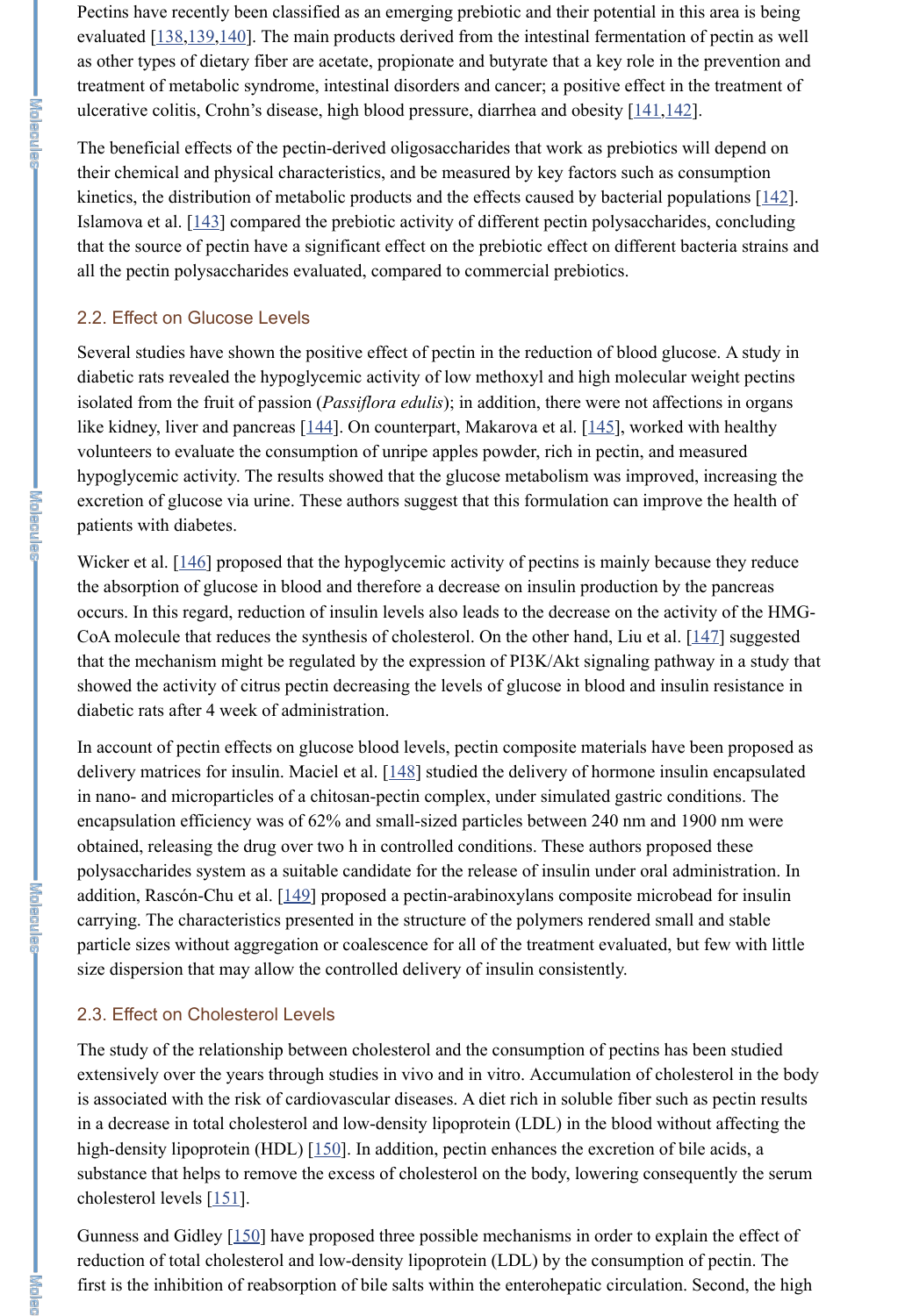viscosity of the pectin could in turn affect the glycemic response, by reducing the rate of glucose absorption. Finally, the selective fermentation of the fiber by the colonic microbial populations (prebiotic effect), produces short chain fatty acids, especially propionate which can inhibit the synthesis of cholesterol in the liver.

Pectins have the capacity to form viscous gels that bind cholesterol and bile acids, promoting their excretion and reducing reabsorption. The cholesterol absorption is further hindered by disruption of micelle formation, constituted by bile salts, phospholipids and fatty acids [152]. Both high methoxyl and low methoxyl pectins reduce total cholesterol, and they have no effect on high-density lipoproteins (HDL) which are beneficial to health, but diverse studies have shown that high methoxyl and high molecular weight pectins are more effective in reducing cholesterol than low methoxyl pectins [146].

The properties of several types of pectins to reduce cholesterol are related first to their physicochemical properties, including viscosity, molecular weight and degree of esterification [146].

Toxic metals as arsenic, cadmium, lead and mercury interrupt the normal functioning of the endocrine, neurological and immune systems, in addition to other functions in the human body. Normally heavy metal poisoning is treated by specific chelators such as ethylenediaminetetraacetic acid (EDTA), 2,3 dimercaptosuccinic acid (DMSA) orsodium 2,3-dimercapto-1-propanesulfonic acid (DMPS), which bind metals in the blood and facilitate their removal via urine and fecal routes. The levels of metals in the body can be reduced but these treatments may trigger secondary effects such as redistribution of metals in the brain or bones, reduction of essential minerals, disturbances in gastrointestinal function and skin rashes  $[154]$ .

Espinal-Ruiz et al. [153] analyzed different types of pectins from citrus and banana passion fruits and compared them under simulated gastrointestinal conditions measuring their impact on lipid digestion, and showed the nature of pectin affected the lipid digestion profile. The extent of lipid digestion was diminished with the increase of the molecular weight and pectin methoxylation. Pectins with higher degree of methoxylation affected the rheological properties of the gastrointestinal fluids, bringing an increase in the hydrophobicity of the molecule and decrease the number of negative groups. These authors suggest that having control of the lipid digestibility in the gastrointestinal tract can act as a functional food in the design of emulsion-based food and thereby promote health. In Figure 3, the authors shows the schematization of the action proposed for pectin in lipid digestion with HM, MM and LM pectins.

#### Open in a separate window

Ê

#### Figure 3

Inhibition o lipid droplet digestion by pectin isolated from banana passion fruit. (**a**) High and medium methoxyl pectins; (**b**) low methoxyl pectins [153].

## 2.4. Removal of Metal Ions

Pectin has metal- binding capacity, aids in the elimination of heavy metal ions, and is considered a reliable alternative to conventional chelators without secondary effects [155,156]. The ability of pectin to reduce absorption and the bioaccumulation of toxic metals is attributed to pectin binding the metals in the digestive tract and preventing their absorption while facilitating their elimination in the feces. More specifically, the basic mechanism proposed for the interaction of molecules of pectin and metal ions is the formation of the "egg box" structure;this mechanism assumes that four to six active residues of pectin units link a metal ion. The chemical structure, physicochemical properties and high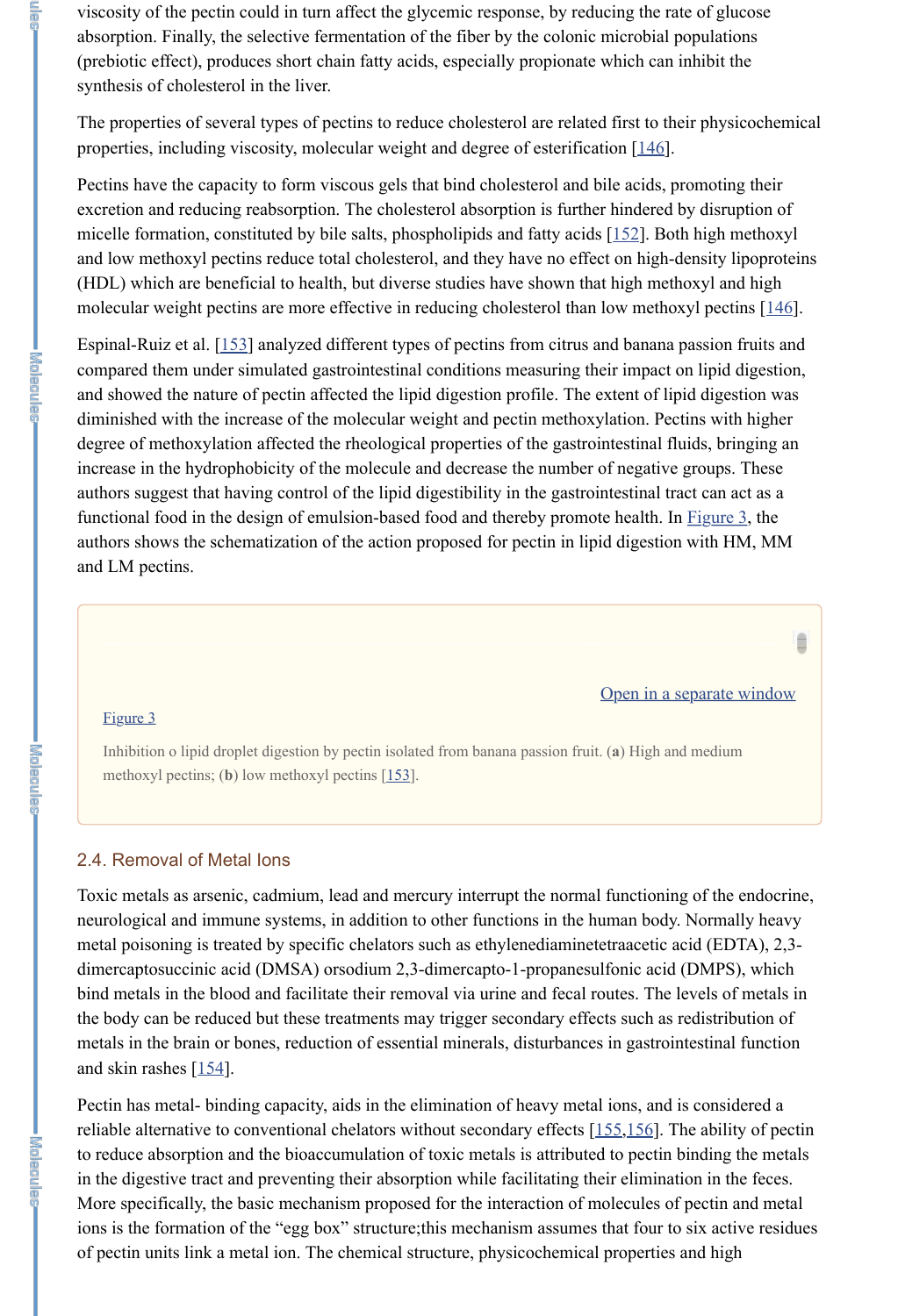heterogeneity of pectin in terms of molecular weight, degree of esterification, dispersion, and uronic acid content may hinder the metal-binding capacity of pectins [18]. Therefore, molecular tailoring and transformation is needed to render low methoxy pectin more effective [157].

Kyomugasho et al. [158] evaluated the effect of nanostructures of different pectins with low degree of esterification on mineral bioaccessibility in anin vitro model, showing that decrease in the degree of methylesterification of pectin results in a decrease on mineral bioaccessibility due interactions between pectins and ions. In addition, increments in the pectin concentration decreased the mineralbioaccessibility in the digestive tract. The optimal in vitro bioaccessibility of mineral ions may be achieved controlling the structure of pectin.

For its part, in a study conducted by Zhao et al. [160], citrus pectin was administered orally to children hospitalized with toxic levels of lead in blood, revealing that all subjects studied had an increase in urinary lead excretion followed by a significant decrease in blood levels. In addition, no side effects were reported on negatively affected health. This study shows the effectiveness of modified citrus pectin as a chelator of lead, for its optimal structure, efficient for the chelation of heavy metals. The mechanism is still a subject of interest for science.

The effects of modified pectins on the excretion of toxic metals in humans have been studied. Eliaz et al.  $[159]$  evaluated the oral administration of pectins with low degree of esterification (3.8%) and low molecular weight in humans with normal levels of metals, obtaining promising results increasing significantly the urinary excretion of toxic metal after six days of administration. These authors infer that the presence of rhamnoglactoturonan II rich in free carboxyl groups in pectin contribute to the chelation of metals. Figure  $4$  shows the proposed mechanism of action of fiber chains to entrap toxic metals as mercury, lead and cadmium.

Another promising feature of pectin is its apparent synergism and chemoprotective action on metastasis of cancer and the growth of primary tumors in multiple types of cancer in human and animals. Leclere et al. proposed that pectin exerts synergism in combination with conventional anticancer drugs. These mechanisms are still under study and seem to depend on the structure of the pectin to yield various active fragments that can antagonize an active site or bind molecules, which can induce cellular apoptosis and inhibit tumor metastasis  $[162]$ .

#### Open in a separate window

Ê

#### Figure 4

Entrapment of toxic metals in the call "egg box" structure formed by pectate or alginate. The positively charged metals are bound to the fiber chains and eliminated from the body [159].

In the literature there exists a considerable number of reports that provide evidence for a role of pectin and modified pectinin the inhibition of different types of cancer. The list includes prostate cancer  $[163, 164]$ , colon cancer  $[165, 166]$ , pancreatic cancer  $[167]$ , breast cancer  $[168]$  and metastasis  $[169]$ . In addition, it has been reported that this polysaccharide has the capacity to reduce cell proliferation, migration, adhesion, and induce apoptosis in a variety of cancer cell lines [13].

The presence of toxic metals like zinc in aqueous solutions derived from industrial waste, also represents a high risk to environmental and human health due to large excess of zinc, may be carcinogenic. The use of pectin with low degree of esterification (close to zero) with pH in a range of 4–7 can be very effective for elimination of heavy metals in aqueous disposals acting as sorbents [161].

#### 2.5. Cancer Prevention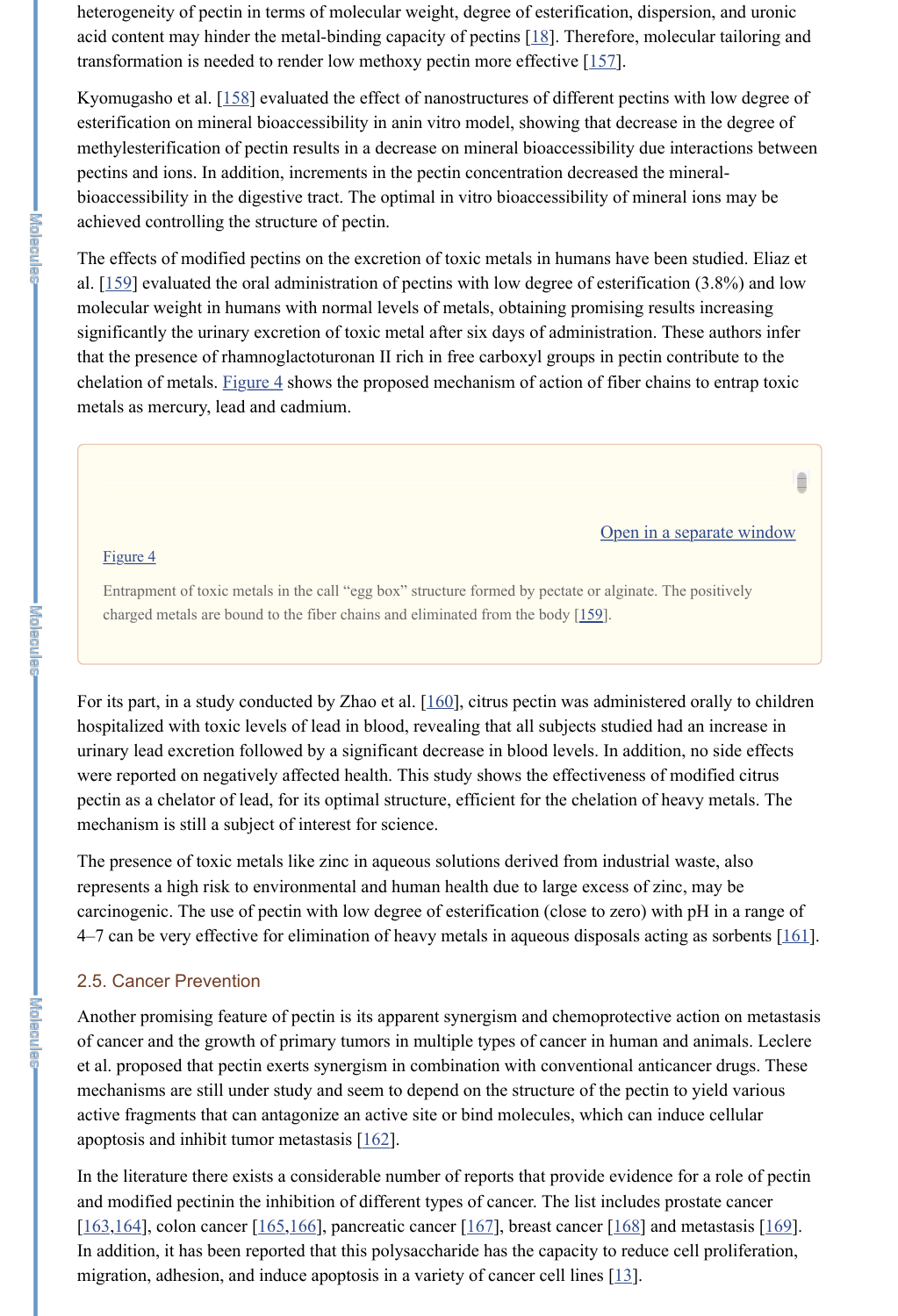The relationship between the structure ofmodified pectin and its inhibitory activity on galectin-3 was investigated in several studies [171,172]. In a model of liver metastases and colon cancer in mice, the level of expression of galectin-3 was higher compared to that of normal mice. In the study, modified pectin showed an effective inhibition of liver metastasis in a dose-dependence manner and also of the tumor volume of colon cancer in the model [169].

Pectins can be used in the form of dietary fiber and, since pectin is not digested in the gastrointestinal tract, it could protect cells from mutagenic phenomena in at least three ways. First, pectin is fermented in the colon by bacteria, and one of the products generated by this fermentation is butyrate, which inhibits colon inflammation and prevents carcinogenesis; then pectin and mainly modified pectins can interact with galectin-3 to inhibit cell metastasis; and, finally, the induction of apoptosis in cancer cells can be generated  $[162]$ .

Modified pectin has shown to be more effective against cancer, when shorter, low branched, water soluble and galactose-rich modified pectin polysaccharide fractions are obtained by pH and temperature treatments. They have the ability to access and interact tightly with galectin-3 (Gal3) [170]. Galectin-3 is a type of lectin protein that is implicated in cancer, immune function and inflammation. High levels of galectin allow a greater adhesion and agglutination of cancer cells in the site of metastasis. Modified citrus pectin appears to act as a binding agent for the galectin-3 receptor site, binding it together and blocking the ability of cancer cells to bind to another site. This prevents the addition of tumor cells and their subsequent addition to endothelial cells [163]. Figure 5 shows the different pathways of action of galectin-3 at extra and intracellular levels.

#### Open in a separate window

#### Figure 5

In this regard, Maxwell et al. [173] conducted a study to evaluate on the antiproliferative effect of different pectin extracts on colon cancer cells. The expression of genes involved in the cell adhesion was investigated. Briefly, the structure of pectin has an important role in the regulation of the antiproliferative activity. The RGI-region of pectin decreased the proliferation of carcinogenic cells; also, the expression of the gene ICAM1 decreased significantly in the colon cancer cells treated with RG-I, suggesting that this gene may play a role in the reduction in cell growth. These findings support the theory that HG segments in RGI, as well as the presence of neutral sugar side chains, are essential

|李百||鬼鬼三鬼。

These same authors evaluated in 2016 the antiproliferative activity of a pectin extract from sugar beet under alkali treatment in colon cancer cells. The alkali treatment decreased the degree of esterification of pectin, which increased the observed ratio of rhamnogalacturonan I (RGI) to homogalacturonan. Interestingly, the fractions had a significant increment on triggering apoptosis without any affection on normal cells' cycle [174].

Roles of galectin-3 at extracellular and intracellular levels. At extracellular level Gal3 participates in cell adhesion. In intracellular level Gal3 activates different signalization pathways as MAPK, PI3K/Akt and Wnt that induces cell proliferations, apoptosis or bind to integrin receptors that activate VEGF to induce angiogenesis [198].

In studies conducted with humans, Guess et al. [163] evaluated the effect of modified citrus pectin (Pecta-Sol $^{\circledR}$  (Santa Rosa, CA, USA) in patients with prostate cancer showing that modified citrus pectin (MPC) can increase prostate-specific antigen (PSA) doubling time in 7 of 10 men (with

#### for pectin bioactivity.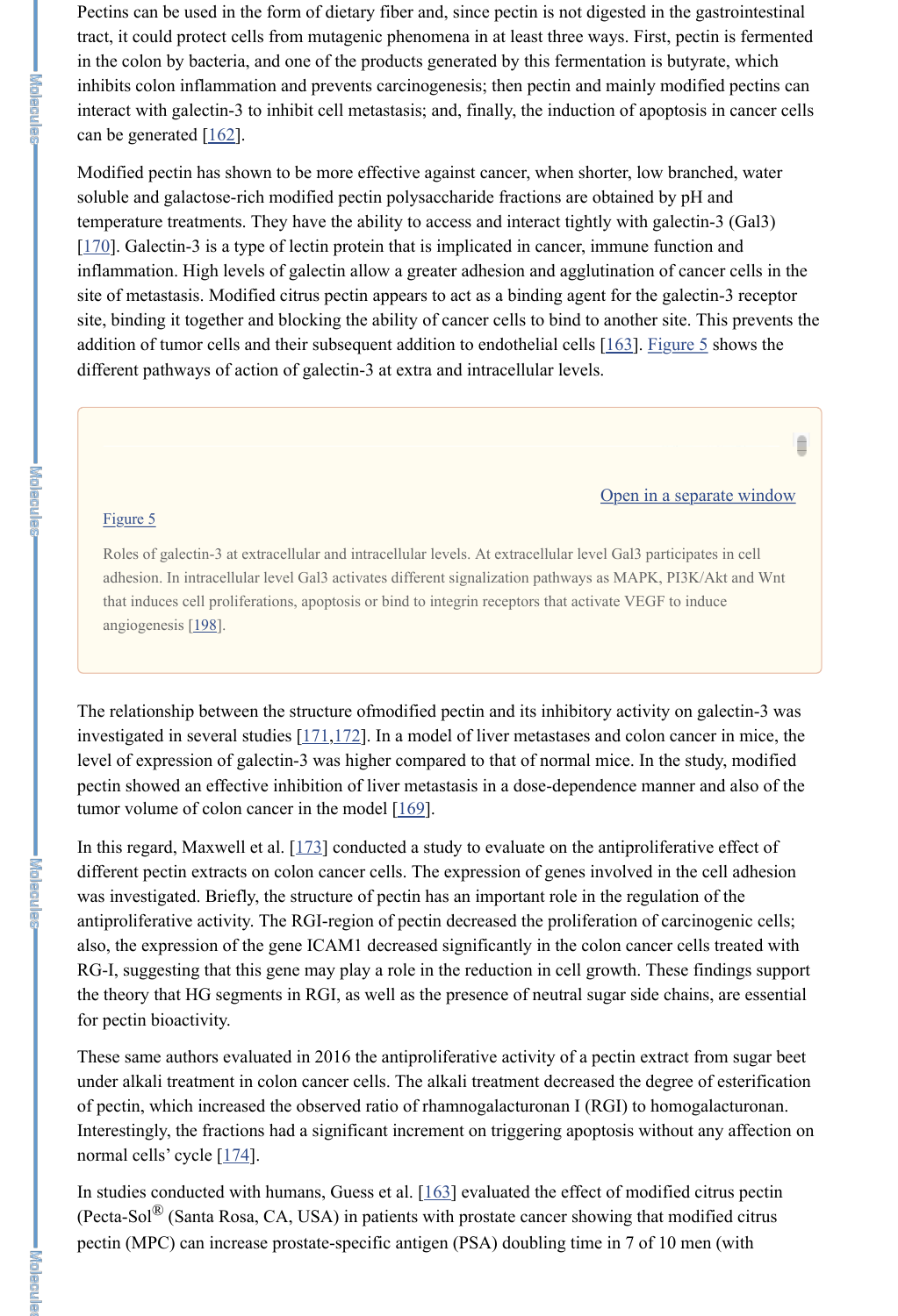biochemical recurrence of prostate cancer following local therapy) after taking MCP for 12 months, compared with before the take of MCP. This was the first published human clinical trial to use MCP to demonstrate it effect on the time of duplication of prostate specific antigen.

In a pilot clinical trial the use of modified citrus pectin in patients with advanced solid tumors was evaluated, in terms of tolerability, clinical benefit and antitumoral efficacy. The results obtained showed a significant improvement of quality of life and stabilization of patients. In addition, no patient developed any severe therapy-related adverse events. In particular, one patient in the latter study, who had advanced and hormonal resistant prostate cancer, had a 50% decrease in serum PSA level with significant improvement in his quality of life and decrease of pain after 16 weeks of treatment. Most of the patients had improvements in their quality of life  $[175]$ .

For some pectin hydrogels applications to drug delivery, pectin with a high degree of esterification has been used, but variables such as high molecular weight and poor solubility in water, can considerably affect the encapsulateddrugs, leading to drug migration, early release or erosion of the cover. So in terms of desirable structure of pectin, the utilization of pectin with low degree of esterification is preferable, for its low molecular weight; also amidated pectins with low methoxy can influence in the junction zones  $[146,180]$ .

#### 2.6. Pectin as a Drug Controlled Release Matrix

The use of pectin as a matrix for the controlled delivery of drugs has raised interest in recent years mainly in biomedical applications such as drug delivery  $[14,18]$ , gene delivery  $[176]$ , tissue engineering [177,178], wound healing [179] and wound dressing material [180], for its capacity to form stable gels and its simple gelling mechanism.

As a natural polymer, pectin has interesting properties such as biocompatibility, mucoadhesiveness, safety, inertness, and has the ability to form gels in acid environments; hence, it is considered a suitable candidate for drug delivery models  $[18]$ . The encapsulation of bioactive compounds in biomaterial carriers as pectin has been studied. The De Souza  $[183]$  group worked with pectin microparticles elaborated by the electroaspersion technique with the aim of using them as a directed release medium where an active compound from mango was encapsulated, mangiferin, a compound of therapeutic interest for its antioxidant, prebiotic, antiviral, antitumor and anti-allergenic properties. For its part, the release of theophylline coated in pectin and calcium pectinate films were evaluated in an in vitro drug release study. The drug release was successful in an acidic medium (pH dependent) in a bi-layer film with combination of pectin and calcium pectinate [184].

Pectin has also been used as a targeted delivery vehicle for cancer; Jantrawut et al. [185] evaluated the rutin anticancer activity encapsulated in low methoxyl pectin beads on different cancer cell lines. The results obtained indicated, that rutin encapsulated in low methoxyl pectin showed a higher anticancer activity than the non-encapsulated rutin.

Pectin has the ability to form gels in presence of calcium to create a water-insoluble cross-linked polymer called calcium pectinate (caP). This material is considered an attractive candidate for colonic drug delivery and forms hydrogel which can encapsulate drug molecules [16,181]. Penhasi et al. [182] studied the enzimatic degradation of calcium pectinate films through an ex vitro model simulating the colon's environment, finding that the enzymatic degradation of the films was directly related with the concentration of sodium chloride in the solution. caP films with high concentration of sodium chloride were not degraded independently to the degree of methoxylation of the pectin, so it could be used for the release of water-soluble bioactive materials through the gastrointestinal tract. On the other hand, caP films with low concentration of sodium chloride presented high biodegradability being highly degraded by enzymes of the colonic bacteria and can be use as delivery system for hydrophobic active material.

This polysaccharide has been studied and used for the specific delivery in nasal, ocular and oral treatments. The mucoadhesiveness of pectin gives it promising uses in nasal treatments in local diseases as allergies, nasal congestion and nasal infections [186], so this particular polymer has been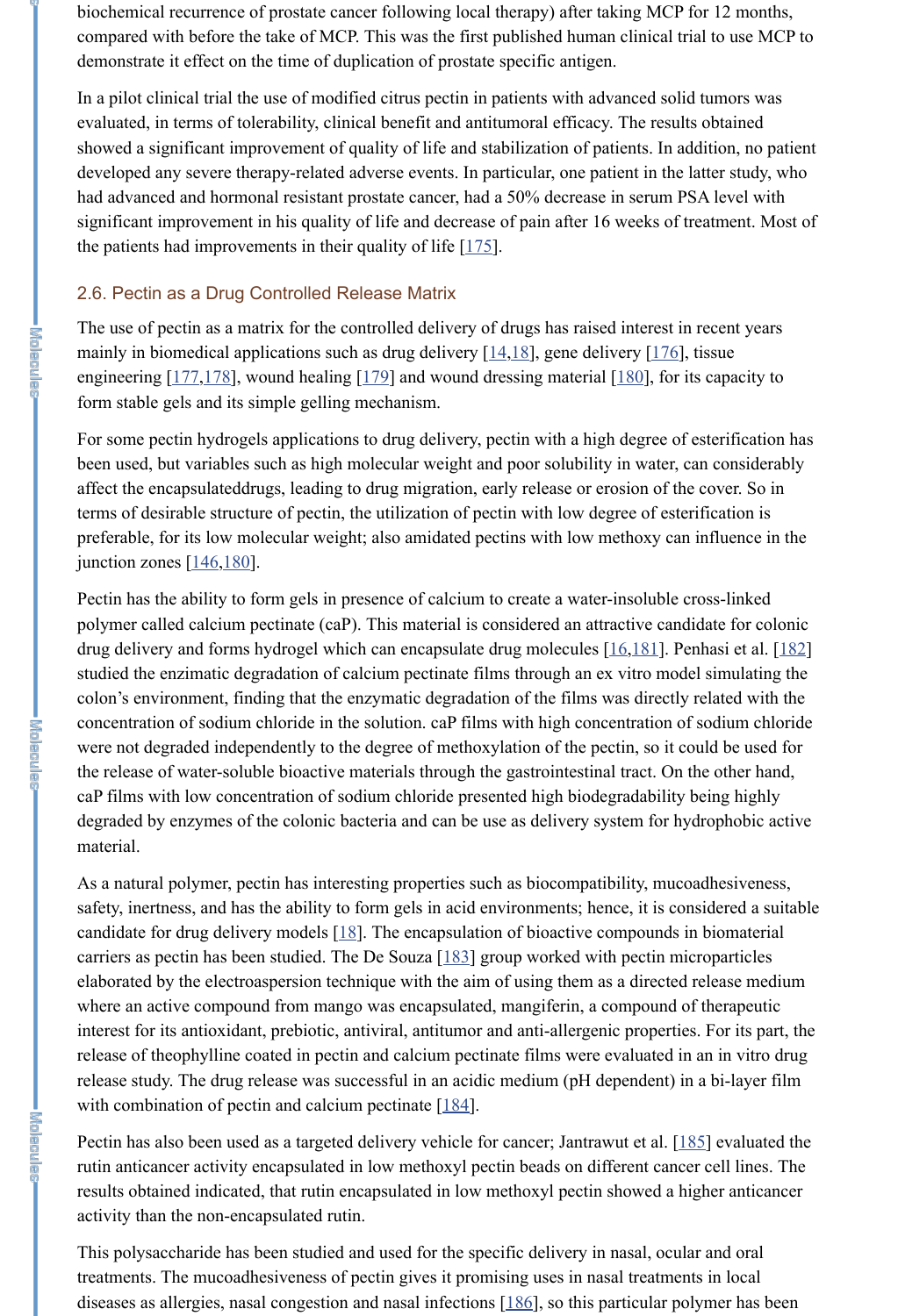As mentioned above, pectin has the ability to traverse unaltered most of the digestive tract so it has acquired great relevance in the use as a matrix for controlled release of drugs directed to the colon, to treat diseases such as colon cancer (**Figure 6**), irritable bowel disease, Crohn's disease, among others [68]. Diverse studies have been reported in the last decade in the use of pectin for drug release and/or treat colon cancer [180, 193, 194, 195].

proposed as a carrier to achieve a controlled release of active principles, through hydration/diffusion mechanisms of the mucosal tissue. The mucoadhesive potential of pectin with low degree of esterification may be due to associations by hydrogen bonding between pectin free acid groups and mucin in aqueous medium and thought adsorption mechanism of pectin on the mucin molecule [186]. Pectin has been proved as nasal spray to improve the analgesic onset, treatment efficacy and acceptability to treat cancer pain, where a rapid drug release is requested [187,188,189].

The use of pectin has been evaluated in ocular disorder treatments as a new strategy to enhance contact time and drug penetration in the eye, owing to the fact ophthalmic drugs present certain disadvantages likepoor bioavailability due to the protective mechanisms of the eye  $[17,190]$ . In a patent obtained by Ni and Yates [191], the formation of a pectin gel in situ was evaluated to apply it in liquid form and then gels in the eye. The presence of electrolytes and pH of the tear film conducted to the gelation of pectin. For its part, preliminary studies were assessed on pectin microspheres as an ocular delivery system for piroxicam. This system, can ensure high bioavailability, also has been shown to reduce some disadvantages of other ophthalmic delivery systems (pomades, inserts, liposomes) such as vision blurring, need for insertion and removal, and stability problems [192].

In a study performed by Dev et al. [196], the ability of pectin matrices coated with Eudragit S 100 to release 5-FU in the colon was evaluated. The results obtained showed that this formulation has a latency period of 4 h, enough time for the system to release the drug in the colonic zone. Likewise, the cytotoxicity studies carried out with a human colon cancer cell line (HT29) showed that the presence of pectin in the formulation significantly reduces the cytotoxicity concentration in cells CTC50%, which would enhance the activity of this formulation compared to a formulation without pectin.

In this regard, experiments carried out by Jung et al. [197] evaluated the entrapment of indomethacin in hydrogel beads of modified citrus pectin in an in vitro study, obtaining high entrapment efficiency. Also, the hydrogel beads were able to protect drug from the conditions of the simulated gastric environment, being a suitable candidate for a colon targeted drug delivery system. Nevertheless, pectin by itself is not totally effective in all cases to achieve formulations capable to reach the colon in unaltered. Some authors have reported matrix formulations of pectin coated with polymers that protect the pectin complex during its journey through the upper digestive tract. The interaction of pectin with some food polysaccharides is described in the text below.

Open in a separate window

#### Figure 6

The gastrointestinal tract and its probable distribution in the percentage of colon cancer [195].

# 3. Pectin Composites

The interaction between biopolymers has been widely studied for its great scientific importance and for its relevant new applications. For this, it is very important to understand the interactions that happen among different mixtures of polysaccharides, which, can result commercially attractive in the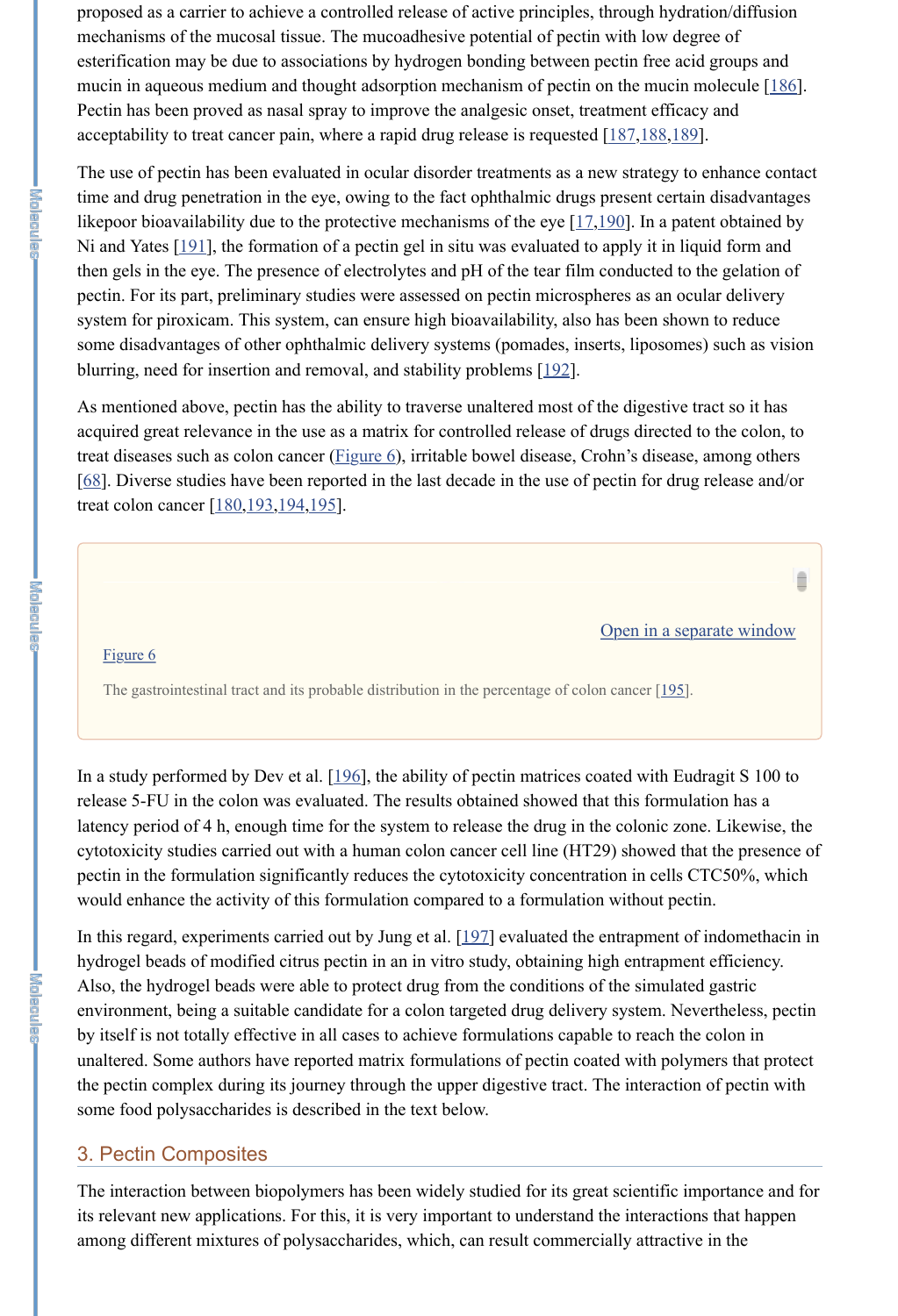development of formulations with better stability or more desirable textures and above all, obtain a higher cost benefit, decreasing the use of expensive synthetic biopolymers by replacing them with cheaper and safer ones [199].

There are two essential types of interactions between polysaccharides: (1) attraction between the molecules, that occurs when the polymers are attracted to each other having an energetically favorable association; and (2) repulsion by steric exclusion, where the polymers repeal and exclude each other from the space they occupy  $[199]$ .

The combination of different types of biopolymers is in constant growth, and diverse materials have been formed with different polysaccharides as starch, pectin, chitosan, cellulose, among others. Pectin is a biopolymer that has aroused greater interest in the formation of new composite material for its physicochemical and ionic characteristics  $[8]$ . Some interactions between pectins and other polysaccharides with potential uses in food and pharmaceutical industries are described below.

# 3.1. Pectin/Alginate

In pectins with low degree of esterification, a much lower pH is needed to form gels with alginates. In these mixed gels, the melting point occurs when the pH decreases, and the gel structure can be kept at 100 °C under sufficiently acidic conditions [204].

Pectin- alginate systems were the first reported mixed gelsand are widely studied to this day. Diverse authors have reported that the structural properties of this type of mixed gels depends largely on the pectin-to-alginate ratio, the degree of esterification of pectin and the mannuronic and guluronic acid proportions of alginate [200,201]. Toft [200] reported that mixtures of HM pectins and alginates with high content of L-guluronic acid gels sinergistically under certain conditions in which neither the pectin nor the alginate can form cohesive gels by their own.

One of a few determining factors to explain the synergistic interaction between the galacturonic acid chains of pectin and the guluronic acid blocks of alginate, is the structural similarity between these polymers, being both polyuronates. In fact, pectins and alginates can undergo intermolecular binding to rise coupled networks [203]. The interaction between pectin and alginate is enhanced as the proportion of these sequences is increased. The gelation mechanism between pectin and alginate involves intermolecular junction zones formed by the union of polyvalent cations (e.g.,  $Ca^{2+}$ ) with guluronic acid blocks of alginate or galacturonic acid residues in pectin of adjacent polymer chain, forming an "egg box" configuration [205,206].

**.**<br>Figure

**I Minimedia** 

HM pectins require high solids concentration and low pH for gelling, whereas gels obtained from mixtures of HM pectin-alginate are largely independent of the solids content and also less dependent on pH, representing an advantage  $[201]$ . Also, the presence of alginate enhances the structure development rates during gelation of pectin-alginate-sugar systems [202].

The strongest gels are formed when the mannuronic/guluronic acids ratio is low and pectin have high degree of esterification, and when these polysaccharides have similar levels, the optimum interactions occur [203]. It is important to mention that alginate with higher guluronic acid content, leads to the formation of gels with higher stability. Morris [204] evaluated the formation of a gel network with pectin with high degree of methoxylation and alginate with high guluronic acid (70% guluronate) obtaining gels two to three times stronger in terms of rigidity and break point, than those formed of alginate with high mannuronic acid (60% mannurate), under equal pH conditions.

Rezvanian et al. [207] present a schematization of the preparation of a pectin/alginate hydrogel forming the above mentioned egg box structure and is shown in Figure 7.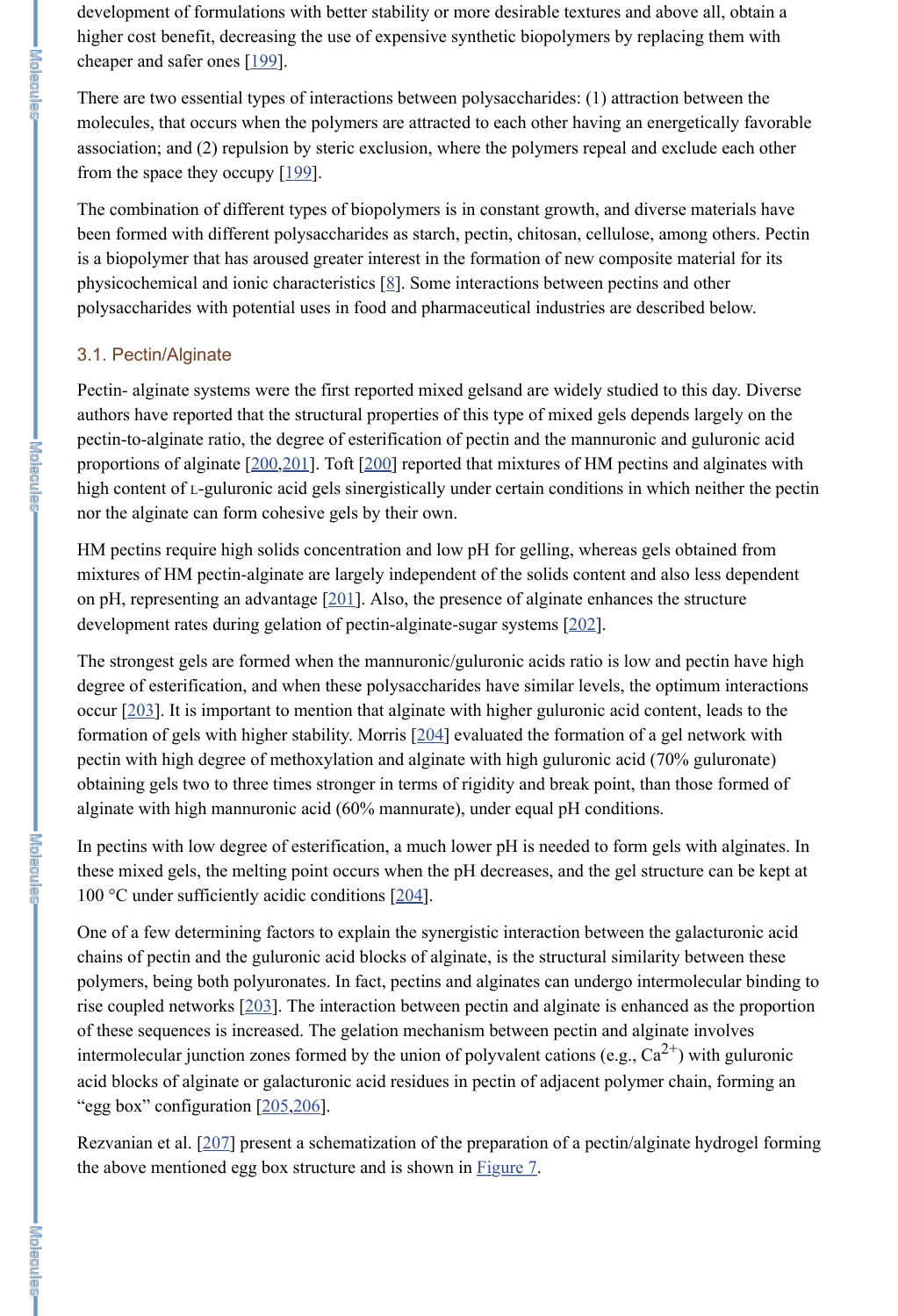Diagram of pectin and sodium alginate film preparation and crosslinking process forming an egg-box junction between the Ca<sup>2+</sup> ions  $[207]$ .

Ê

Other important uses of these polysaccharide mixtures are in the pharmaceutical industry as matrices for the encapsulation of diverse active ingredients  $[209,210]$  and as drug delivery systems  $[211]$ , mainly as colon-specific drug delivery  $[212]$ . This is due to the fact that pectin and alginate can remain intact in the upper gastrointestinal tract and are degraded by specific enzymes produced by bacteria that inhabit the human colon [213]. Also, it has been proved that mixtures of citrus pectin/alginate have the ability to chelate heavy metals  $[214]$ .

The mixture of pectin-alginate can lead the formation of thermoreversible gels making it one of the most interesting features for the food industry, including preparation of cold-setting fruit gels, stabilization of acidic emulsions like salad cream or mayonnaise. Also, these mixtures can be used in low sugar or calorie jams and jellies [208].

Pectin and chitosan are polysaccharides which can form complexes useful for their biodegradability, biocompatibility and non-toxicity. Chemically, these biopolymers are considered as polyelectrolytes, so they have the ability to form the called "polyelectrolyte complexes" [219]. Chitosan is a weak polybase and pectin a weak polyacid, so in solution, this can lead to the formation of electrostatic attractions between the amino groups, charged positively  $(NH^{+3})$  in chitosan and the carboxyl groups charged

# negatively  $(-COO<sup>-</sup>)$  in pectin  $[220]$  (*Figure 8*).

Many examples have been reported in this decade. Hsu et al. [215] developed and evaluated microspheres of pectinate/alginate coated with the polymer Eudragit S100 for the delivery of cisplatin in the colon, through the technique of electrospraying, obtaining microspheres with homogeneous sizes and pH independent under simulated gastric conditions. Furthermore, Belščak-Cvitanović et al. [216] evaluated the microencapsulation of polyphenols and β-carotene from *Taraxacumofficinale* L. in a binary mixture of pectin and alginate, achieving the entrapment of both active compounds. As the authors state, the binary mixture enabled the best (prolonged) release profile of these compounds in simulated gastrointestinal fluids. Galus and lenart [217] characterized diverse physical properties of composite edible films of pectin and alginate concluding that the combination of both polysaccharides gave continuous, homogenous and transparent films. Seixasa et al. [218], created biofilms composed of alginate and pectin obtaining a composite film homogeneous, improving its physical characteristics with potential applications in the food industry as covering of food, drug coating, among others. Many more potential applications are still being assayed for new food products and drug carrier design.

#### 3.2. Pectin/Chitosan



Chemical structure of (**a**) polycation chitosan and (**b**) RG-I region of polyanion pectin and (**c**) electrostatic interactions between pectin-chitosan [221].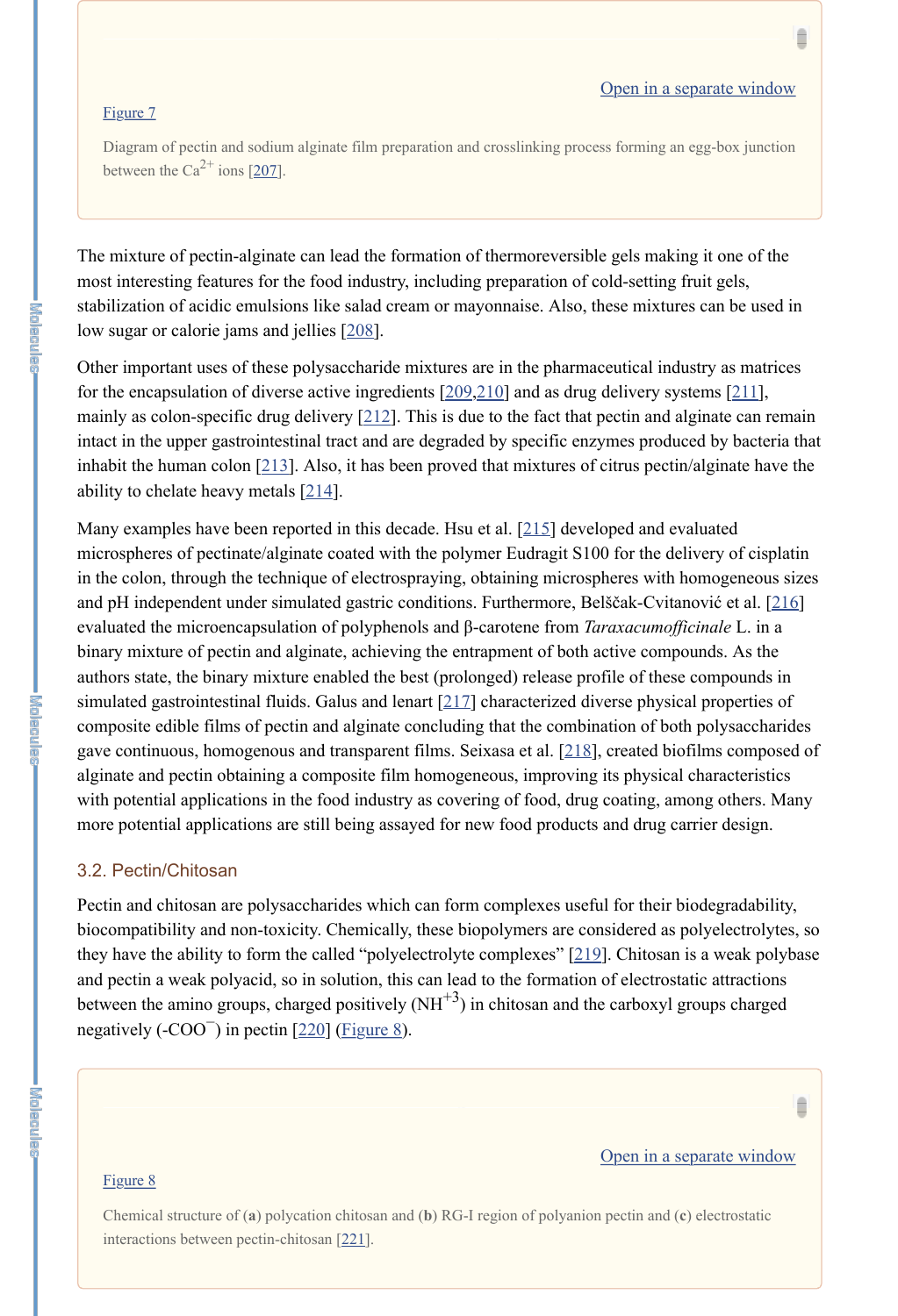Different interactions can occur between the groups in pectin-chitosan complexes:van der Waals, electrostatic, hydrophobic, hydrogen and coordination bonding. The presence of these polar functional groups results in a very strong intermolecular interaction and highly ordered orientation of the rigid chain polymers [222,223].

The stability ofthese pectin-chitosan complexes depends mainly of the pH, charge density, concentration of both polymers and on the ionic conditions of the medium. In addition, temperature, concentration of certain molecules, among other environmental conditions may play a significant role in this mixed gels stability [224,225,226].

There are extensive investigations dedicated to the studies of the physicochemical properties of the interaction between pectin and chitosan [222,227,228,229]. Rheological investigations have shown that the gelation is thermoreversible when the pH value is below two and that the gelling temperature is dependent on the weight ratio of the polysaccharides [230,231]. Marudova et al. [232] studied the interactions within gel formation of chitosan and pectin, concluding that chitosan can act as an effective crosslinker of pectin networks in acidic pH (5.6), and that the gelation behavior depends of the degree of esterification of pectin, showing a dependency on charge on the pectin.

These polyelectrolyte complexes have many uses in diverse fields like food industry [233], biomedicine [234,235], and pharmaceutical industry, especially as a drug delivery vehicle [231,236] and colon-specific drug delivery [237,238,239]; these drug carriers include hydrogel, films, tablets, pellets and beads. The interest on this system for controlled release of drugs lies in the fact that both polymers have the capacity to protect the drug from being released in the upper intestinal tract and deliver it in the colon [238].

Kowanolek [220] studied the interaction between a chitosan/pectin complex exposed to UV radiation acting as a potential sterilizing agent on such biomaterials. The complex showed higher resistance to UV action compared to polymers only; UV rays did not affect significantly the morphology and thermal stability of the complexes, which favors applications such as medical or pharmaceutical industry.

Diverse authors have studied the interaction between pectin and proteins. McClements [247] established that mixtures of protein and polysaccharides can be used to fabricate particles, nanoparticles, among others, with a variety of different compositions, structures and dimensions in

# 3.3. Pectin/Protein

The interactions between pectin and protein can occur through two different mechanisms in nature: associative phase and segregate phase separations, depending on the structural and ionic characteristics of the two components in the mixture. Associative phase occurs between two oppositely charged polymers (electrostatic interaction) and leads to the phase separation, where one phase is enriched with two different biopolymers. Associative interactions occur under conditions of pectin ionization (negatively charged) and for proteins/peptides carrying out positive charges (below their isoelectric point) [240,241]. Segregative phase happens in two ways, due to strong electrostatic repulsion (between two similarly charged biopolymers) or for very high steric exclusion (between two neutral biopolymers) [242].

Another type of interactions can occur between proteins and polysaccharides, such as covalent bonds,

known as conjugated, forming very stable structures. Also non-covalent interactions such as hydrophobic, hydrogen bonding and van der Waals forces can occur [243].

Diverse physicochemical factors can affect the formation and stability of the complexes such as pH, ionic strength, radio of pectin to protein, pectin and protein charge, and molecular weight, thus the predominant interaction is associated with ionic bonds and the charge density is determinant in the formation of the complex.Parameters like decrease of the charge density of pectin by partial esterification of the carboxyl groups, increment of the ionic strength or lowering pH can reduce the ability to interaction between thesebiopolymers [244,245,246].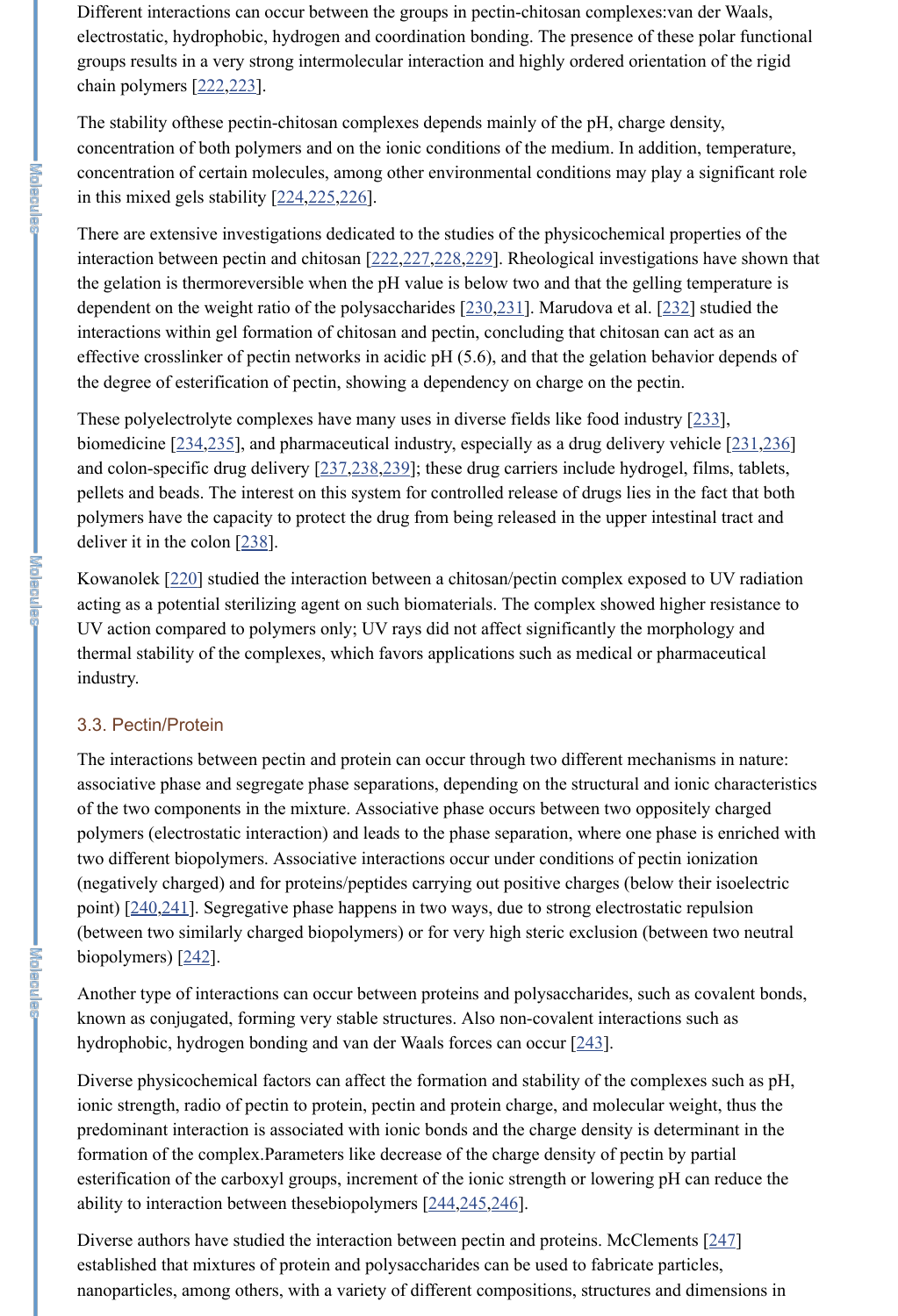dependence of the nature of the polymers involved and the assembly principle used. In example, in 2009, Jones et al. [248] evaluated the interaction between a globular protein named β-lactoglobulin and beet pectin by thermal treatment, obtaining polymeric particles in a size range of 100–300 nm; these particles were stables over a relatively wide range of pH values, depending of the polysaccharide concentration. These authors infer that the particles obtained may be useful for encapsulation and delivery of bioactive food compounds.

In this regard, Jones et al. [249] obtained polymeric nanoparticles spheroids in shape from the interaction between β-lactoglobulin and pectin, concluding that the size and stability of the biopolymer particles formed depend on the type of pectin used, in this case pectins with high degree of esterification; this authors concluded that these particles can be useful in food and other industries as encapsulation or as lipid droplet mimetics.

Stabilization of casein molecule with the pectin network. At pH 6.6 both polymers are negatively charged and repeal each other. At pH 4, pectin bound electrostatically to the positively charged areas of casein particles, preventing casein aggregates [252].

Microcapsules based on pectin/casein complex were evaluated for the release of the drug acetaminophen, obtaining spherical particles with a diameter of 5.18 µm after spray drying; said microcapsules can be used for the prolonged release of drugs throughout the gastrointestinal tract  $[250]$ . On the other hand, Jensen et al.  $[251]$  used pectin with high degree of esterification as a stabilizer of acidified milk, measuring the adsorption of the pectin onto casein aggregates, inferring that the adsorbed pectin formed a multilayer on the casein aggregates. Figure 9 shows the electrostatic interaction that occurs between the negatively charged pectin and the positively charged casein molecules at different pH values.

#### Open in a separate window

Ê

#### Figure 9

#### 3.4. Pectin/Gelatin

Gelatin is one of the food biopolymers which has been more studied. Chemically it is considered as a denatured collagen. The interaction between gelatin and pectin has been reported for several authors. These mixes of biopolymers are usually used in formulas of food products and the interactions between them are given through two phenomena to form a gel structure: the first phenomenon is the phase separation that includes two mechanisms type, the segregative (also called thermodynamic incompatibility) and the associative (also called complex coacervation) interactions (**Figure 10**). In an associative phase separation one of the separating phases is enriched in both polymers, while in a segregative phase each phase is enriched in one of the polymers [253]. Gilsenan et al. [254] studied these two interactions (associative and segregative) in LM pectin and gelatin, with the absence of calcium.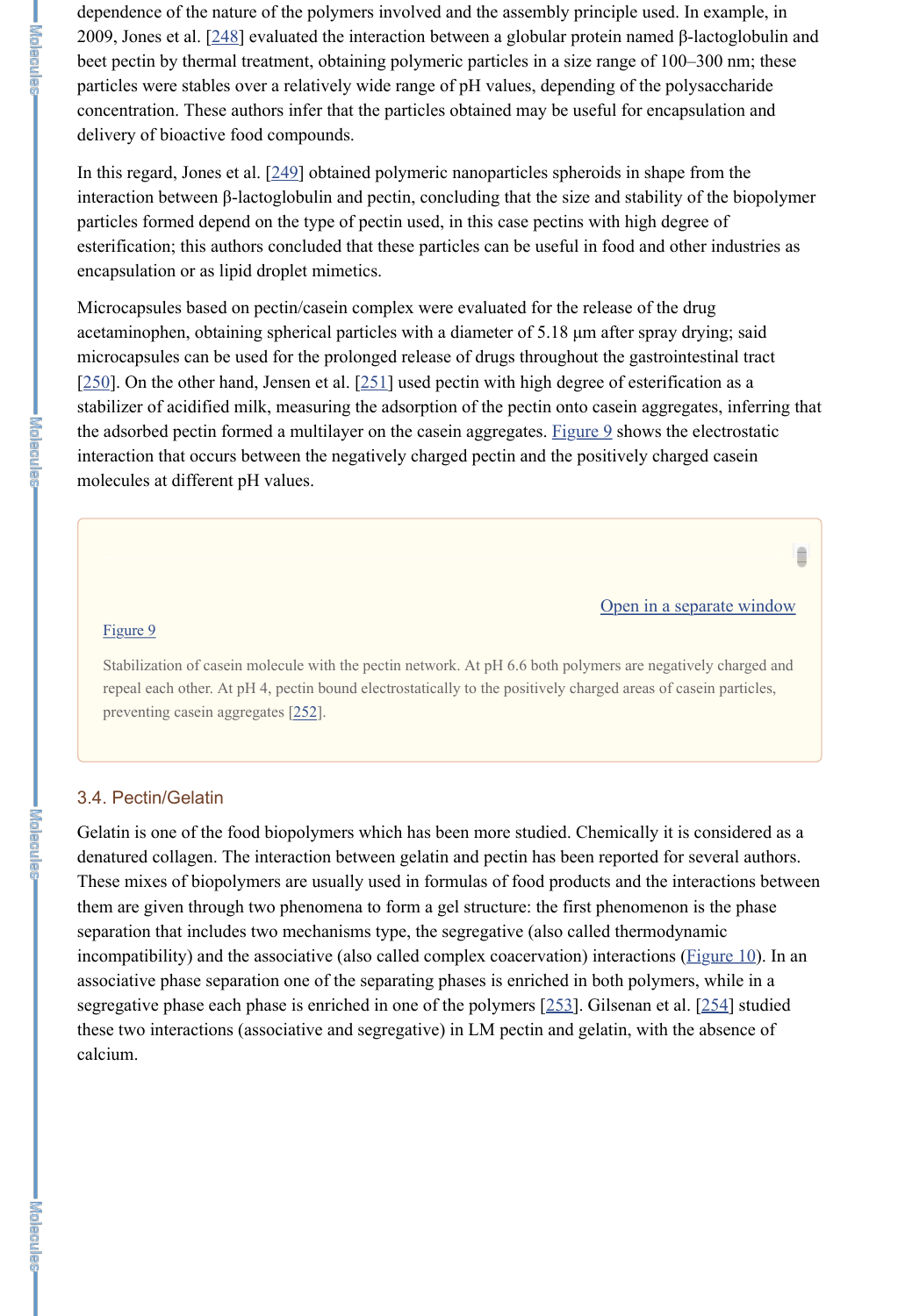#### Open in a separate window

#### Figure 10

Schematic illustration of the electrostatic interactions that occur during acidification of gelatin and pectin mixtures (**a**) gelatin and pectin molecules exist as individual molecules in solution due to electrostatic repulsion; (**b**) gelatin–pectin soluble complexes are formed due to electrostatic attraction between positive charges on gelatin and negative charges on pectin; (**c**) soluble complexes merge and form gelatin–pectin complexes; (**d**) hydrogel particles form due to coalescence of sub-units; and (**e**) setting of internal structure as temperature cools down [256].

Lui et al. [257] evaluated the rheological properties, microstructure and texture of different mixtures of gelatin and pectin concluding that the interaction between them in terms of cohesiveness and brittleness is on dependence of the radio of pectin to gelatin, increasing the hardness of the gels with the addition of pectin to the solution resulting in a synergistic effect, derived of the electrostatic interaction that might lead to the reinforcement of the gelatin/pectin network. For its part, diverse authors establish that the rheological properties of hydrogel particles are affected by parameters as particle shape, size and size distribution [256,258,259].

The second phenomenon is the gelation of each polymer or of the association of polymers together, depending of the type of interactions that occurs between them. The gelation process happens when the viscosity of the mixture increases followed by the formation of a network of infinite size, expanding the whole volume and finally stopping the phase separation phenomenon. Factors as rigidity, charge density, solubility may affect the way the polymers interact in the complex system [255].

As mentioned above the gelatin pectin complex can be used in the food industry, for example to confer texture to food since these complexes have similar rheological properties as starch granules, a polymer widely used in the food industry  $[261,262]$ ; or may be a promising product in the subject of healthy reduced-calorie foods for the source of obtainment, protein and dietary fibers [263]. Also, the gelatin/pectin interactions have been focus of investigations in the matters of pharmaceutics, as composites for controlled drug delivery [264] or microencapsulation of bioactive agents as lycopene [265], and in biomedicine for bone regeneration [266], or composites for wound healing  $[267,268,269]$ .

With respect to the pectin/starch systems, the compatibility or incompatibility among the two components is influenced by several factors, such as molecular structure of starch, degree of esterification of the pectin, the concentration of both polysaccharides, presence of other co-solutes (i.e., calcium or sugars), and the ionic characteristics of the media  $[199]$ .

Gupta et al. [260] evaluated the cross linking reaction for the formation of a hydrogel of gelatin and pectin concluding that factors as reaction time, reaction temperature, pH of reaction and composition affect directly the interaction between these polymers. The fabricated hydrogel did not exhibit any phase separation, having promising uses in biomedical technology.

#### 3.5. Pectin/Starch

The rheological, physical and chemical properties of these mixtures have been widely studied; Autio et al. [270] evaluated the rheological, microstructural and sensorial profile of a mixture of starch and commercial pectin with low degree of esterification. Higher content of calcium (Ca) and the presence co solutes (sucrose) in the mixture had faster gelling rates than the gels formed separately. Gels with the lowest Ca content in the mixture affected the sensory profile obtaining gels smoother, more elastic and firm with respect to the other mixtures. Khondkara et al. [271] made a rheological characterization in terms of viscoelasticity of blends of starch and pectin, using sodium trimetaphosphate as cross

**I**<br>Sidnacion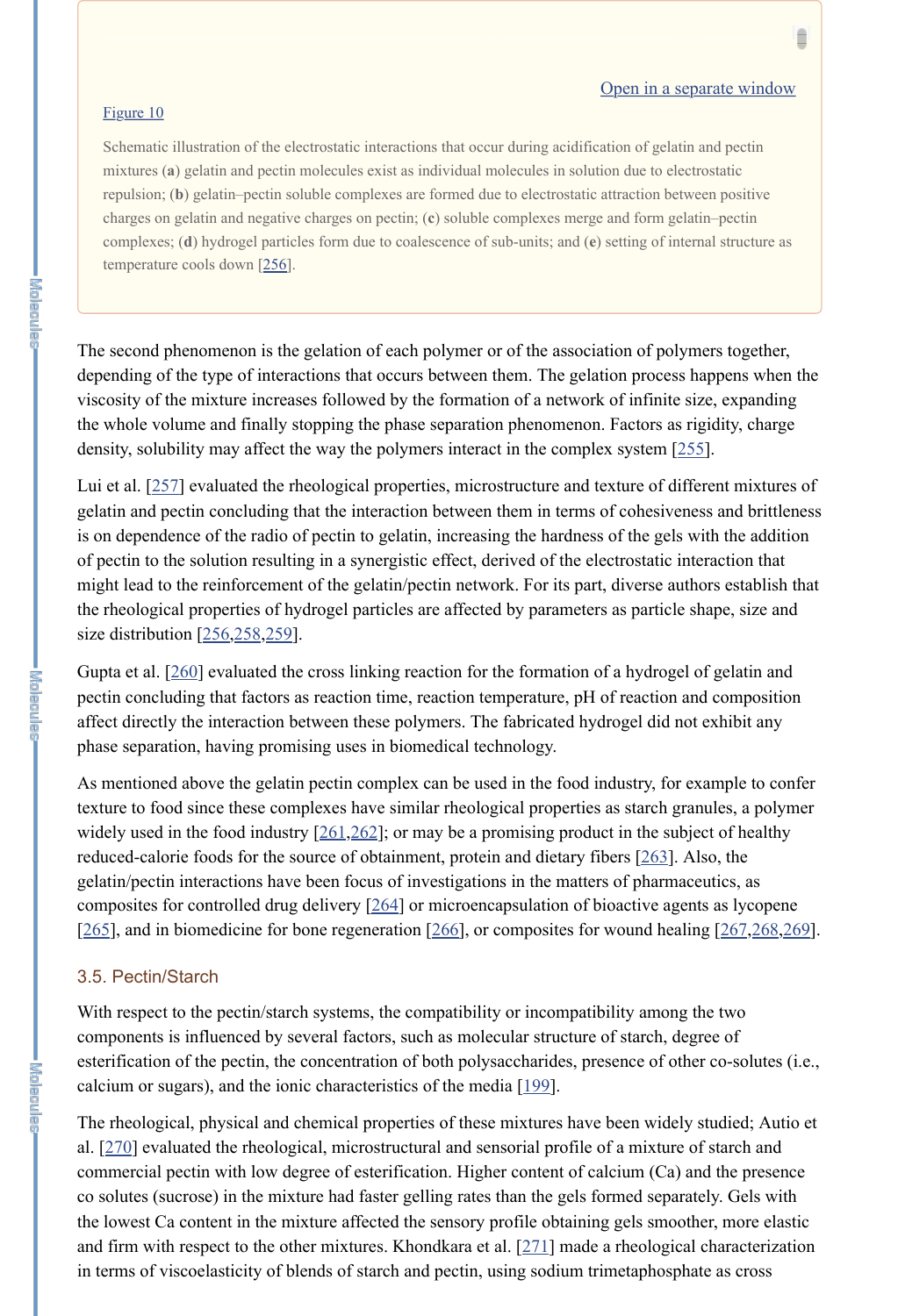linking agent. The use of a cross linker had a considerable influence on the rheological and physicochemical properties of the gels and the study revealed that the cross links between these polysaccharides can occur in mixed polymer systems.

A similar study was reported by Carbinatto et al. [272] who evaluated different mixes of pectin and starch with different degrees of cross linking (sodium trimetaphosphate). The results obtained by these authors coincide with the results obtained by the authors mentioned above; the use of sodium trimetaphosphate leads the formation of gels with higher thermal stability through the formation of covalent bonds.

Regarding the pharmaceutical uses of starch/pectin blends, the use of these polymers for the delivery of controlled drugs has also been studied [273]. Likewise, potential industrial uses of these polysaccharide combinations are include, as water soluble pouches for detergents and insecticides, flushable liners and bags, and in food industry as edible bags for soup and noodle ingredients [274]. Dafe et al. [275] lead an investigation on the encapsulation of probiotics (*Lactobacillus plantarum*) in a pectin/starch hydrogel by an extrusion method. The entrapment of probiotics in the matrix was successful and resisted the simulated gastric conditions, increasing the tolerance of *L. plantarum* to the strong acidic media.

Up to this review, authors found little information on the interaction of these polysaccharides in relation to the covalent linkages that may occur between ferulic acid residues in theory. Nevertheless, some studies have been carried out for the evaluation of microspheres composed of pectin and arabinoxylans. For instance, Rascón-Chu et al. [149] evaluated the optimization of manufacturing parameters for core-shell type microspheres based on pectin/arabinoxylans, for encapsulation of insulin by coaxial electrospray method  $(Figure 11)$ .

On counterpart, Liu developed a composite material in 2014 for the delivery of ascorbic acid using a starch/pectin mixture, through the spray drying technique. The loading efficiencies and release profiles were dependent on starch/pectin ratio; also the starch/pectin radio had an impact on the size distribution of the microparticles [276]. Diverse authors have also studied the release of the drug diclofenac in matrixes of starch and pectin [277,278].

# 3.6. Pectin/Arabinoxylan

The existing information related to the interactions between pectin and arabinoxylan is low. To date it is known that the gelling mechanisms of both polymers, in part lies in the presence of ferulic acid in their structures which allows the formation of gels stronger and stable at temperature and pH conditions, mainly for arabinoxylans. It is well known that the main gelling methods for pectins will depend to a large extent on their degree of methoxylation, although as mentioned previously the presence of ferulic acid in some type of pectins gives it complementary mechanism of gelation by oxidative coupling.



≘

#### Figure 11

Confocal Laser Scanning Microscopy image. Protein insulin autofluorescence showed in the center of pectin/arabinoxylan bead (intense color) [149].

The authors suggested that the composite material formed is a suitable candidate for fabrication of microparticles with little variation in size, a critical feature for the prediction of delivery and accurate doses administration. Also, they envisioned further investigations in vitro and in vivo, to fully understand the diffusional kinetics and mechanisms of such a composite matrix.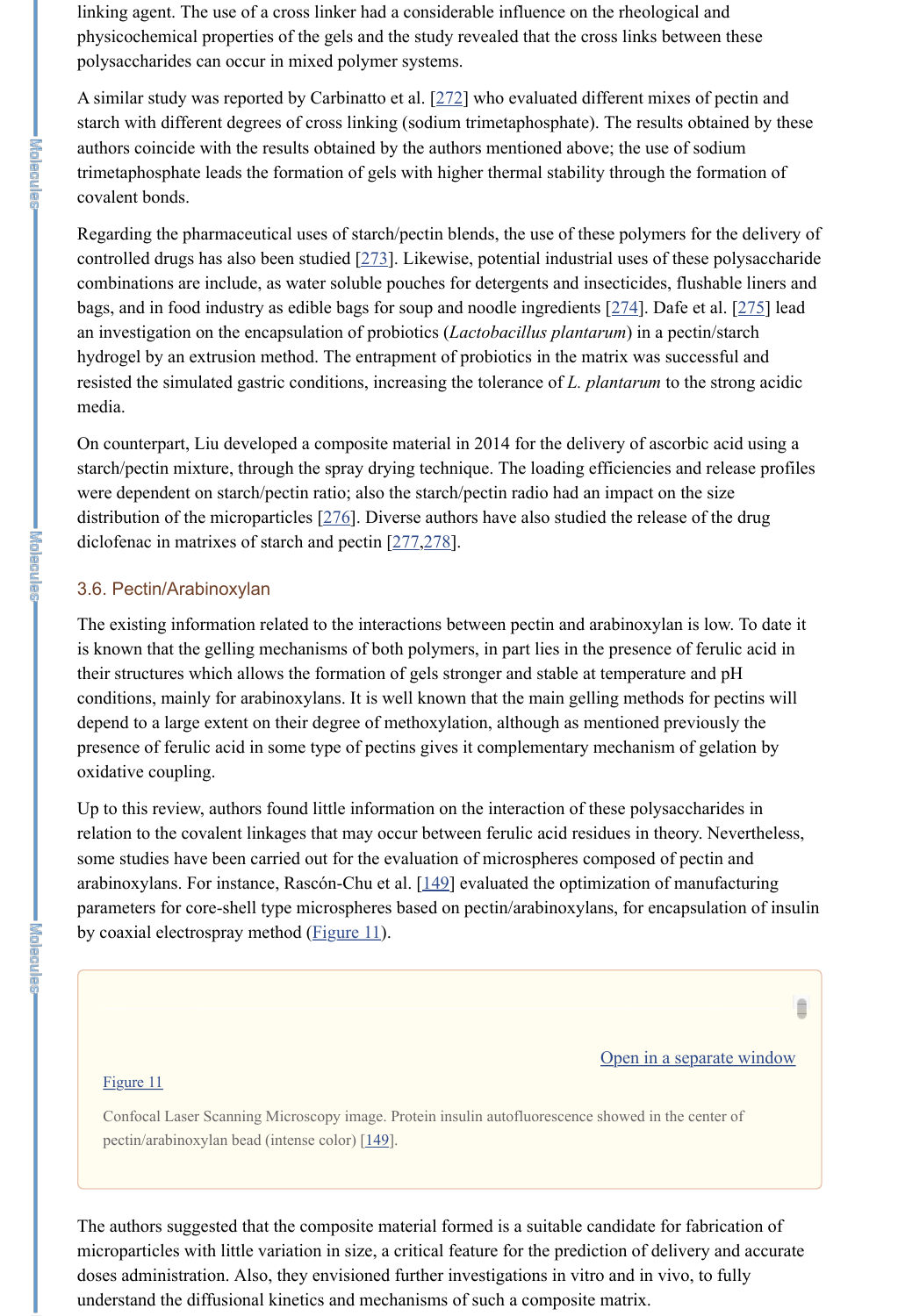## 4. Conclusions

Pectins are multifunctional polysaccharides widely used in food industry as an emulsifier, gelling agent, stabilizer, and/or thickener. In addition, due to their diverse chemical structure they can interact with equally varied type of molecules with promising uses in the pharmaceutical industry, health care and treatment, controlled drug delivery matrix of bioactive materials, and specifically colon targeted ones for their capacity to resist acidic conditions. The impact of this polymer is derived from its good gelation, low cost, non-toxicity, high stability, and biocompatibility. The extensive bioavailability in nature is remarkable, since pectins can be extracted almost from any source of dicotyledonous plants, and also from the transformation of agro-industrial wastes, such as husks and fruit bagasse and pomace.

Traditionally, pectins are obtained from citrus or apple fruits, but in recent years the use of unconventional sources has become an attractive form to obtain pectins from sunflower head residues, mango waste, amaranth, sugar beet, among others. The structural properties of pectin such as degree on esterification, molecular weight, pectin concentration, ion concentration and extrinsic factors as pH, ionic strength and temperature directly affect the gelation process. The presence of ferulic acid in the structure of pectin in plants like sugar beet gives them another gelling mechanism by the ability to gel by oxidative coupling.

The continuous study of pectin structure and its properties has enabled a mayor understanding of the complex heterogeneity of this polysaccharide, and continued development of new applications of pectin beyond the traditional uses in food, as pharmaceutical industries are increasingly embracing renewable and biocompatible materials. The perspectives of the new composites are the most promising in controlled and targeted delivery of therapeutic molecules with high potential in the reduction of doses of antibiotics required as well as new vehicles for oral administration of otherwise sensitive molecules like insulin. The anticancer, antiobesity and heavy metal-binding capacity has been well documented and will be of great impact in human health in the short term.

### Acknowledgments

The authors would like to thank CONACYT for grant number CB-2015-01-254297 to A.R.-C.

# Author Contributions

C.L.-E. and A.R.-C. conceived and designed the manuscript; E.C.-M. reviewed the edition and provided valuable comments; R.B.-Q. review and editing; Y.L.-F. edition and valuable comments on manuscript structure.

# Conflicts of Interest

The authors declare no conflict of interest.

## **References**

1. Harholt J., Suttangkakul A., Scheller H.V. Biosynthesis of Pectin. Plant Physiol. 2010;153:384–395. doi: 10.1104/pp.110.156588. [PMC free article] [PubMed] [CrossRef] [Google Scholar]

2. Willats W.T., McCartney L., Mackie W., Knox J.P. Pectin: Cell Biologyand Prospects for Functional Analysis. Plant Mol. Biol. 2001;47:9-27. doi: 10.1023/A:1010662911148. [PubMed] [CrossRef] [Google Scholar]

3. Mellerowicz E.J., Sundberg B. Wood Cell Walls: Biosynthesis, Developmental Dynamics and their Implications for Wood Properties. Curr. Opin. Plant Biol. 2008;11:293–300. doi: 10.1016/j.pbi.2008.03.003. [PubMed] [CrossRef] [Google Scholar]

4. Van Buren J.P. Function of Pectin in Plant Tissue Structure and Firmness. In: Walter R.H., editor. The Chemistry and Technology of Pectin. Academic Press, Inc.; San Diego, CA, USA: 1991. [Google Scholar]

**I WOORDELAND**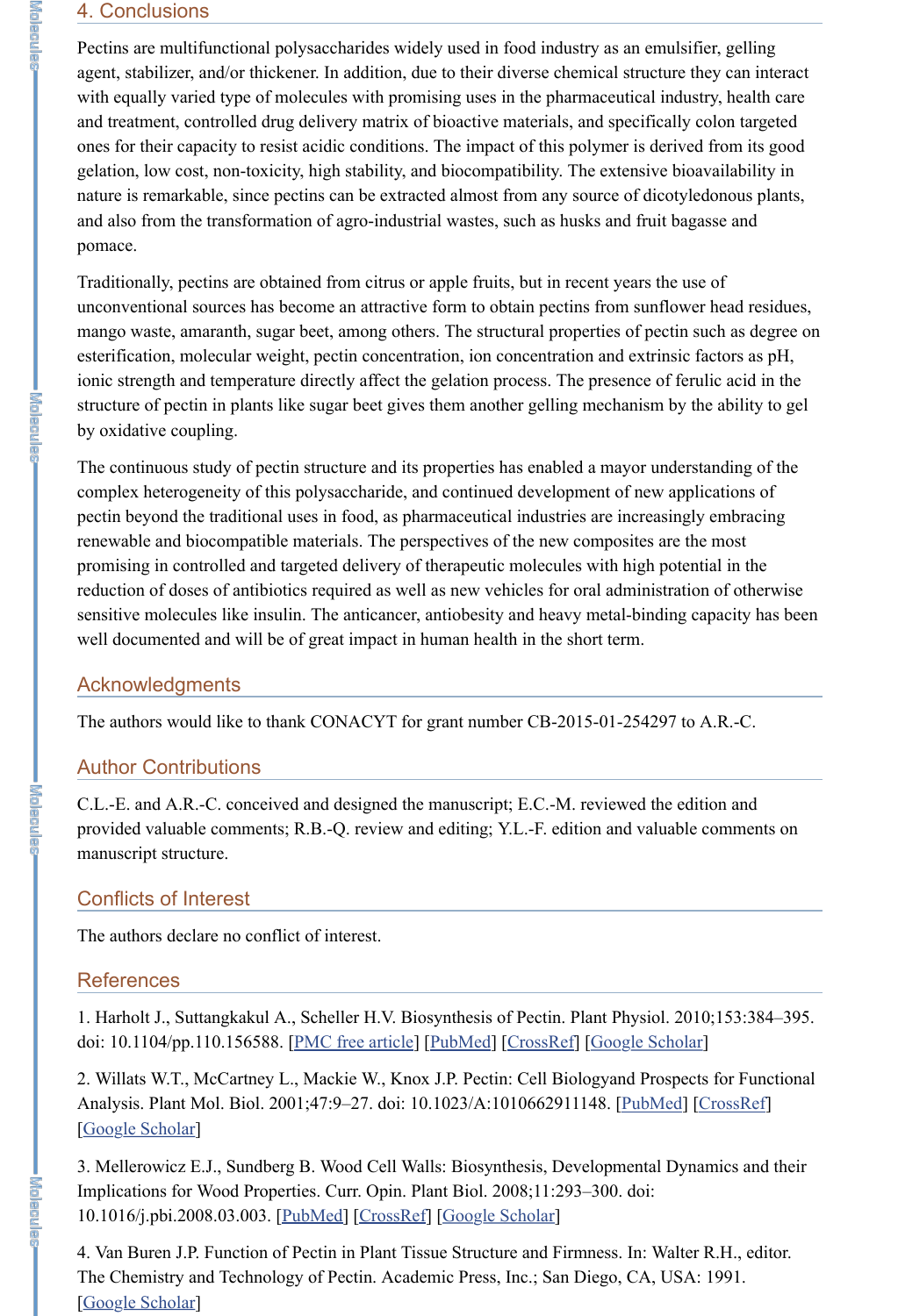5. Northcote D.H. Chemistry of the Plant Cell Wall. Annu. Rev. Plant Physiol. 1972;23:113–132. doi: 10.1146/annurev.pp.23.060172.000553. [CrossRef] [Google Scholar]

6. Parre E., Geitmann A. Pectin and the Role of the Physical Properties of the Cell Wall in Pollen Tube Growth of *Solanum chacoense*. Planta. 2005;220:582–592. doi: 10.1007/s00425-004-1368-5. [PubMed] [CrossRef] [Google Scholar]

7. Crombie H., Scott C., Reid J. In: Advances in Pectin and Pectinase Research. Voragen A.G.J., Schols H.A., Visser R.G.F., editors. Kluwer Academic Publishers; Dordrecht, The Netherlands: 2003. pp. 35–45. [Google Scholar]

10. Sundar A., Rubila S., Jayabalan R., Ranganathan T.V. A Review on Pectin: Chemistry due to General Properties of Pectin and its Pharmaceutical Uses. Sci. Rep. 2012;1:1-4. [Google Scholar]

8. Rascón-Chu A., Díaz-Baca J.A., Carvajal-Millán E., López-Franco Y., Lizardi-Mendoza J. New Use for an "Old" Polysaccharide: Pectin-Based Composite Materials. In: Thakur V.K., Thakur M.K., editors. Handbook of Sustainable Polymers: Structure and Chemistry. Pan Stanford Publishing Pte. Ltd.; Singapore: 2016. pp. 72–107. [Google Scholar]

9. Jin D., West C. Characteristics of Galacturonic Acid Oligomers as Elicitors of Casbene Synthetase Activity in Castor Bean Seedlings. Plant Physiol. 1984;74:989–992. doi: 10.1104/pp.74.4.989. [PMC free article] [PubMed] [CrossRef] [Google Scholar]

11. Endress H. Nonfood Uses of Pectin. In: Walter R., editor. The Chemistry and Technology of Pectin. Academic Press; San Diego, CA, USA: 1991. pp. 251–268. [Google Scholar]

12. Sánchez D., Muguerza B., Moulay L., Hernandez R., Miguel M., Aleixandre A. Highly Methoxylated Pectin Improves Insulin Resistance and other Cardiometabolic Risk Factors in Zucker Fatty Rats. J. Agric. Food Chem. 2008;56:3574–3581. doi: 10.1021/jf703598j. [PubMed] [CrossRef] [Google Scholar]

13. Maxwell E.G., Belshaw N.J., Waldron K.W., Morris V.J. Pectin—An Emerging New Bioactive Food Polysaccharide. Trends Food Sci. Technol. 2012;24:64–73. doi: 10.1016/j.tifs.2011.11.002. [CrossRef] [Google Scholar]

14. Liu L., Fishman M.L., Hicks K.B. Pectin in Controlled Drug Delivery—A Review. Cellulose. 2007;14:15–24. doi: 10.1007/s10570-006-9095-7. [CrossRef] [Google Scholar]

15. Luppi B., Bigucci F., Abruzzo A., Corace G., Cerchiara T., Zecchi V. Freeze-Dried Chitosan/Pectin Nasal Inserts for Antipsychotic Drug Delivery. Eur. J. Pharm. Biopharm. 2010;75:381–387. doi: 10.1016/j.ejpb.2010.04.013. [PubMed] [CrossRef] [Google Scholar]

16. Sriamornsak P. Application of Pectin in Oral Drug Delivery. Expert Opin. Drug Deliv. 2011;8:1009–1023. doi: 10.1517/17425247.2011.584867. [PubMed] [CrossRef] [Google Scholar]

17. Sharma R., Ahuja M., Kaur H. Thiolated Pectin Nanoparticles: Preparation, Characterization and ex vivo Corneal Permeation Study. Carbohydr. Polym. 2012;87:1606–1610. doi:

I Kalendar

10.1016/j.carbpol.2011.09.065. [CrossRef] [Google Scholar]

18. Munarin F., Tanzi M.C., Petrini P. Advances in Biomedical Applications of Pectin Gels. Int. J. Biol. Macromol. 2012;51:681–689. doi: 10.1016/j.ijbiomac.2012.07.002. [PubMed] [CrossRef] [Google Scholar]

19. Thakur S., Govender P.P., Mamo M.A., Tamulevicius S., Thakur V.K. Recent Progress in Gelatin Hydrogel Nanocomposites for Water Purification and Beyond. Vacuum. 2017;146:396–408. doi: 10.1016/j.vacuum.2017.05.032. [CrossRef] [Google Scholar]

20. Miculescu F., Maidaniuc A., Voicu S.I., Thakur V.K., Stan G.E., Ciocan L.T. Progress in Hydroxyapatite–Starch Based Sustainable Biomaterials for Biomedical Bone Substitution Applications. ACS Sustain. Chem. Eng. 2017;5:8491–8512. doi: 10.1021/acssuschemeng.7b02314.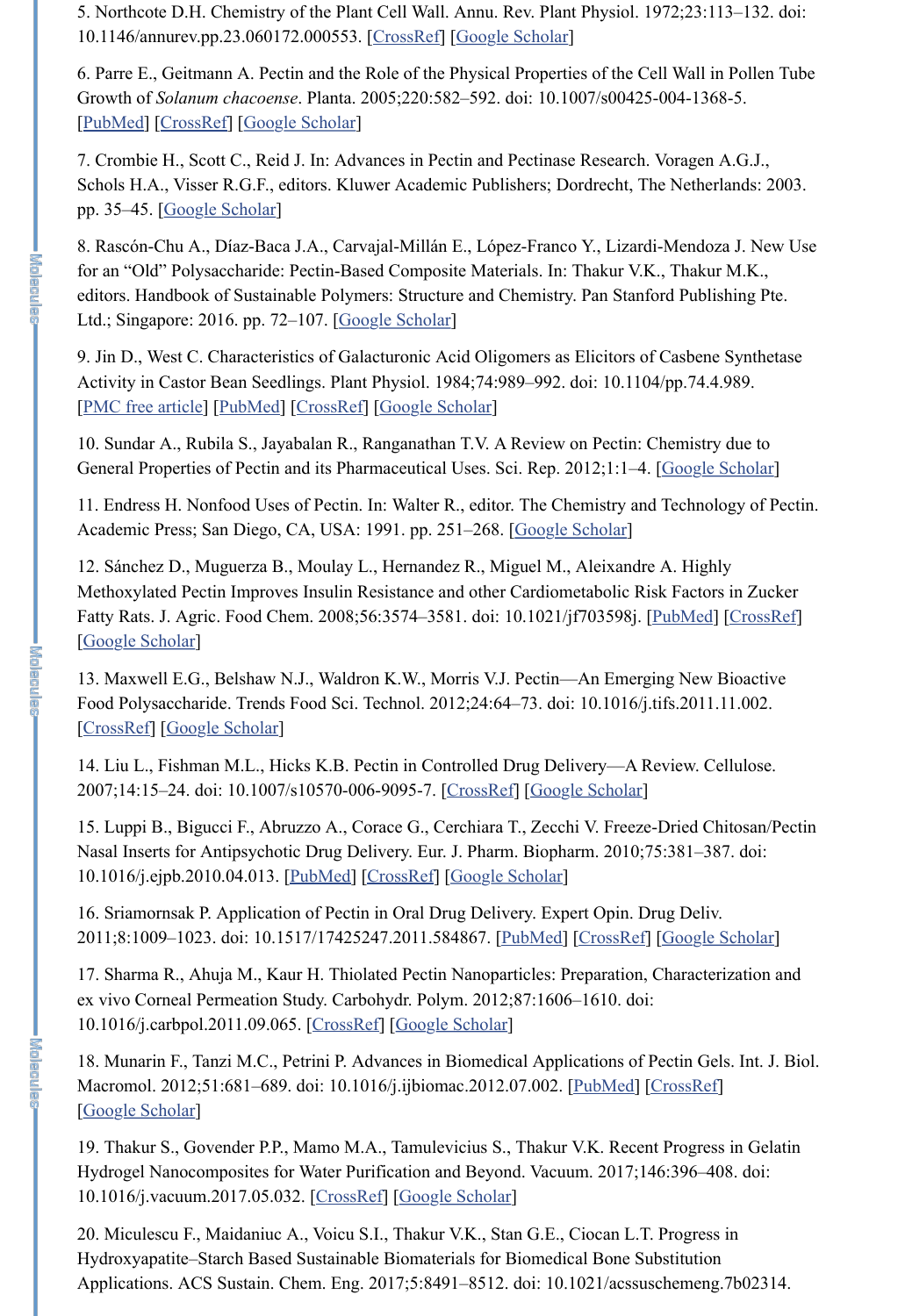[CrossRef] [Google Scholar]

21. Cheung R.C., Ng T.B., Wong J.H., Chan W.Y. Chitosan: An Update on Potential Biomedical and Pharmaceutical Applications. Mar. Drugs. 2015;13:5156–5186. doi: 10.3390/md13085156. [PMC free article] [PubMed] [CrossRef] [Google Scholar]

23. Geerkens C.H., Nagel A., Meike K., Miller-Rostek P., Rolf D., Schweiggert R., Carle R. Mango Pectin Quality as Influenced by Cultivar, Ripeness, Peel Particle Size, Blanching, Drying, and Irradiation. Food Hidrocoll. 2015;51:241–251. doi: 10.1016/j.foodhyd.2015.05.022. [CrossRef] [Google Scholar]

22. Sahari M.A., Ali A.M., Manuchehr H. Effect of Variety and Acid Washing Method on Extraction Yield and Quality of Sunflower Head Pectin. Food Chem. 2003;83:43–47. doi: 10.1016/S0308- 8146(03)00034-7. [CrossRef] [Google Scholar]

24. Mohnen D. Biosynthesis of Pectins and Galactomannans. In: Barton D., Nakanishi K., Meth-Cohn O., editors. Comprehensive Natural Products Chemistry. Volume 3. Elsevier Science; Amsterdam, The Netherlands: 1999. pp. 497–527. [Google Scholar]

27. Voragen A.G.J., Coenen G.J., Verhoef R.P., Schols H.A. Pectin, a Versatile Polysaccharide Present in Plant Cell Walls. Struct. Chem. 2009;20:263–275. doi: 10.1007/s11224-009-9442-z. [CrossRef] [Google Scholar]

30. Voragen F., Beldman G., Schols H. Chemistry and Enzymology of Pectins. In: McCleary B.V., Prosky L., editors. Advanced Dietary Fibre Technology. Blackwell Science Ltd.; Oxford, UK: 2001. pp. 379–398. [Google Scholar]

25. Liu J., Willför S., Xu C. A Review of Bioactive Plant Polysaccharides: Biological Activities, Functionalization, and Biomedical Applications. Bioact. Carbohydr. Dietary Fibre. 2015;5:31–61. doi: 10.1016/j.bcdf.2014.12.001. [CrossRef] [Google Scholar]

32. Thakur B.R., Singh R.K., Handa A.K. Chemistry and Uses of Pectin—A Review. Crit. Rev. Food Sci. Nutr. 1997;37:47-73. doi: 10.1080/10408399709527767. [PubMed] [CrossRef] [Google Scholar]

**I MADIA RELAX** 

33. Besson V., Yapo B., Maxwell G.A., Koffi K., Gnakri D. Cinnamon Apple Pectins: Structural and Rheological Properties. J. Food Stud. 2014;3:1-14. [Google Scholar]

26. Ridley B., O'Neill M., Mohnen D. Pectins: Structure, Biosynthesis, and Oligogalacturonide-related Signaling. Phytochemistry. 2001;57:929–967. doi: 10.1016/S0031-9422(01)00113-3. [PubMed] [CrossRef] [Google Scholar]

36. Albersheim P., Darvill A., O'Neill M., Schols H., Voragen A. Pectin and Pectinases. In: Visser J., Voragen A.G.J., editors. Progress in Biotechnology. 1st ed. Elsevier Science; Amsterdam, The Netherlands: 1996. pp. 1-987. [Google Scholar]

**I**<br>Enclose

28. Mukhiddinov Z.K., Khalikov D.K., Abdusamiev F.T., Avloev C.C. Isolation and Structural Characterization of a Pectin Homo and Ramnogalacturonan. Talanta. 2000;53:171–176. doi: 10.1016/S0039-9140(00)00456-2. [PubMed] [CrossRef] [Google Scholar]

29. Sriamornsak P. Chemistry of Pectin and its Pharmaceutical Uses: A Review. Univ. Int. J. 2003:206– 223. [Google Scholar]

31. Oakenfull D.G. The Chemistry of High-Methoxylpectins. In: Walter R.H., editor. The Chemistry and Technology of Pectin. Academic Press; San Diego, CA, USA: 1991. pp. 87–108. [Google Scholar]

34. Axelos M.A.V., Thibault J.F. The Chemistry of Low-Methoxyl Pectin Gelation. In: Walter R.H., editor. The Chemistry and Technology of Pectin. Academic Press; San Diego, CA, USA: 1991. pp. 109–118. [Google Scholar]

35. Nawirska A., Kwasniewska M. Dietary Fiber Fractions from Fruit and Vegetable Processing Waste. Food Chem. 2005;91:221–225. doi: 10.1016/j.foodchem.2003.10.005. [CrossRef] [Google Scholar]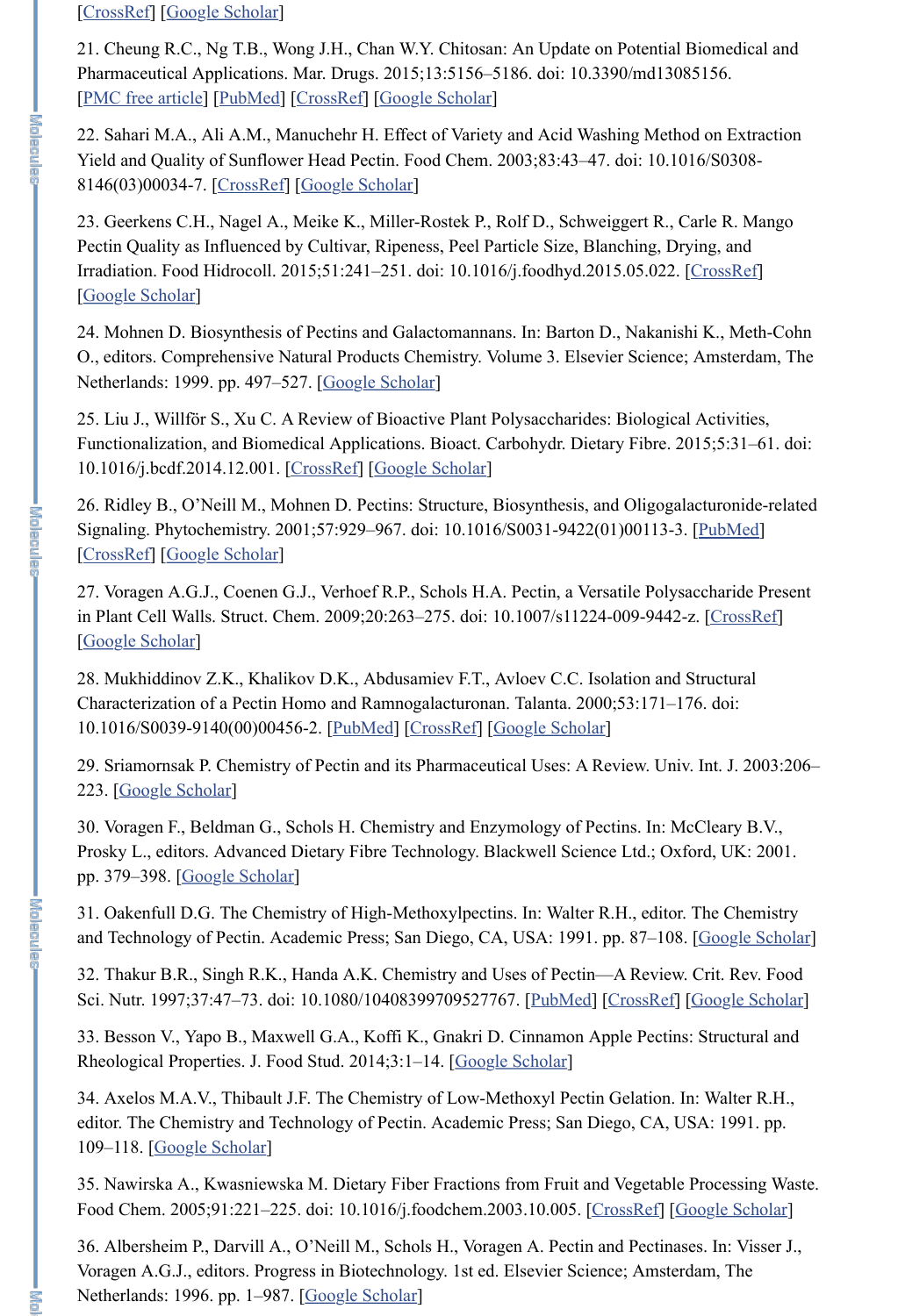37. Zandleven J., Beldman G., Bosveld M., Schols H.A., Voragen A.G.J. Enzymatic Degradation Studies of Xylogalacturonans from Apple and Potato, using Xylogalacturonan Hydrolase. Carbohydr. Polym. 2006;65:495–503. doi: 10.1016/j.carbpol.2006.02.015. [CrossRef] [Google Scholar]

40. Yu L., Mort A.J. In: Pectins and Pectinases. Visser J., Voragen A.G.J., editors. Elsevier Science; Amsterdam, The Netherlands: 1996. pp. 79–88. [Google Scholar]

38. Mohnen D. Pectin Structure and Biosynthesis. Curr. Opin. Plant Biol. 2008;11:266–277. doi: 10.1016/j.pbi.2008.03.006. [PubMed] [CrossRef] [Google Scholar]

39. Schols H.A., Voragen A.G.J. Complex pectins: Structure Elucidation using Enzymes. In: Visser J., Voragen A.G.J., editors. Pectins and Pectinases. Elsevier Science; Amsterdam, The Netherlands: 1996. pp. 3–19. [Google Scholar]

41. Schols H.A., Bakx E.J., Schipper D., Voragen A.G.J. A Xylogalacturonan Subunit Present in the Modified Hairy Regions of Apple Pectin. Carbohydr. Res. 1995;279:265–279. doi: 10.1016/0008- 6215(95)00287-1. [CrossRef] [Google Scholar]

42. Le Goff A.L., Renard C., Bonnin E., Thibault J.-F. Extraction, Purification and Chemical Characterisation of Xylogalacturonans from Pea Hulls. Carbohydr. Polym. 2001;45:325–334. doi: 10.1016/S0144-8617(00)00271-X. [CrossRef] [Google Scholar]

43. Renard C.M.G.C., Crépeau M.-J., Thibault J.-F. Structure of the Repeating Units in the Rhamnogalacturonic Backbone of Apple, Beet and Citrus Pectins. Carbohydr. Res. 1995;275:155–165. doi: 10.1016/0008-6215(95)00140-O. [CrossRef] [Google Scholar]

50. Basic A., Harris P.J., Stone B.A. Carbohydrates. In: Stumpf P.K., Conn E.E., Preiss J., editors. The Biochemistry of Plants. Academic Press; London, UK: 1988. pp. 297–369. [Google Scholar]

44. Yapo B.M., Lerouge P., Thibault J.-F., Ralet M.-C. Pectins from Citrus Peel Cell Walls Contain Homogalacturonans Homogenous with Respect to Molar Mass, Rhamnogalacturonan I and Rhamnogalacturonan II. Carbohydr. Polym. 2007;69:426–435. doi: 10.1016/j.carbpol.2006.12.024. [CrossRef] [Google Scholar]

45. Lerouge P., Oneill M.A., Darvill A.G., Albersheim P. Structural Characterization of endo-Glycanase-Generated Oligoglycosyl Side Chains of Rhamnogalacturonan I. Carbohydr. Res. 1993;243:359–371. doi: 10.1016/0008-6215(93)87039-U. [PubMed] [CrossRef] [Google Scholar]

46. Yapo B.M. Pectin Substances: From Simple Pectic Polysaccharides to Complex Pectins—A New Hypothetical Model. Carbohydr. Polym. 2011;86:373–385. doi: 10.1016/j.carbpol.2011.05.065. [CrossRef] [Google Scholar]

47. Huisman M.M., Brüll L.P., Thomas-Oates J.E., Haverkamp J., Schols H.A., Voragen A.G. The Occurrence of Internal (1→5)-Linked Arabinofuranose and Arabinopyranose Residues in Arabinogalactan Side Chains from Soybean Pectic Substances. Carbohydr. Res. 2001;330:103–114. doi: 10.1016/S0008-6215(00)00269-X. [PubMed] [CrossRef] [Google Scholar]

48. Voragen A.G.J., Pilnik W., Thibault J.-F., Axelos M.A.V., Renard C.M.C.G. Pectins. In: Stephen A.M., editor. Food Polysaccharides and Their Applications. Marcel Dekker Inc.; New York, NY, USA:

高高麗星區

# 1995. pp. 287–339. [Google Scholar]

49. Renard C., Voragen A., Thibault J.-F., Pilnik W. Studies on Apple Protopectin V: Structural Studies on Enzymatically Extracted Pectins. Carbohydr. Polym. 1991;16:137–154. doi: 10.1016/0144- 8617(91)90099-X. [CrossRef] [Google Scholar]

51. Nothnagel E. Proteoglycans and Related Components in Plant Cells. Int. Rev. Cytol. 1997;174:195–291. [PubMed] [Google Scholar]

**I will not be**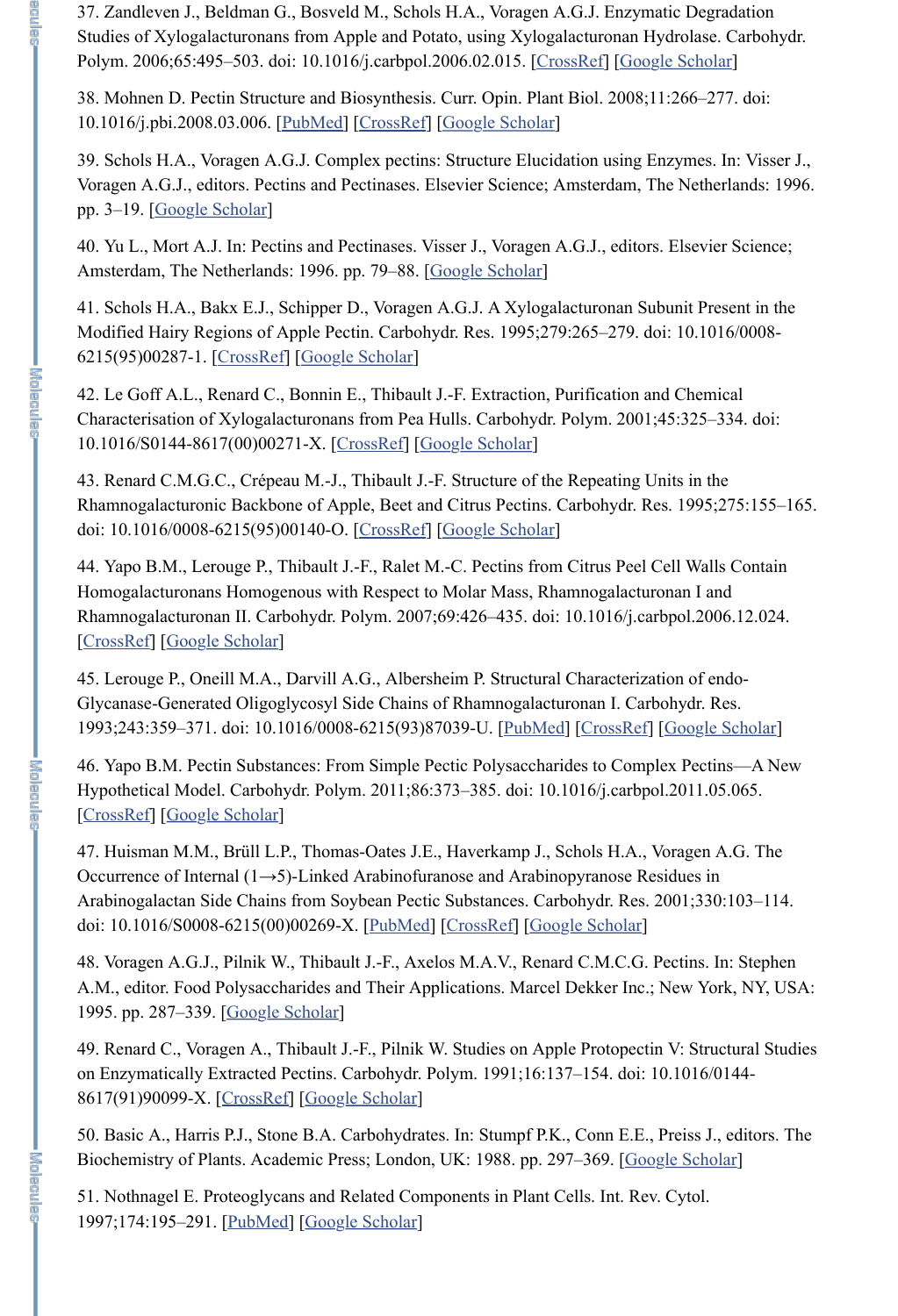52. Gaspar Y., Johnson K.L., Mckenna J.A., Bacic A., Schultz C.J. The Complex Structures of Arabinogalactan-Proteins and the Journey towards Understanding Function. Plant Mol. Biol. 2001;47:161–176. doi: 10.1023/A:1010683432529. [PubMed] [CrossRef] [Google Scholar]

53. Beldman G., Schols H., Pitson S., Leeuwen M.S.-V., Voragen A. Arabinans and Arabinan Degrading Enzymes. In: Sturgeon R.J., editor. AdvancesMacromolecular Carbohydrate Research. JAI Press Inc.; London, UK: 1997. pp. 1–64. [Google Scholar]

55. Ishii T., Matsunaga T., Pellerin P., O'Neill M.A., Darvill A., Albersheim P. The Plant Cell Wall Polysaccharide Rhamnogalacturonan II Self-Assembles into a Covalently Cross-Linked Dimer. J. Biol. Chem. 1999;274:13098–13104. doi: 10.1074/jbc.274.19.13098. [PubMed] [CrossRef] [Google Scholar]

54. Palin R., Geitmann A. The Role of Pectin in Plant Morphogenesis. BioSystems. 2012;109:397– 402. doi: 10.1016/j.biosystems.2012.04.006. [PubMed] [CrossRef] [Google Scholar]

56. Geshi N., Jorgensen B., Ulvskov P. Subcellular Localization and Topology of β(1→4)Galactosyltransferase that Elongates β(1→4) Galactan Side Chains in Rhamnogalacturonan I in Potato. Planta. 2004;218:862–868. doi: 10.1007/s00425-003-1168-3. [PubMed] [CrossRef] [Google Scholar]

57. Andeme-Onzighi C., Lhuissier F., Vicre M., Yamada H., Driouich A. A (1→3,6)-β-D-galactosyl Epitope Containing Uronic Acids Associated with Bioactive Pectins Occurs in Discrete Cell Wall Domains in Hypocotyls and Root Tissues of Flax Seedlings. Histochem. Cell Biol. 2000;113:61–70. doi: 10.1007/s004180050008. [PubMed] [CrossRef] [Google Scholar]

64. Rascón-Chu A., Martínez-López A., Carvajal-Millán E., Ponce de León-Renova N., Márquez-Escalante J., Romo-Chacón A. Pectin from Low Quality "Golden Delicious" Apples: Composition and Gelling Capability. Food Chem. 2009;116:101–113. doi: 10.1016/j.foodchem.2009.02.016. [CrossRef] [Google Scholar]

58. Nebenführ A., Staehelin L.A. Mobile factories: Golgi Dynamics in Plant Cells. Trends Plant Sci. 2001;6:160–167. doi: 10.1016/S1360-1385(01)01891-X. [PubMed] [CrossRef] [Google Scholar]

59. Ibar C., Orellana A. The Import of *S*-adenosylmethionine into the Golgi Apparatus is Required for the Methylation of Homogalacturonan. Plant Physiol. 2007;145:504–512. doi: 10.1104/pp.107.104679. [PMC free article] [PubMed] [CrossRef] [Google Scholar]

60. Mohnen D., Bar-Peled L., Somerville C. Cell wall synthesis. In: Himmel M., editor. Biomass Recalcitrance: Deconstruction the Plant Cell Wall for Bioenergy. Wiley-Blackwell; Oxford, UK: 2008. pp. 94–187. [Google Scholar]

61. Pelloux J., Rustérucci C., Mellerowicz E.J. New Insights into Pectin Methylesterase Structure and Function. Trends Plant Sci. 2008;12:267–277. doi: 10.1016/j.tplants.2007.04.001. [PubMed] [CrossRef] [Google Scholar]

62. Derbyshire P., McCann M.C., Roberts K. Restricted Cell Elongation in Arabidopsis Hypocotyls is Associated with a Reduced Average Pectin Esterification Level. BMC Plant Biol. 2007;7:31. doi: 10.1186/1471-2229-7-31. [PMC free article] [PubMed] [CrossRef] [Google Scholar]

63. Jarvis M.C., Briggs S.P.H., Knox J.P. Intercellular Adhesion and Cell Separation in Plants. Plant

**I With MAGE IN** 

Cell Environ. 2003;26:977–989. doi: 10.1046/j.1365-3040.2003.01034.x. [CrossRef] [Google Scholar]

65. Masmoudi M., Besbes S., Abbes F., Robert C., Paquot M., Blecker C., Attia H. Pectin Extraction from Lemon By-Product with Acidified Date Juice: Effect of Extraction Conditions on Chemical Composition of Pectins. Food Bioprocess Technol. 2012;5:687–695. doi: 10.1007/s11947-010-0344-2. [CrossRef] [Google Scholar]

66. May C.D. Industrial Pectins: Sources, Production and Applications. Carbohydr. Polym. 1990;12:79–99. doi: 10.1016/0144-8617(90)90105-2. [CrossRef] [Google Scholar]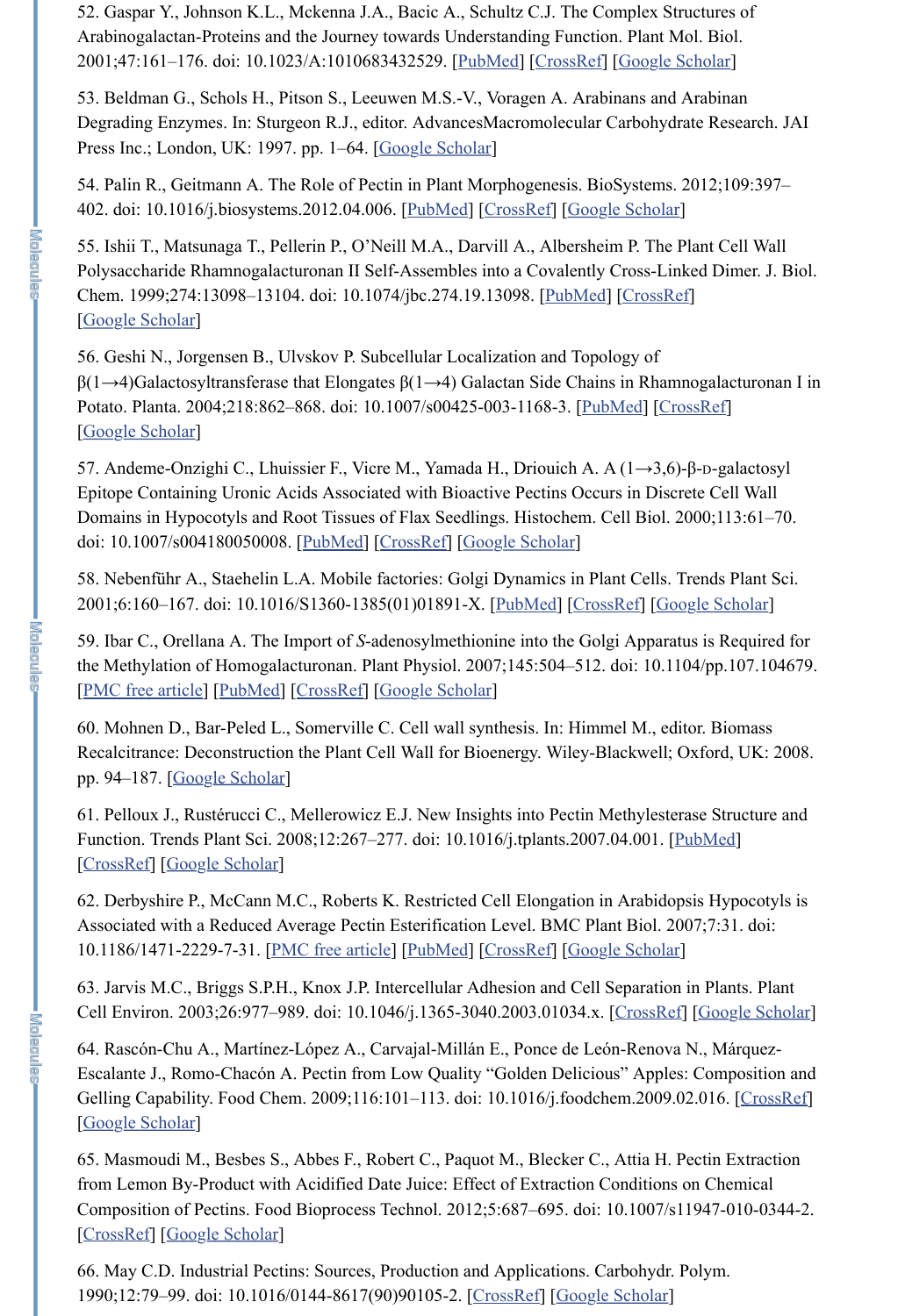69. Rolin C. In: Pectin. Industrial Gums. Polysaccharides and Their Derivatives. 3rd ed. Whistler R.L., BeMiller J.N., editors. Academic Press; New York, NY, USA: 1993. pp. 1–642. [Google Scholar]

67. Nelson D., Smit C., Wiles R. Commercially Important Pectic Substances. In: Graham H.D., editor. Food Colloids. The Avi Publishing Company; Westport, CT, USA: 1977. pp. 418–437. [Google Scholar]

68. Srivastava P., Malviya R. Sources of Pectin, Extraction and its Applications in Pharmaceutical Industry-An Overview. Indian J. Nat. Prod. Resour. 2011;2:10–18. [Google Scholar]

70. Ishii T. Feruloyl Oligosaccharides from Cell Walls of Suspension-Cultured Spinach Cells and Sugar Beet Pulp. Plant Cell Physiol. 1994;35:701–704. doi: 10.1093/oxfordjournals.pcp.a078646. [PubMed] [CrossRef] [Google Scholar]

71. Bunzel M., Ralph J., Lu F., Hatfield R.D., Steinhart H. Lignins and Ferulate-Coniferyl Alcohol Cross-Coupling Products in Cereal Grains. J. Agric. Food Chem. 2004;52:6496–6502. doi: 10.1021/jf040204p. [PubMed] [CrossRef] [Google Scholar]

72. Li D., Dua G., Jinga W., Lia J., Yana J., Liu Z. Combined Effects of Independent Variables on Yield and Protein Content of Pectin Extracted from Sugar Beet Pulp by Citric Acid. Carbohydr. Polym. 2015;129:108–114. doi: 10.1016/j.carbpol.2015.04.058. [PubMed] [CrossRef] [Google Scholar]

73. Rombouts F.M., Thibault J.-F. Feruloylated Pectic Substances from Sugar-beet Pulp. Carbohydr. Res. 1986;154:177–188. doi: 10.1016/S0008-6215(00)90031-4. [CrossRef] [Google Scholar]

74. Michel F., Thibault J.F., Mereier C., Heitz F., Pouillaude F. Extraction and Characterization of Pectins from Sugar Beet Pulp. J. Food Sci. 1985;50:1499–1500. doi: 10.1111/j.1365- 2621.1985.tb10512.x. [CrossRef] [Google Scholar]

75. Dea I., Madden J. Acetylated Pectic Polysaccharides of Sugar Beet. Food Hydrocoll. 1986;1:71–88. doi: 10.1016/S0268-005X(86)80009-1. [CrossRef] [Google Scholar]

76. Renard C., Thibault J.F. Structure and Properties of Apple and Sugar Beet Pectins Extracted by Chelating Agents. Carbohydr. Res. 1993;244:99–114. doi: 10.1016/0008-6215(93)80007-2. [CrossRef] [Google Scholar]

77. Sun R.C., Hughes S. Extraction and Physico-chemical Characterization of Pectins from Sugar Beet Pulp. Polym. J. 1998;30:671–677. doi: 10.1295/polymj.30.671. [CrossRef] [Google Scholar]

78. Funami T., Zhang G., Hiroe M., Noda S., Nakauma M., Asai I., Cowman M.K., Al-Assaf S., Phillips G.O. Effects of the Proteinaceous Moiety on the Emulsifying Properties of Sugar Beet Pectin. Food Hydrocoll. 2007;21:1319–1329. doi: 10.1016/j.foodhyd.2006.10.009. [CrossRef] [Google Scholar]

79. Drusch S. Sugar Beet Pectin: A Novel Emulsifying Wall Component for Microencapsulation of Lipophilic Food Ingredients by Spray-Drying. Food Hydrocoll. 2007;21:1223–1228. doi: 10.1016/j.foodhyd.2006.08.007. [CrossRef] [Google Scholar]

80. Williams P.A., Sayers C., Viebke C., Senan C. Elucidation of the Emulsification Properties of Sugar Beet Pectin. J. Agric. Food Chem. 2005;53:3592–3597. doi: 10.1021/jf0404142. [PubMed] [CrossRef] [Google Scholar]

81. Funami T., Nakauma M., Ishihara S., Tanaka R., Inoue T., Phillips G.O. Structural Modifications of Sugar Beet Pectin and the Relationship of Structure to Functionality. Food Hydrocoll. 2011;25:221– 229. doi: 10.1016/j.foodhyd.2009.11.017. [CrossRef] [Google Scholar]

82. Norsker M., Jensen M., Adler-Nissen J. Enzymatic Gelation of Sugar Beet Pectin in Food Products. Food Hydrocoll. 2000;14:237–243. doi: 10.1016/S0268-005X(00)00016-3. [CrossRef] [Google Scholar]

**I MADI REAL REA**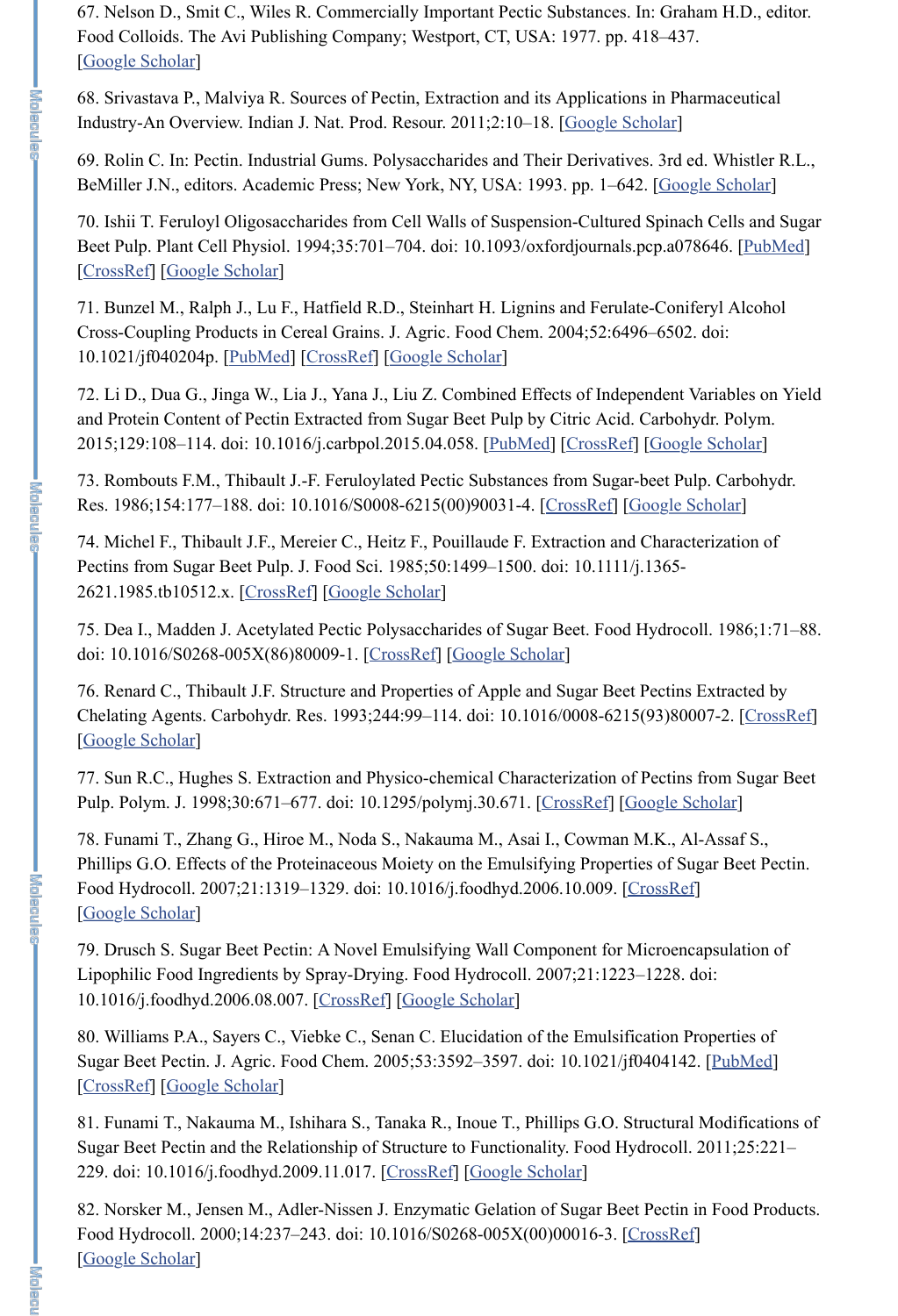83. Cardoso S.M., Coimbra M.A., Silva J.L.D. Calcium-Mediated Gelation of an Olive Pomace Pectic Extract. Carbohydr. Polym. 2003;52:125–133. doi: 10.1016/S0144-8617(02)00299-0. [CrossRef] [Google Scholar]

84. Jiménez A., Rodríguez R., Fernández-Caro I., Guillén R., Fernández-Bolaños J., Heredia A. Olive Fruit Cell Wall:Degradation of Pectic Polysaccharides during Ripening. J. Agric. Food Chem. 2001;49:409–415. doi: 10.1021/jf000235u. [PubMed] [CrossRef] [Google Scholar]

85. Vierhuis E., Korver M., Schols H.A., Voragen A. Structural Characteristics of Pectic Polysaccharides from Olive Fruit (*Olea europaea* cv moraiolo) in Relation to Processing for Oil Extraction. Carbohydr. Polym. 2003;51:135–148. doi: 10.1016/S0144-8617(02)00158-3. [CrossRef] [Google Scholar]

86. Shi X.Q., Chang K.C., Schwarz J.G., Wiesenborn D.P., Shih M.C. Optimizing Pectin Extraction from Sunflower Heads by Alkaline Washing. Bioresour. Technol. 1996;58:291–297. doi: 10.1016/S0960-8524(96)00117-4. [CrossRef] [Google Scholar]

91. Turquois T., Rinaudo M., Taravel F.R., Heyraud A. Extraction of Highly Gelling Pectic Substances from Sugar Beet Pulp and Potato Pulp: Influence of Extrinsic Parameters on their Gelling Properties. Food Hydrocoll. 1999;13:255–262. doi: 10.1016/S0268-005X(99)00007-7. [CrossRef] [Google Scholar]

87. Li G., Chang K.C. Viscosity and Gelling Characteristics of Sunflower Pectin As Affected by Chemical and Physical Factors. J. Agric. Food Chem. 1997;45:4785–4789. doi: 10.1021/jf9708150. [CrossRef] [Google Scholar]

88. Iglesias M., Lozano J. Extraction and Characterization of Sunflower Pectin. J. Food Eng. 2004;62:215–223. doi: 10.1016/S0260-8774(03)00234-6. [CrossRef] [Google Scholar]

89. Lin M.J.Y., Humbert E.S., Sosulski F.W., Downey R.K. Distribution and Composition of Pectins in Sunflower Plants. Can. J. Plant Sci. 1975;55:507–513. doi: 10.4141/cjps75-077. [CrossRef] [Google Scholar]

90. Lin M., Sosulski F., Humbert E. Acidic Isolation of Sunflower Pectin. Can. Inst. Food Sci. Technol. J. 1978;11:75–77. doi: 10.1016/S0315-5463(78)73187-1. [CrossRef] [Google Scholar]

92. Ptitchkina N.M., Danilova I.A., Doxastakis G., Kasapis S., Morris E.R. Pumpkin Pectin: Gel Formation at Unusually Low Concentration. Carbohydr. Polym. 1994;23:265–273. doi: 10.1016/0144- 8617(94)90189-9. [CrossRef] [Google Scholar]

93. Pagán J., Ibarz A., Llorca M., Coll L. Quality of Industrial Pectin Extracted from Peach Pomace at Different pH and Temperatures. J. Sci. Food Agric. 1999;79:1038–1042. doi: 10.1002/(SICI)1097- 0010(19990515)79:7<1038::AID-JSFA325>3.0.CO;2-6. [CrossRef] [Google Scholar]

94. Pagán J., Ibarz A., Llorca M., Barbosa-Cánovas G.V. Extraction and Characterization of Pectin from Stored Peach Pomace. Food Res. Int. 2001;34:605–612. doi: 10.1016/S0963-9969(01)00078-3.

**DEALER** 

**I with and a** 

# [CrossRef] [Google Scholar]

95. Díaz-Rojas E., Pacheco-Aguilar R., Lizardi J., Argüelles-Monal W., Valdez M., Rinaudo M., Goycoolea F. Linseed Pectin: Gelling Properties and Performance as an Encapsulation Matrix for Shark Liver Oil. Food Hydrocoll. 2004;18:293–304. doi: 10.1016/S0268-005X(03)00085-7. [CrossRef] [Google Scholar]

96. Colquhoun I.J., Ralet M.-C., Thibault J.-F., Faulds C.B., Williamson G. Structure identification of feruloylated oligosaccharides from sugar-Beet pulp by NMR spectroscopy. Carbohydr. Res. 1994;263:243–256. doi: 10.1016/0008-6215(94)00176-6. [PubMed] [CrossRef] [Google Scholar]

97. Harris P.J., Hartley R.D. Detection of bound ferulic acid in cell walls of the *Gramineae* by ultraviolet fluorescence microscopy. Nature. 1976;259:508-510. doi: 10.1038/259508a0. [CrossRef] [Google Scholar]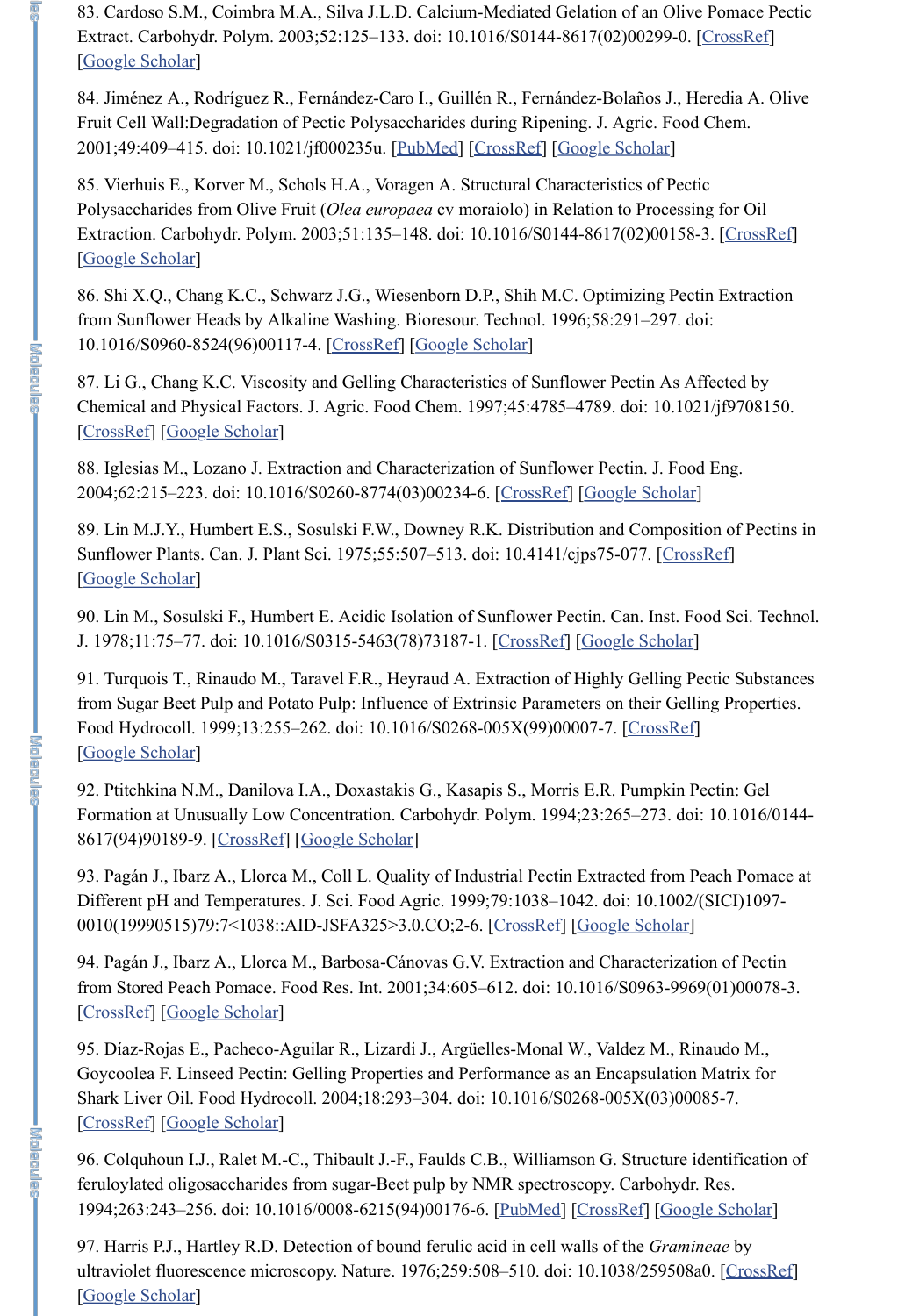98. Hartley R.D., Jones E.C. Diferulic Acid as a Component of Cell Walls of *Lolium multiflorum*. Phytochemistry. 1976;15:1157-1160. doi: 10.1016/0031-9422(76)85121-7. [CrossRef] [Google Scholar]

99. Smith M.M., Hartley R.D. Occurrence and Nature of Ferulic Acid Substitution of Cell-wall Polysaccharides in *Graminaceous* Plants. Carbohydr. Res. 1983;118:65–80. doi: 10.1016/0008- 6215(83)88036-7. [CrossRef] [Google Scholar]

100. Saulnier L., Vigouroux J., Thibault J.-F. Isolation and Partial Characterization of Feruloylated Oligosaccharides from Maize Bran. Carbohydr. Res. 1995;272:241–253. doi: 10.1016/0008- 6215(95)00053-V. [PubMed] [CrossRef] [Google Scholar]

101. Ralet M.C., Thibault J.F., Faulds C.B., Williamson G. Isolation and Purification of Feruloylated Oligosaccharides from Cell-walls of Sugar-beet Pulp. Carbohydr. Res. 1994;263:227–241. doi: 10.1016/0008-6215(94)00175-8. [PubMed] [CrossRef] [Google Scholar]

102. Ishii T. Structure and Functions of Feruloylated Polysaccharides. Plant Sci. 1997;127:111–127. doi: 10.1016/S0168-9452(97)00130-1. [CrossRef] [Google Scholar]

108. Renard C., Wende G., Booth E.J. Cell Wall Phenolics and Polysaccharides in Different Tissues of Quinoa (*Chenopodium* quinoa Willd) J. Sci. Food Agric. 1999;79:2029–2034. doi: 10.1002/(SICI)1097-0010(199911)79:14<2029::AID-JSFA483>3.0.CO;2-B. [CrossRef] [Google Scholar]

103. Guillon F., Thibault J.-F. Methylation Analysis and Mild Acid Hydrolysis of the "Hairy" Fragments of Sugar-Beet Pectins. Carbohydr. Res. 1989;190:85–96. doi: 10.1016/0008- 6215(89)84149-7. [CrossRef] [Google Scholar]

104. Ralet M.-C., Andre-Leroux G., Quemener B., Thibault J.-F. Sugar Beet (*Beta vulgaris*) Pectins are covalently Cross-linked through Diferulic Bridges in the Cell Wall. Phytochemistry. 2005;66:2800– 2814. doi: 10.1016/j.phytochem.2005.09.039. [PubMed] [CrossRef] [Google Scholar]

111. Micard V., Renard C.M., Thibault J.-F. Studies on Enzymic Release of Ferulic Acid from Sugarbeet Pulp. Lebensm. Wiss. Technol. 1994;27:59–66. doi: 10.1006/fstl.1994.1013. [CrossRef] [Google Scholar]

105. Micard V., Grabber J.H., Ralph J., Renard C.M.G.C., Thibault J.-F. Dehydrodiferulic Acids from Sugar-beet Pulp. Phytochemistry. 1997;44:1365–1368. doi: 10.1016/S0031-9422(96)00699-1. [CrossRef] [Google Scholar]

106. Fry S.C. Phenolic Components of the Primary Cell Wall. Biochem. J. 1982;203:493–504. doi: 10.1042/bj2030493. [PMC free article] [PubMed] [CrossRef] [Google Scholar]

107. Ishii T., Tobita T. Structural Characterization of Feruloyl Oligosaccharides from Spinach-Leaf Cell Walls. Carbohydr. Res. 1993;248:179–190. doi: 10.1016/0008-6215(93)84125-P. [PubMed] [CrossRef] [Google Scholar]

109. Renard C., Champenois Y., Thibault J.-F. Characterization of the Extractable Pectins and Hemicelluloses of the Cell Wall of Glasswort, *Salicornia ramosissima*. Carbohydr. Polym. 1993;22:239–245. doi: 10.1016/0144-8617(93)90126-O. [CrossRef] [Google Scholar]

110. Bunzel M., Ralph J., Steinhart H. Association of non-Starch Polysaccharides and Ferulic Acid in Grain Amaranth (*Amaranthus caudatus* L.) Dietary Fiber. Mol. Nutr. Food Res. 2005;49:551–559. doi: 10.1002/mnfr.200500030. [PubMed] [CrossRef] [Google Scholar]

112. Waldron K.W., Smith A.C., Parr A.J., Ng A., Parker M.L. New Approaches to Understanding and Controlling Cell Separation in Relation to Fruit and Vegetable Texture. Trends Food Sci. Technol. 1997;8:213–221. doi: 10.1016/S0924-2244(97)01052-2. [CrossRef] [Google Scholar]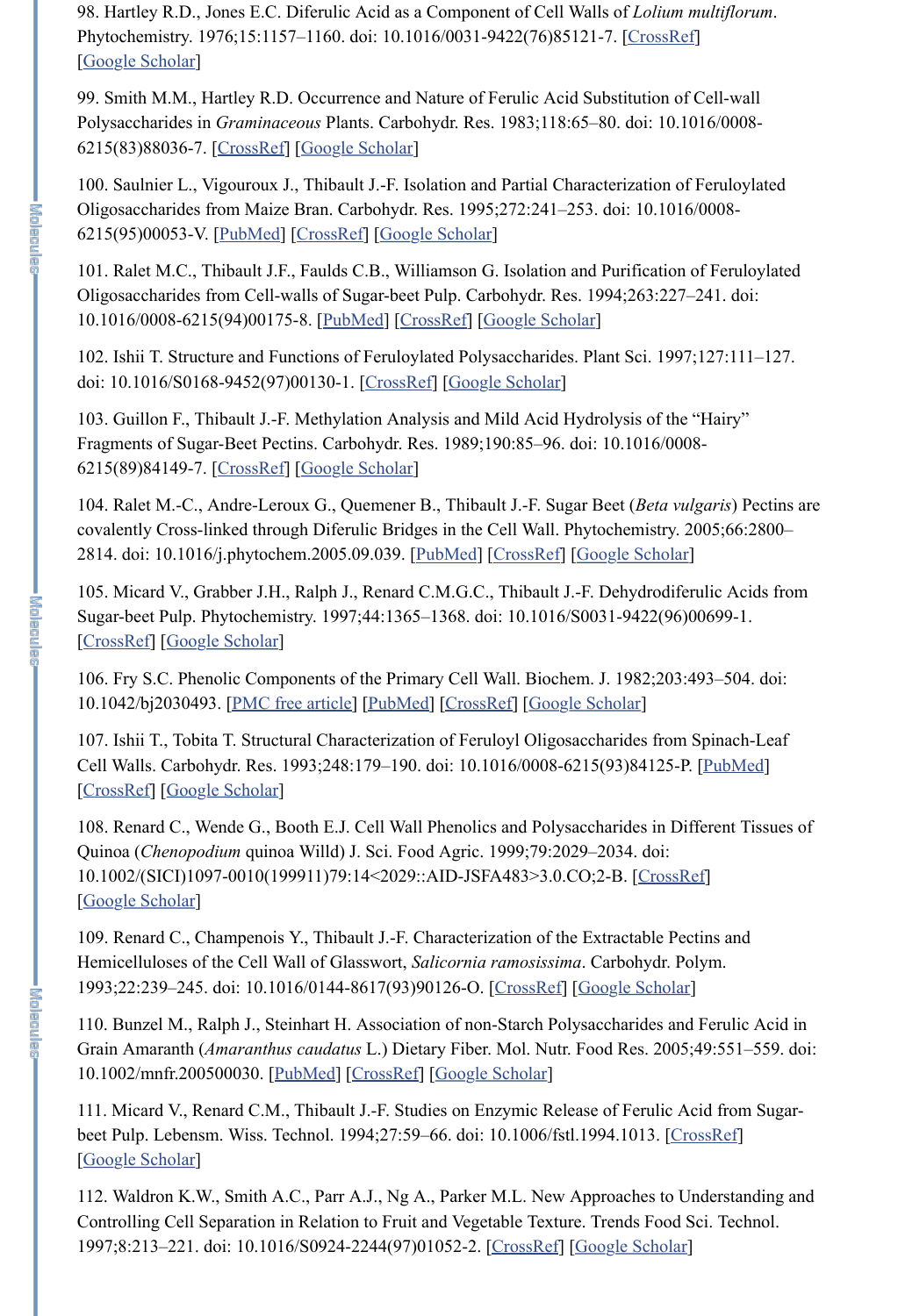113. Parker M.L., Waldron K.W. Texture of Chinese Water Chestnut: Involvement of Cell Wall Phenolics. J. Sci. Food Agric. 1995;68:337–346. doi: 10.1002/jsfa.2740680313. [CrossRef] [Google Scholar]

114. Fry S. Cross-Linking of Matrix Polymers in the Growing Cell Walls of Angiosperms. Annu. Rev. Plant Physiol. Plant Mol. Biol. 1986;37:165–186. doi: 10.1146/annurev.pp.37.060186.001121. [CrossRef] [Google Scholar]

115. Jung H.J.G., Fahey G.C. Effect of Phenolic Compound Removal on in vitro Forage Gigestibility. J. Agric. Food Chem. 1981;29:817–820. doi: 10.1021/jf00106a034. [CrossRef] [Google Scholar]

118. Crandall P.G., Wicker L. ACS Symposium Series Chemistry and Function of Pectins. ACS Publications; Washington, DC, USA: 1986. Pectin Internal Gel Strength: Theory, Measurement, and Methodology; pp. 88–102. [Google Scholar]

119. Oakenfull D., Scott A. Hydrophobic Interaction in the Gelation of High Methoxyl Pectins. J. Food Sci. 1984;49:1093-1098. doi: 10.1111/j.1365-2621.1984.tb10401.x. [CrossRef] [Google Scholar]

116. Fry S.C. The Growing Plant Cell Wall: Chemical and Metabolic Analysis. Longman Group Limited; Harlow, UK: 1988. [Google Scholar]

117. Ikegawa T., Mayama S., Nakayashiki H., Kato H. Accumulation of Diferulic Acid During the Hypersensitive Response of Oat Leaves to *Puccinia coronata* sp. *avenae* and its Role in the Resistance of Oat Tissues to Cell Wall Degrading Enzymes. Physiol. Mol. Plant Pathol. 1996;48:245–256. doi: 10.1006/pmpp.1996.0021. [CrossRef] [Google Scholar]

127. Thibault J.-F., Guillon F., Rombouts F.M. Gelation of Sugar Beet Pectins by Oxidative Coupling. In: Walter R., editor. The Chemistry and Technology of Pectins. Academic Press; San Diego, CA, USA: 1991. pp. 109–118. [Google Scholar]

120. Löfgren C., Walkenström P., Hermansson A.-M. Microstructure and Rheological Behavior of Pure and Mixed Pectin Gels. Biomacromolecules. 2002;3:1144-1153. doi: 10.1021/bm020044v. [PubMed] [CrossRef] [Google Scholar]

121. Sharma R., Naresh L., Dhuldhoya N., Merchant S., Merchant U. An Overview on Pectins. Times Food Process. J. 2006:44–51. [Google Scholar]

122. Pilgrim G.W., Walter R.H., Oakenfull D.G. Jams, Jellies, and Preserves. In: Walter R.H., editor. The Chemistry and Technology of Pectin. Academic Press; San Diego, CA, USA: 1991. [Google Scholar]

123. Fraeye I., Doungla E., Duvetter T., Moldenaers P., Loey A.V., Hendrickx M. Influence of Intrinsic and Extrinsic Factors on Rheology of Pectin–calcium Gels. Food Hydrocoll. 2009;23:2069–2077. doi: 10.1016/j.foodhyd.2009.03.022. [CrossRef] [Google Scholar]

124. Munarin F., Tanzi M.C., Petrini P. Corrigendum to "Advances in biomedical applications of pectin gels" Int. J. Biol. Macromol. 2013;55:681–689. doi: 10.1016/j.ijbiomac.2013.01.008. [PubMed] [CrossRef] [Google Scholar]

125. Grant G.T., Morris E.R., Rees D.A., Smith P.J., Thom D. Biological Interactions between Polysaccharides and Divalent Cations: The egg-Box model. FEBS Lett. 1973;32:195–198. doi:

I Kolonalo

# 10.1016/0014-5793(73)80770-7. [CrossRef] [Google Scholar]

126. Morris E.R., Powell D.A., Gidley M.J., Rees D.A. Conformations and Interactions of Pectins. I. Polymorphism between Gel and Solid States of Calcium Polygalacturonate. J. Mol. Biol. 1982;155:507–516. doi: 10.1016/0022-2836(82)90484-3. [PubMed] [CrossRef] [Google Scholar]

128. Figueroa-Espinoza M.C., Rouau X. Oxidative Cross-Linking of Pentosans by a Fungal Laccase and Horseradish Peroxidase: Mechanism of Linkage between Feruloylated Arabinoxylans. Cereal Chem. J. 1998;75:259–265. doi: 10.1094/CCHEM.1998.75.2.259. [CrossRef] [Google Scholar]

**I widingsin**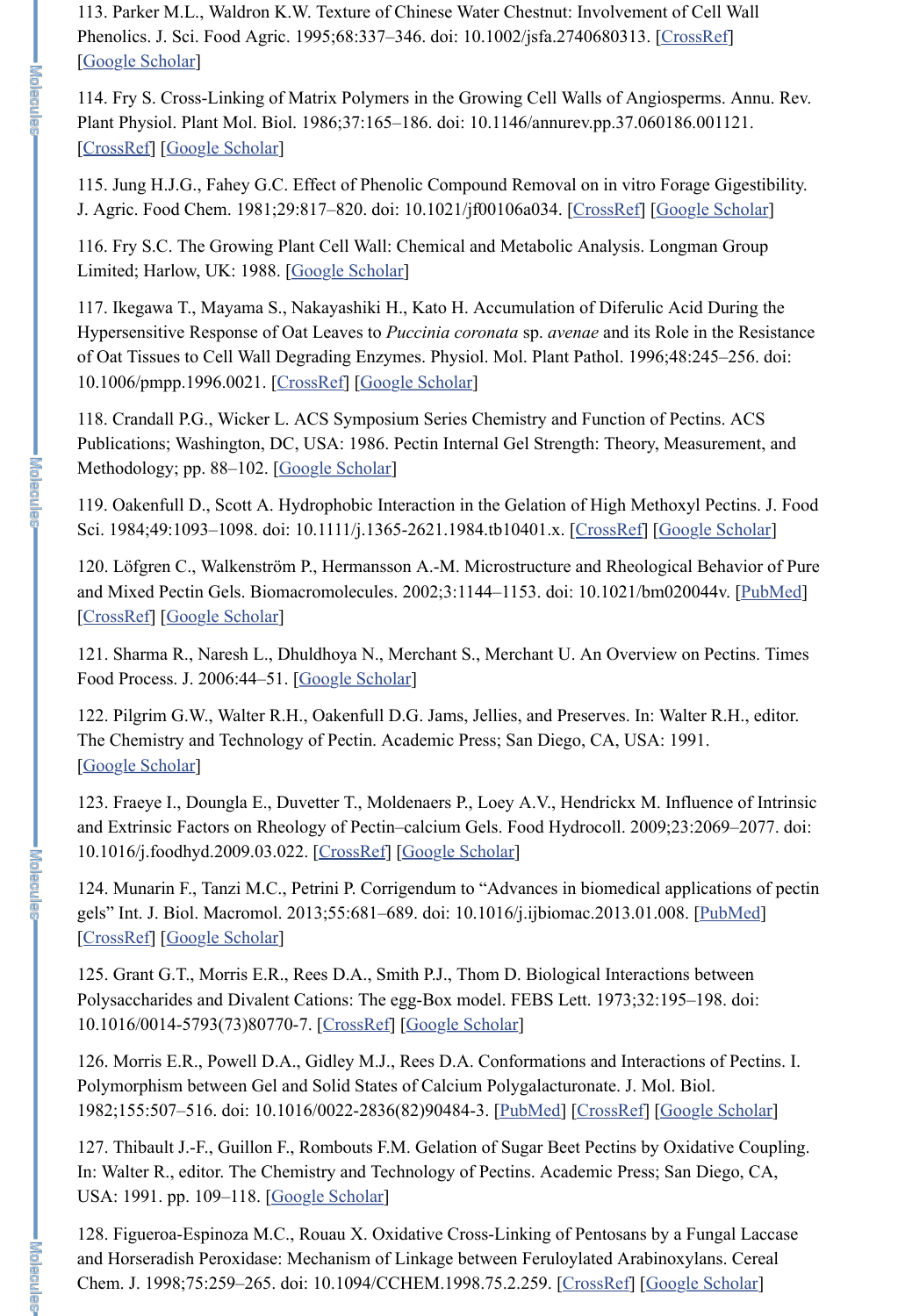129. Oosterveld A., Beldman G., Voragen A.G.J. Oxidative Cross-linking of Pectic Polysaccharides from Sugar Beet Pulp. Carbohydr. Res. 2000;328:199–207. doi: 10.1016/S0008-6215(00)00096-3. [PubMed] [CrossRef] [Google Scholar]

130. Saulnier L., Thibault J.-F. Ferulic Acid and Diferulic Acids as Components of Sugar-beet Pectins and Maize Bran Heteroxylans. J. Sci. Food Agric. 1999;79:396–402. doi: 10.1002/(SICI)1097- 0010(19990301)79:3<396::AID-JSFA262>3.0.CO;2-B. [CrossRef] [Google Scholar]

131. Oosterveld A., Grabber J.H., Beldman G., Ralph J., Voragen A.G.J. Formation of Ferulic Acid Dehydrodimers through Oxidative Cross-linking of Sugar Beet Pectin. Carbohydr. Res. 1997;300:179– 181. doi: 10.1016/S0008-6215(97)00041-4. [CrossRef] [Google Scholar]

132. Roberfroid M. Prebiotics: The Concept Revisited. J. Nutr. 2007;137:830S–837S. doi: 10.1093/jn/137.3.830S. [PubMed] [CrossRef] [Google Scholar]

138. Gómez B.C.A., Gullón B., Remoroza C., Schols H.A., Parajó J.C., Alonso J.L. Purification, Characterization, and Prebiotic Properties of Pectic Oligosaccharides from Orange Peel Wastes. J. Agric. Food Chem. 2014;62:9769–9782. doi: 10.1021/jf503475b. [PubMed] [CrossRef] [Google Scholar]

133. Blaut M. Relationship of Prebiotics and Food to Intestinal Microflora. Eur. J. Nutr. 2002;41:11– 16. doi: 10.1007/s00394-002-1102-7. [PubMed] [CrossRef] [Google Scholar]

134. David L.A., Maurice C.F., Carmody R.N., Gootenberg D.B., Button J.E., Wolfe B.E., Ling A.V., Devlin A.S., Varma Y., Fischbach M.A., et al. Diet Rapidly and Reproducibly Alters the Human Gut Microbiome. Nature. 2014;505:559–563. doi: 10.1038/nature12820. [PMC free article] [PubMed] [CrossRef] [Google Scholar]

135. Jenkins D.J.A., Gassul M.A., Leeds A.R., Metz G., Dilawari J.B., Slavin B., Blendis L.M. Effect of Dietary Fiber on Complication of Gastric Surgery. Gastroenterology. 1977;72:215-227. [PubMed] [Google Scholar]

136. Schwartz S.E., Levine R.A., Singh A., Schiedecker J.R., Track N.S. Sustained Pectin Ingestion Delays Gastric Emptying. Gastroenterology. 1982;83:812–817. [PubMed] [Google Scholar]

137. Hotchkiss A.T., Olano-Martin E., Grace W.E., Gibson G.R., Rastall R.A. Pectic Oligosaccharides as Prebiotics. J. Am. Chem. Soc. 2003;5:54–62. [Google Scholar]

139. Gómez B.C.A., Gullón B., Yáñez R., Schols H., Alonso J.L. Prebiotic Potential of Pectins and Pectic Oligosaccharides Derived from Lemon Peel Wastes and Sugar Beet Pulp: A comparative Evaluation. J. Funct. Foods. 2016;20:108–121. doi: 10.1016/j.jff.2015.10.029. [CrossRef] [Google Scholar]

140. Chung W.S.F., Meijerink M., Zeuner B., Holck J., Louis P., Meyer A.S., Wells J.M., Flint H.J., Duncan S.H. Prebiotic Potential of Pectin and Pectic Oligosaccharides to Promote Anti-Inflammatory Commensal Bacteria in the Human Colon. FEMS Microbiol. Ecol. 2017;93:1–9. doi:

**I Kiningela** 

10.1093/femsec/fix127. [PubMed] [CrossRef] [Google Scholar]

141. Matsumoto T., Moriya M., Sakurai M.H., Kiyohara H., Tabuchi Y., Yamada H. Corrigendum to "Stimulatory Effect of a Pectic Polysaccharide from a Medicinal Herb, the Roots of *Bupleurum falcatum* L., on G-CSF Secretion from Intestinal Epithelial Cells" Int. Immunopharmacol. 2008;8:1713. doi: 10.1016/j.intimp.2008.07.005. [PubMed] [CrossRef] [Google Scholar]

142. Gullón B., Gómez B., Martínez-Sabajanes M., Yáñez R., Parajó J., Alonso J. Pectic Oligosaccharides: Manufacture and Functional properties. Trends. Food Sci. Technol. 2013;30:153– 161. doi: 10.1016/j.tifs.2013.01.006. [CrossRef] [Google Scholar]

143. Islamova Z.I., Ogai D.K., Abramenko O.I., Lim A.L., Abduazimov B.B., Malikova M.K., Rakhmanberdyeva R.K., Khushbaktova Z.A., Syrov V.N. Comparative Assessment of the Prebiotic Activity of Some Pectin Polysaccharides. Pharm. Chem. J. 2017;51:288–291. doi: 10.1007/s11094-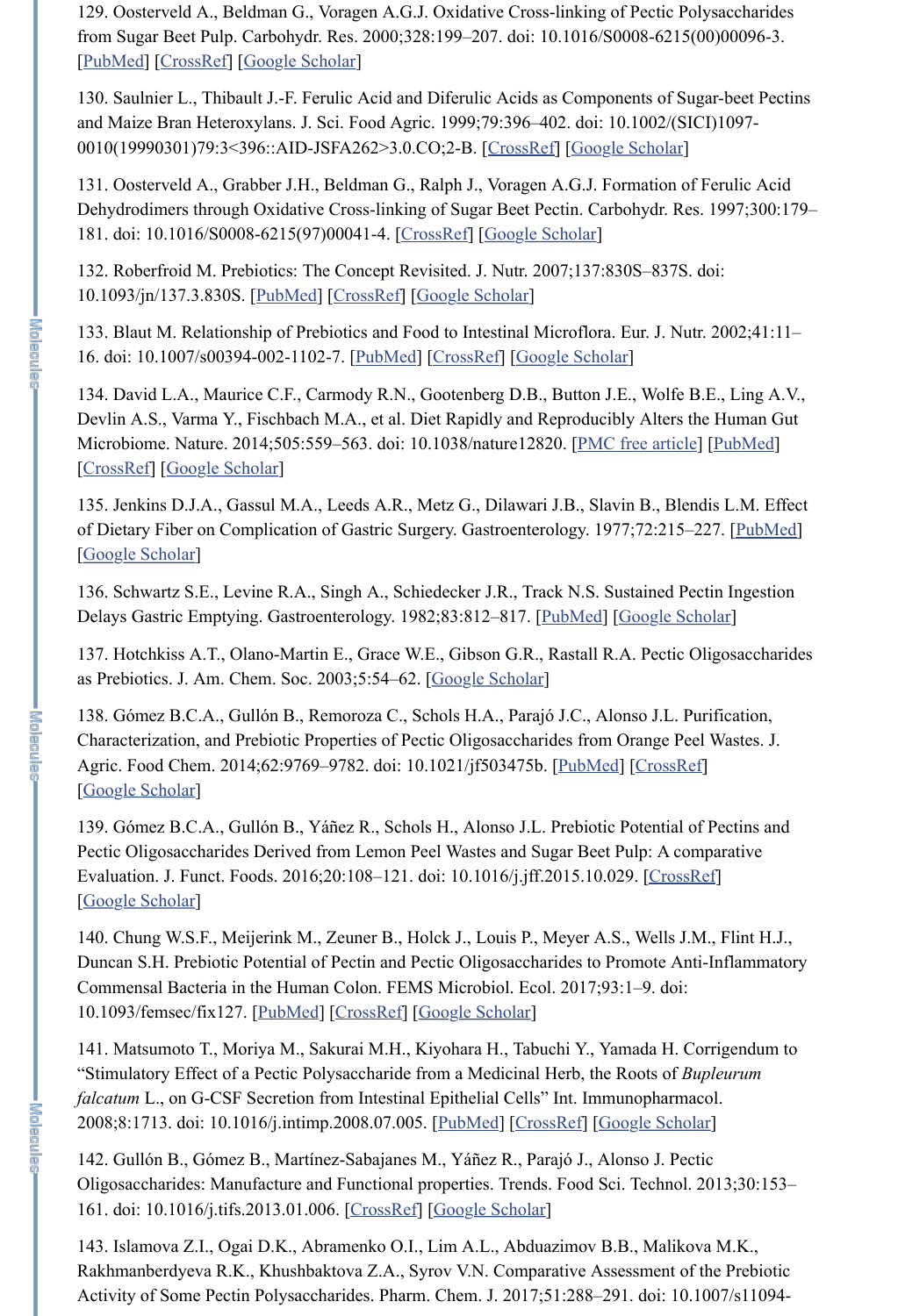#### 017-1600-9. [CrossRef] [Google Scholar]

144. Sousa R., Florindo M., Mendes M., Araújo D., Goes I., Alves P., Pinto Í. Hypoglycemic Effect of New Pectin Isolated from *Passiflora glandulosa* cav in Aalloxan-induced Diabetic Mice. World J. Pharm. Pharm. Sci. 2015;4:1571-1586. [Google Scholar]

145. Makarova E., Górnaś P., Konrade I., Tirzite D., Cirule H., Gulbe A., Pugajeva I., Seglina D., Dambrova M. Acute Anti-Hyperglycaemic Effects of an Unripe Apple Preparation containing Phlorizin in Healthy Volunteers: A Preliminary Study. J. Sci. Food Agric. 2015;95:560–568. doi: 10.1002/jsfa.6779. [PubMed] [CrossRef] [Google Scholar]

146. Wicker L., Kim Y., Kim M.J., Thirkield B., Lin Z., Jung J. Pectin as a Bioactive Polysaccharide– Extracting Tailored Function from Less. Food Hydrocoll. 2014;42:251–259. doi: 10.1016/j.foodhyd.2014.01.002. [CrossRef] [Google Scholar]

147. Liu Y., Dong M., Yang Z., Pan S. Anti-Diabetic Effect of Citrus Pectin in Diabetic Rats and Potential Mechanism via PI3K/Akt Signaling Pathway. Int. J. Biol. Macromol. 2016;89:484–488. doi: 10.1016/j.ijbiomac.2016.05.015. [PubMed] [CrossRef] [Google Scholar]

152. Naqash F., Masoodi F.A., Rather S.A., Wani S.M., Gani A. Emerging Concepts in the Nutraceutical and Functional Properties of Pectin—A Review. Carbohydr. Polym. 2017;168:227–239. doi: 10.1016/j.carbpol.2017.03.058. [PubMed] [CrossRef] [Google Scholar]

148. Maciel V., Yoshida C., Pereira S., Goycoolea F., Franco T. Electrostatic Self-Assembled Chitosan-Pectin Nano- and Microparticles for Insulin Delivery. Molecules. 2017;22:1–22. doi: 10.3390/molecules22101707. [PMC free article] [PubMed] [CrossRef] [Google Scholar]

149. Rascón-Chu A., Díaz-Baca J.A., Carvajal-Millán E., Pérez-López E., Hotchkiss A.T., Gonzáles-Ríos H., Balaldrán-Quintana R., Campa-Mada A. Electrosprayed Core-shell Composite Microbeads based on Pectin-Arabinoxylans for Insulin Carrying: Aggregation and Size Dispersion Control. Polymers. 2018;10:108. doi: 10.3390/polym10020108. [CrossRef] [Google Scholar]

156. Khotimchenko Y., Khozhaenko E., Kovalev V., Khotimchenko M. Cerium Binding Activity of Pectins Isolated from the Seagrasses *Zostera marina* and *Phyllospad ixiwatensis*. Mar. Drugs. 2012;10:834–848. doi: 10.3390/md10040834. [PMC free article] [PubMed] [CrossRef] [Google Scholar]

150. Gunness P., Gidley M.J. Mechanisms Underlying the Cholesterol-Lowering Properties of Soluble Dietary Fibre Polysaccharides. Food Funct. 2010;1:149-155. doi: 10.1039/c0fo00080a. [PubMed] [CrossRef] [Google Scholar]

151. Theuwissen E., Mensink R.P. Water-soluble Dietary Fibers and Cardiovascular Disease. Physiol. Behav. 2008;94:285–292. doi: 10.1016/j.physbeh.2008.01.001. [PubMed] [CrossRef] [Google Scholar]

153. Espinal-Ruiz M., Restrepo-Sánchez L.-P., Narváez-Cuenca C.-E., Mcclements D.J. Impact of Pectin Properties on Lipid Digestion under Simulated Gastrointestinal Conditions: Comparison of Citrus and Banana Passion Fruit (*Passifloratripartita* var. mollissima) Pectins. Food Hydrocoll. 2016;52:329–342. doi: 10.1016/j.foodhyd.2015.05.042. [CrossRef] [Google Scholar]

154. Andersen O., Aaseth J. Molecular Mechanisms of in Vivo Metal Chelation: Implications for Clinical Treatment of Metal Intoxications. Environ. Health Perspect. 2002;110:887–890. doi: 10.1289/ehp.02110s5887. [PMC free article] [PubMed] [CrossRef] [Google Scholar]

155. Ahmady-Asbchin S., Andres Y., Gerente C., Cloirec P.L. Natural Seaweed Waste as Sorbent for Heavy Metal Removal from Solution. Environ. Technol. 2009;30:755–762. doi: 10.1080/09593330902919401. [PubMed] [CrossRef] [Google Scholar]

157. Khozhaenko E., Kovalev V., Podkorytova E., Khotimchenko M. Removal of the Metal Ions from Aqueous Solutions by Nanoscaled Low Molecular Pectin Isolated from Seagrass *Phyllospadix watensiss*. Sci. Total Environ. 2016;565:913–921. doi: 10.1016/j.scitotenv.2016.01.108. [PubMed]

|客道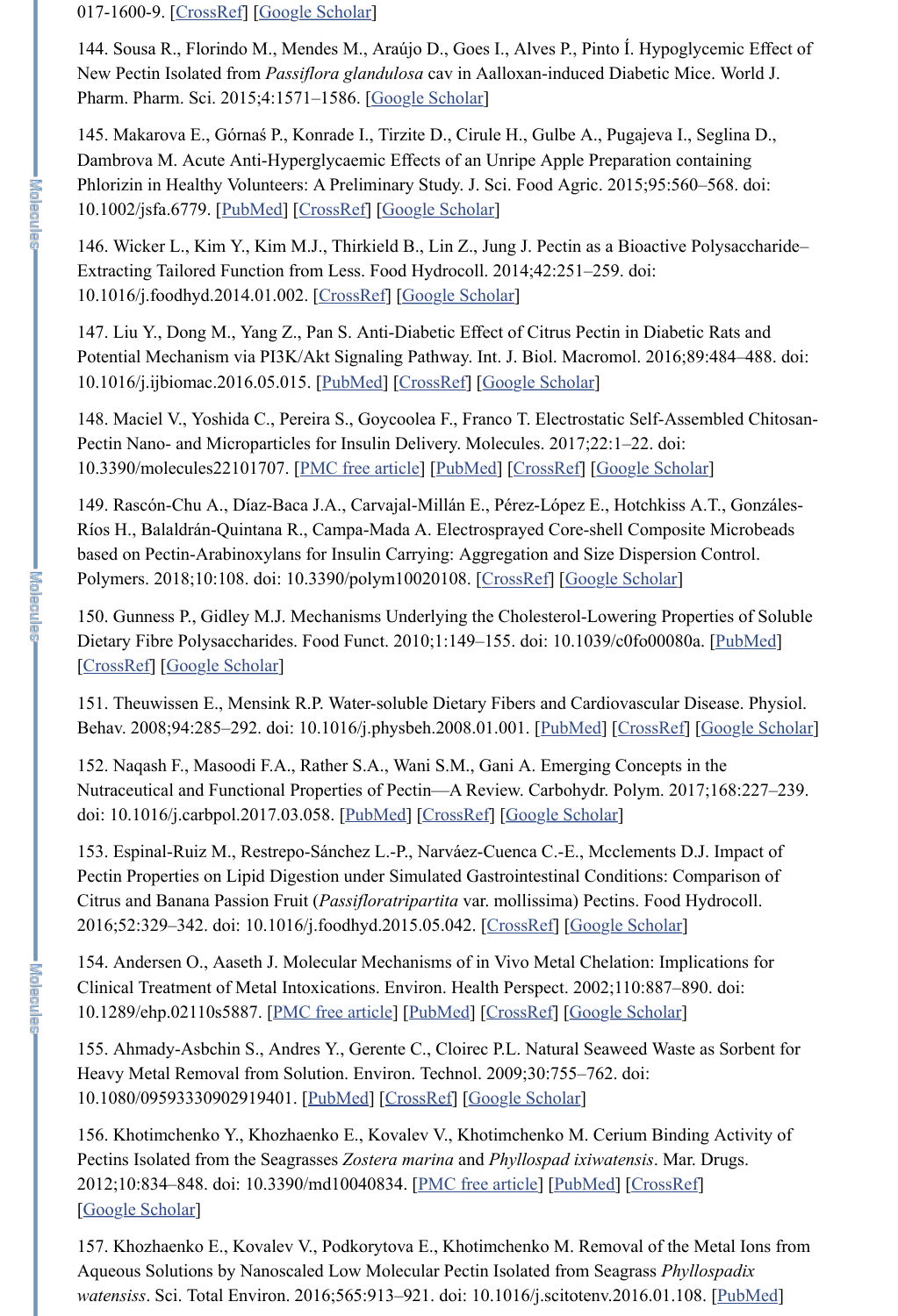## [CrossRef] [Google Scholar]

158. Kyomugasho C., Gwala S., Christiaens S., Kermani Z.J., Loey A.M.V., Grauwet T., Hendrickx M.E. Pectin Nanostructure Influences Pectin-cation Interactions and in vitro-bioaccessibility of  $Ca^{2+}$ ,  $\text{Zn}^{2+}$ , Fe<sup>2+</sup> and Mg<sup>2+</sup>-ions in Model Systems. Food Hydrocoll. 2017;62:299–310. doi: 10.1016/j.foodhyd.2016.07.030. [CrossRef] [Google Scholar]

159. Eliaz I., Hotchkiss A.T., Fishman M.L., Rode D. The Effect of Modified Citrus Pectin on Urinary Excretion of Toxic Elements. Phytother. Res. 2006;20:859–864. doi: 10.1002/ptr.1953. [PubMed] [CrossRef] [Google Scholar]

160. Zhao Z.Y., Liang L., Fan X., Yu Z., Hotchkiss A.T., Wilk B.J., Eliaz I. The Role of Modified Citrus Pectin as an Effective Chelator of Lead in Children Hospitalized with Toxic Lead Levels. Altern. Ther. Health Med. 2008;14:34–38. [PubMed] [Google Scholar]

161. Khotimchenko M., Kolenchenko E., Khotimchenko Y. Zinc-Binding Activity of Different Pectin Compounds in Aqueous Solutions. J. Colloid Interface Sci. 2008;323:216–222. doi: 10.1016/j.jcis.2008.04.013. [PubMed] [CrossRef] [Google Scholar]

162. Leclere L., Cutsem P.V., Michiels C. Anti-Cancer activities of pH- or heat-Modified pectin. Front. Pharmacol. 2013;4:1-8. doi: 10.3389/fphar.2013.00128. [PMC free article] [PubMed] [CrossRef] [Google Scholar]

163. Guess B.W., Scholz M.C., Strum S.B., Lam R.Y., Johnson H.J., Jennrich R.I. Modified Citrus Pectin (MCP) Increases the Prostate-Specific Antigen Doubling Time in Men with Prostate Cancer: A Phase II Pilot Study. Prostate Cancer Prostatic Dis. 2003;6:301–304. doi: 10.1038/sj.pcan.4500679. [PubMed] [CrossRef] [Google Scholar]

164. Jackson C.L., Dreaden T.M., Theobald L.K., Tran N.M., Beal T.L., Eid M., Gao M.Y., Shirley R.B., Stoffel M.T., Kumar M.V., et al. Pectin Induces Apoptosis in Human Prostate Cancer Cells: Correlation of Apoptotic Function with Pectin Structure. Glycobiology. 2007;17:805–819. doi: 10.1093/glycob/cwm054. [PubMed] [CrossRef] [Google Scholar]

165. Bergman M., Djaldetti M., Salman H., Bessler H. Effect of Citrus Pectin on Malignant Cell Proliferation. Biomed. Pharmacother. 2010;64:44–47. doi: 10.1016/j.biopha.2009.03.004. [PubMed] [CrossRef] [Google Scholar]

166. Li Y., Niu Y., Wu H., Sun Y., Li Q., Kong X., Liu L., Mei Q. Modified Apple Polysaccharides Could Induce Apoptosis in Colorectal Cancer Cells. J. Food Sci. 2010;75:224–229. doi: 10.1111/j.1750-3841.2010.01781.x. [PubMed] [CrossRef] [Google Scholar]

167. Lin L., Wang P., Du Z., Wang W., Cong Q., Zheng C., Jin C., Ding K., Shao C. Structural Elucidation of a Pectin from Flowers of *Lonicera japonica* and its Antipancreatic Cancer Activity. Int. J. Biol. Macromol. 2016;88:130–137. doi: 10.1016/j.ijbiomac.2016.03.025. [PubMed] [CrossRef] [Google Scholar]

168. Sathisha U.V., Jayaram S., Nayaka H., Dharmesh S.M. Inhibition of Galectin-3 Mediated Cellular Interactions by Pectic Polysaccharides from Dietary Sources. Glycoconj. J. 2007;24:497–507. doi: 10.1007/s10719-007-9042-3. [PubMed] [CrossRef] [Google Scholar]

十零百金星皇帝

**I shinneed** 

169. Liu H.-Y., Huang Z.-L., Yang G.-H., Lu W.-Q., Yu N.-R. Inhibitory Effect of Modified Citrus Pectin on Liver Metastases in a Mouse Colon Cancer Model. World J. Gastroenterol. 2008;14:7386– 7391. doi: 10.3748/wjg.14.7386. [PMC free article] [PubMed] [CrossRef] [Google Scholar]

170. Glinsky V.V., Raz A. Modified Citrus Pectin Anti-Metastatic Properties: One Bullet, Multiple Targets. Carbohydr. Res. 2009;344:1788–1791. doi: 10.1016/j.carres.2008.08.038. [PMC free article] [PubMed] [CrossRef] [Google Scholar]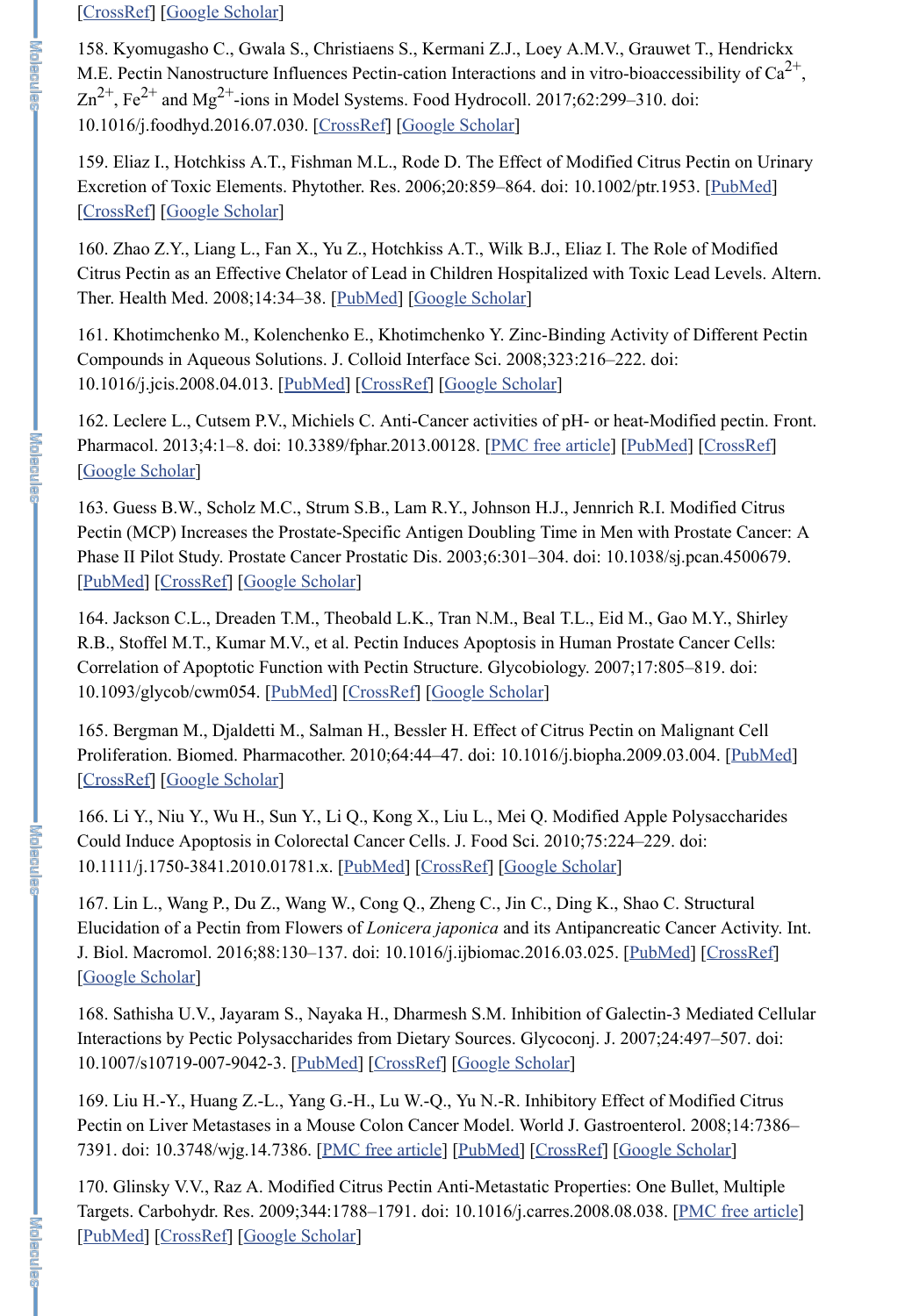171. Zhang T., Lan Y., Zheng Y., Liu F., Zhao D., Mayo K.H., Zhou Y., Tai G. Identification of the Bioactive Components from pH-modified Citrus Pectin and their Inhibitory Effects on Galectin-3 Function. Food Hydrocoll. 2016;58:113–119. doi: 10.1016/j.foodhyd.2016.02.020. [CrossRef] [Google Scholar]

172. Zhao J., Zhang F., Liu X., Ange K.S., Zhang A., Li Q., Linhardt R.J. Isolation of a Lectin binding Rhamnogalacturonan-I containing Pectic Polysaccharide from Pumpkin. Carbohydr. Polym. 2017;163:330–336. doi: 10.1016/j.carbpol.2017.01.067. [PubMed] [CrossRef] [Google Scholar]

173. Maxwell E.G., Colquhoun I.J., Chau H.K., Hotchkiss A.T., Waldron K.W., Morris V.J., Belshaw N.J. Rhamnogalacturonan I containing Jomogalacturonan Inhibits Colon Cancer Cell Proliferation by decreasing ICAM1 Expression. Carbohydr. Polym. 2015;132:546–553. doi: 10.1016/j.carbpol.2015.06.082. [PubMed] [CrossRef] [Google Scholar]

174. Maxwell E.G., Colquhoun I.J., Chau H.K., Hotchkiss A.T., Waldron K.W., Morris V.J., Belshaw N.J. Modified Sugar Beet Pectin Induces Apoptosis of Colon Cancer Cells Via an Interaction with the Neutral Sugar Side-chains. Carbohydr. Polym. 2016;136:923–929. doi: 10.1016/j.carbpol.2015.09.063. [PubMed] [CrossRef] [Google Scholar]

175. Azémar M., Hildenbrand B., Haering B., Heim M.E., Unger C. Clinical Benefit in Patients with Advanced Solid Tumors Treated with Modified Citrus Pectin: A Prospective Pilot Study. J. Clin. Oncol. 2007;1:73–80. doi: 10.4137/CMO.S285. [CrossRef] [Google Scholar]

176. Katav T., Liu L., Traitel T., Goldbart R., Wolfson M., Kost J. Modified pectin-Based Carrier for Gene Delivery: Cellular Barriers in Gene Delivery Course. J. Control. Release. 2008;130:183–191. doi: 10.1016/j.jconrel.2008.06.002. [PubMed] [CrossRef] [Google Scholar]

185. Jantrawut P., Akazawa H., Ruksiriwanich W. Anti-cancer Activity of Rutin Encapsulated in Low Methoxyl Pectin Beads. Int. J. Pharm. Pharm. Sci. 2014;6:199-202. [Google Scholar]

**I Kiningela** 

177. Munarin F., Guerreiro S.G., Grellier M.A., Tanzi M.C., Barbosa M.A., Petrini P., Granja P.L. Pectin-Based Injectable Biomaterials for Bone Tissue Engineering. Biomacromolecules. 2011;12:568– 577. doi: 10.1021/bm101110x. [PubMed] [CrossRef] [Google Scholar]

178. Jayaraman P., Gandhimathi C., Venugopal J.R., Becker D.L., Ramakrishna S., Srinivasan D.K. Controlled Release of Drugs in Electrosprayed Nanoparticles for Bone Tissue Engineering. Adv. Drug Deliv. Rev. 2015;94:77–95. doi: 10.1016/j.addr.2015.09.007. [PubMed] [CrossRef] [Google Scholar]

179. Harris R., Nasi W. Gels for Use in Wound Management. No. WO/2008/015475. World Patent. 2008 Feb 7;

180. Mishra R.K., Datt M., Pal K., Banthia A.K. Preparation and Characterization of Amidated Pectin based Hydrogels for Drug Delivery System. J. Mater. Sci. Mater. Med. 2008;19:2275–2280. doi: 10.1007/s10856-007-3310-4. [PubMed] [CrossRef] [Google Scholar]

181. Sande S.A. Pectin-based Oral Drug Delivery to the Colon. Expert Opin. Drug Deliv. 2005;2:441– 450. doi: 10.1517/17425247.2.3.441. [PubMed] [CrossRef] [Google Scholar]

182. Penhasi A. Preparation and Characterization of in-situ Ionic Cross-linked Pectin Films: II.

Biodegradation and Drug Diffusion. Carbohydr. Polym. 2017;157:651–659. doi: 10.1016/j.carbpol.2016.10.027. [PubMed] [CrossRef] [Google Scholar]

183. De Souza J.C.A.R.R.D., Feitosa J.P., Ricardo N.M., Trevisan M.T.S., Paula H.C.B.D., Ulrich C.M., Owen R.W. Spray-Drying Encapsulation of Mangiferin using Natural Polymers. Food Hydrocoll. 2013;33:10–18. doi: 10.1016/j.foodhyd.2013.02.017. [CrossRef] [Google Scholar]

184. Wanasawas P., Sinchaipanid N., Fell J.T., Mitrevej A. Influence of Pectin and Calcium Pectinate Films on *in vitro* Drug Release from Coated Theophylline Pellets. J. Drug Deliv. Sci. Technol. 2013;23:465–470. doi: 10.1016/S1773-2247(13)50067-0. [CrossRef] [Google Scholar]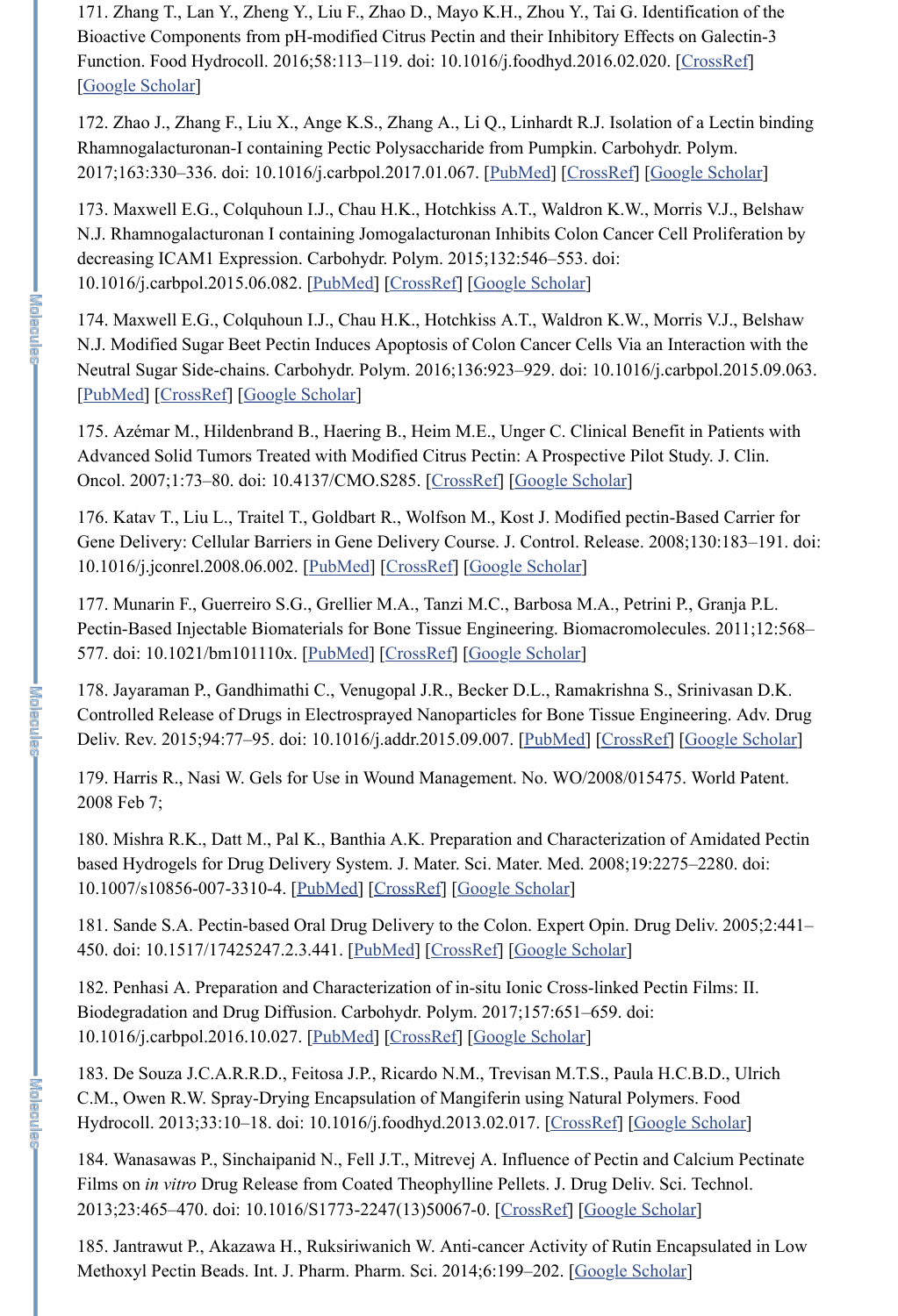186. Sriamornsak P., Wattanakorn N., Takeuchi H. Study on the Mucoadhesion Mechanism of Pectin by Atomic Force Microscopy and Mucin-particle Method. Carbohydr. Polym. 2010;79:54–59. doi: 10.1016/j.carbpol.2009.07.018. [CrossRef] [Google Scholar]

187. Fallon M., Reale C., Davies A., Lux A.E., Kumar K., Stachowiak A., Galvez R. Efficacy and Safety of Fentanyl Pectin Nasal Sprays Compared with Immediate-release Morphine Sulfate Tablets in the Treatment of Breakthrough Cancer Pain: A Multicenter, Randomized, Controlled, Double-blind, Double-dummy Multiple-crossover Study. J. Support. Oncol. 2011;9:224–231. doi: 10.1016/j.suponc.2011.07.004. [PubMed] [CrossRef] [Google Scholar]

189. Ueberall M., Lorenzl S., Lux E., Voltz R., Perelman M. Efficacy, Safety, and Tolerability of Fentanyl Pectin Nasal Spray in Patients with Breakthrough Cancer Pain. J. Pain Res. 2016;9:571–585. doi: 10.2147/JPR.S106177. [PMC free article] [PubMed] [CrossRef] [Google Scholar]

188. Davies A., Sitte T., Elsner F., Reale C., Espinosa J., Brooks D., Fallon M. Consistency of Efficacy, Patient Acceptability, and Nasal Tolerability of Fentanyl Pectin Nasal Spray Compared with Immediate-Release Morphine Sulfate in Breakthrough Cancer Pain. J. Pain Symp. Manag. 2011;41:358–366. doi: 10.1016/j.jpainsymman.2010.11.004. [PubMed] [CrossRef] [Google Scholar]

190. Ludwig A. The Use of Mucoadhesive Polymers in Ocular Drug Delivery. Adv. Drug Deliv. Rev. 2005;57:1595–1639. doi: 10.1016/j.addr.2005.07.005. [PubMed] [CrossRef] [Google Scholar]

191. Ni Y., Yates K.M. In Situ Gel Formation of Pectin. 6,777,000. U.S. Patent. 2004 Aug 17;

199. Lopes da Silva J.A., Rao M.A. Pectins: Structure, Functionality, and Uses. In: Stephen A.M., Phillips G.O., Williams P.A., editors. Food Polysaccharides and Their Applications. 2nd ed. CRC Press/Taylor and Francis; Boca Raton, FL, USA: 2006. pp. 254–397. [Google Scholar]

192. Giunchedi P., Conte U., Chetoni P., Saettone M. Pectin Microspheres as Ophthalmic Carriers for Piroxicam: Evaluation in vitro and in vivo in Albino Rabbits. Eur. J. Pharm. Sci. 1999;9:1–7. doi: 10.1016/S0928-0987(99)00023-8. [PubMed] [CrossRef] [Google Scholar]

200. Toft K. Interactions between Pectins and Alginates. Prog. Food Nutr. Sci. 1982;6:89–96. [Google Scholar]

193. Liu L., Fishman M.L., Kost J., Hicks K.B. Pectin-Based Systems for Colon-Specific Drug Delivery via Oral Route. Biomaterials. 2003;24:3333–3343. doi: 10.1016/S0142-9612(03)00213-8. [PubMed] [CrossRef] [Google Scholar]

194. Maestrelli F., Cirri M., Corti G., Mennini N., Mura P. Development of enteric-Coated Calcium Pectinate Microspheres Intended for Colonic Drug Delivery. Eur. J. Pharm. Biopharm. 2008;69:508– 518. doi: 10.1016/j.ejpb.2007.12.004. [PubMed] [CrossRef] [Google Scholar]

195. Wong T.W., Colombo G., Sonvico F. Pectin Matrix as Oral Drug Delivery Vehicle for Colon Cancer Treatment. AAPS PharmSciTech. 2011;12:201–214. doi: 10.1208/s12249-010-9564-z. [PMC free article] [PubMed] [CrossRef] [Google Scholar]

196. Dev R.K., Bali V., Pathak K. Novel Microbially Triggered Colon Specific Delivery System of 5- Fluorouracil: Statistical Optimization, in vitro, in vivo, Cytotoxic and Stability Assessment. Int. J. Pharm. 2011;411:142-151. doi: 10.1016/j.ijpharm.2011.03.057. [PubMed] [CrossRef] [Google Scholar]

197. Jung J., Arnold R.D., Wicker L. Pectin and Charge Modified Pectin Hydrogel Beads as a Colon-Targeted Drug Delivery Carrier. Colloids Surf. B. 2013;104:116–121. doi: 10.1016/j.colsurfb.2012.11.042. [PubMed] [CrossRef] [Google Scholar]

【圣草属型

- 医直面足量

198. Yang R.Y., Hsu D.K., Liu F.-T. Expression of Galectin-3 Modulates T-cell Growth and Apoptosis. Proc. Natl. Acad. Sci. USA. 1996;93:6737–6742. doi: 10.1073/pnas.93.13.6737. [PMC free article] [PubMed] [CrossRef] [Google Scholar]

2+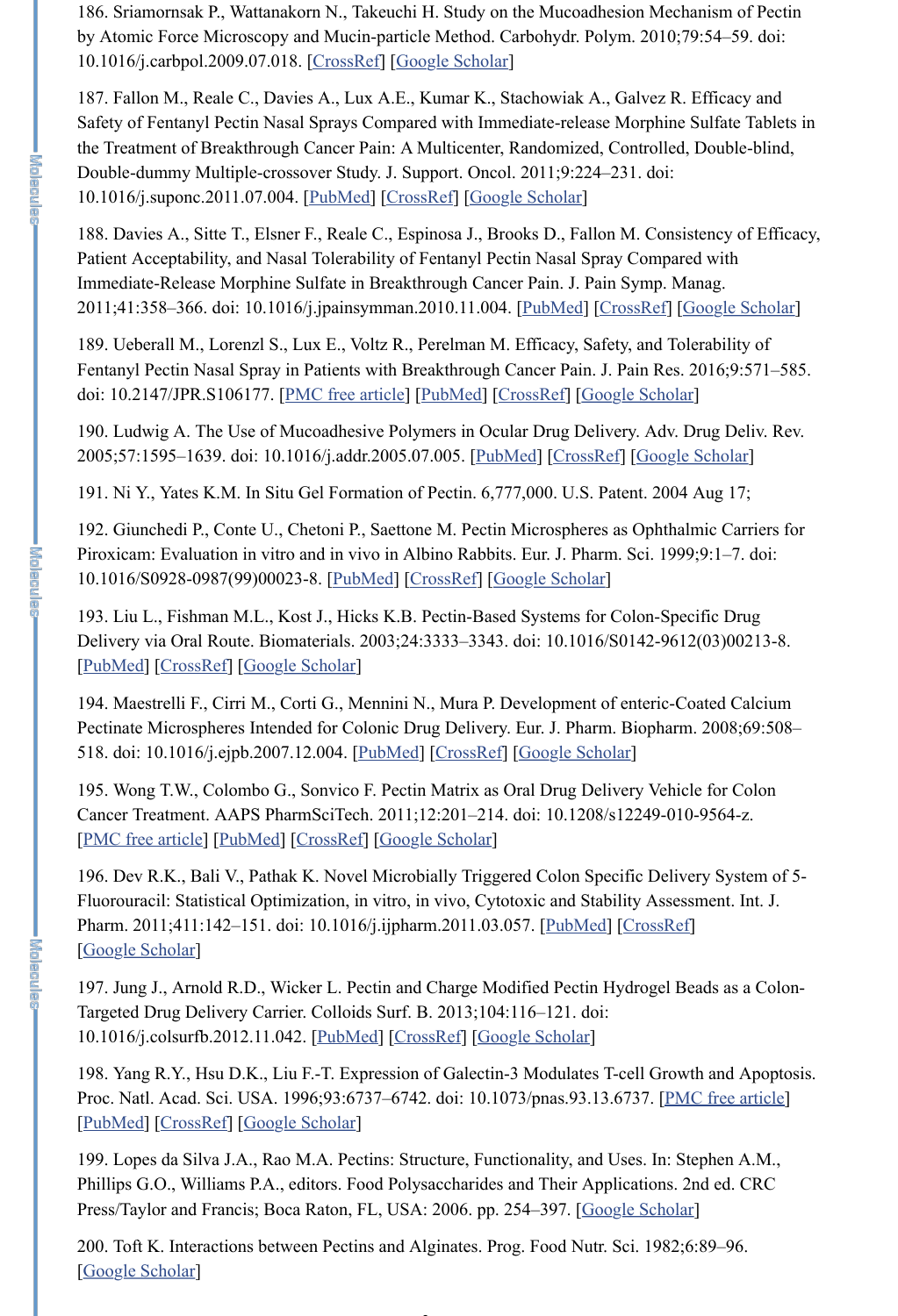201. Braccini I., Perez S. Molecular Basis of  $Ca^{2+}$ -Induced Gelation in Alginates and Pectins: The Egg-Box Model Revisited. Biomacromolecules. 2001;2:1089–1096. doi: 10.1021/bm010008g. [PubMed] [CrossRef] [Google Scholar]

202. Rao M.A., Cooley H.J. Rates of Structure Development during Gelation and Softening of Highmethoxyl Pectin-sodium Alginate-fructose Mixtures. Food Hydrocoll. 1995;9:229–235. doi: 10.1016/S0268-005X(09)80253-1. [CrossRef] [Google Scholar]

205. Draget K.I., Smidsrød O., Skjåk-Bræk G. Alginates from Algae. In: Steinbüchel A., Rhee S.K., editors. Polysaccharides and Polyamides in the Food Industry. Properties, Production and Patents. Wiley Verlag GmbH & Co.; Weinham, Germany: 2005. pp. 1-30. [Google Scholar]

203. Walkenstrom P., Kidman S., Hermansson A.-M., Rasmussen P.B., Hoegh L. Microstructure and Rheological Behavior of Alginate/pectin Mixed Gels. Food Hydrocoll. 2003;17:593–603. doi: 10.1016/S0268-005X(02)00119-4. [CrossRef] [Google Scholar]

207. Rezvanian M., Ahmad N., Amin M.C.I.M., Ng S.F. Optimization, Characterization, and in vitro Assessment of Alginate-pectin Ionic Cross-linked Hydrogel Film for Wound Dressing Applications. Int. J. Biol. Macromol. 2017;97:131–140. doi: 10.1016/j.ijbiomac.2016.12.079. [PubMed] [CrossRef] [Google Scholar]

204. Morris E.R. Mixed Polymer Gels. In: Harris R., editor. Food Gels. Elsevier; New York, NY, USA: 1990. pp. 291–359. [Google Scholar]

210. Krause A.C., da Silva M.A., Kieckbusch T.G. Natamycin Release from Alginate/pectin Films for Food Packaging Applications. J. Food. Eng. 2012;110:18-25. [Google Scholar]

206. Fang Y., Al-Assaf S., Phillips G.O., Nishinari K., Funami T., Williams P.A. Binding Behavior of Calcium to Polyuronates: Comparison of Pectin with Alginate. Carbohydr. Polym. 2008;72:334–341. doi: 10.1016/j.carbpol.2007.08.021. [CrossRef] [Google Scholar]

208. Morris V.J., Chilvers G.R. Cold Setting Alginate-pectin Mixed Gels. J. Sci. Food Agric. 1984;35:1370–1376. doi: 10.1002/jsfa.2740351215. [CrossRef] [Google Scholar]

209. Matto M., Husain Q. Entrapment of Porous and Stable Concanavalin A–peroxidase Complex into Hybrid Calcium Alginate-pectin Gel. J. Chem. Technol. Biotechnol. 2006;81:1316–1323. doi: 10.1002/jctb.1540. [CrossRef] [Google Scholar]

211. Islan G.C.A.A., Verti I.P.D., Marchetti S.G., Castro G.R. Studies of Ciprofloxacin Encapsulation on Alginate/Pectin Matrixes and Its Relationship with Biodisponibility. Appl. Biochem. Biotechnol. 2012;167:1408–1420. doi: 10.1007/s12010-012-9610-2. [PubMed] [CrossRef] [Google Scholar]

212. Shah N., Shah T., Amin A. Polysaccharides: A Targeting Strategy for Colonic Drug Delivery. Expert Opin. Drug Deliv. 2011;8:779–796. doi: 10.1517/17425247.2011.574121. [PubMed] [CrossRef] [Google Scholar]

213. Salyers A.A., Vercellotti J.R., West S.E., Wilkins T.D. Fermentation of Mucin and Plant

Polysaccharides by Strains of Bacteroides from the Human Colon. Appl. Environ. Microbiol. 1977;33:319–322. [PMC free article] [PubMed] [Google Scholar]

214. Eliaz I., Weil E., Wilk B. Integrative Medicine and the Role of Modified Citrus Pectin/Alginates in Heavy Metal Chelation and Detoxification—Five Case Reports. Complement. Med. Res. 2008;4:358–364. [PubMed] [Google Scholar]

215. Hsu F.-Y., Yu D.-S., Huang C.-C. Development of pH-Sensitive Pectinate/Alginate Microspheres for Colon Drug Delivery. J. Mater. Sci. Mater. Med. 2013;24:317–323. doi: 10.1007/s10856-012-4798- 9. [PubMed] [CrossRef] [Google Scholar]

<u>I ved ander</u>

**I**<br>Speels

 $\frac{1}{2}$  is a set of  $\frac{1}{2}$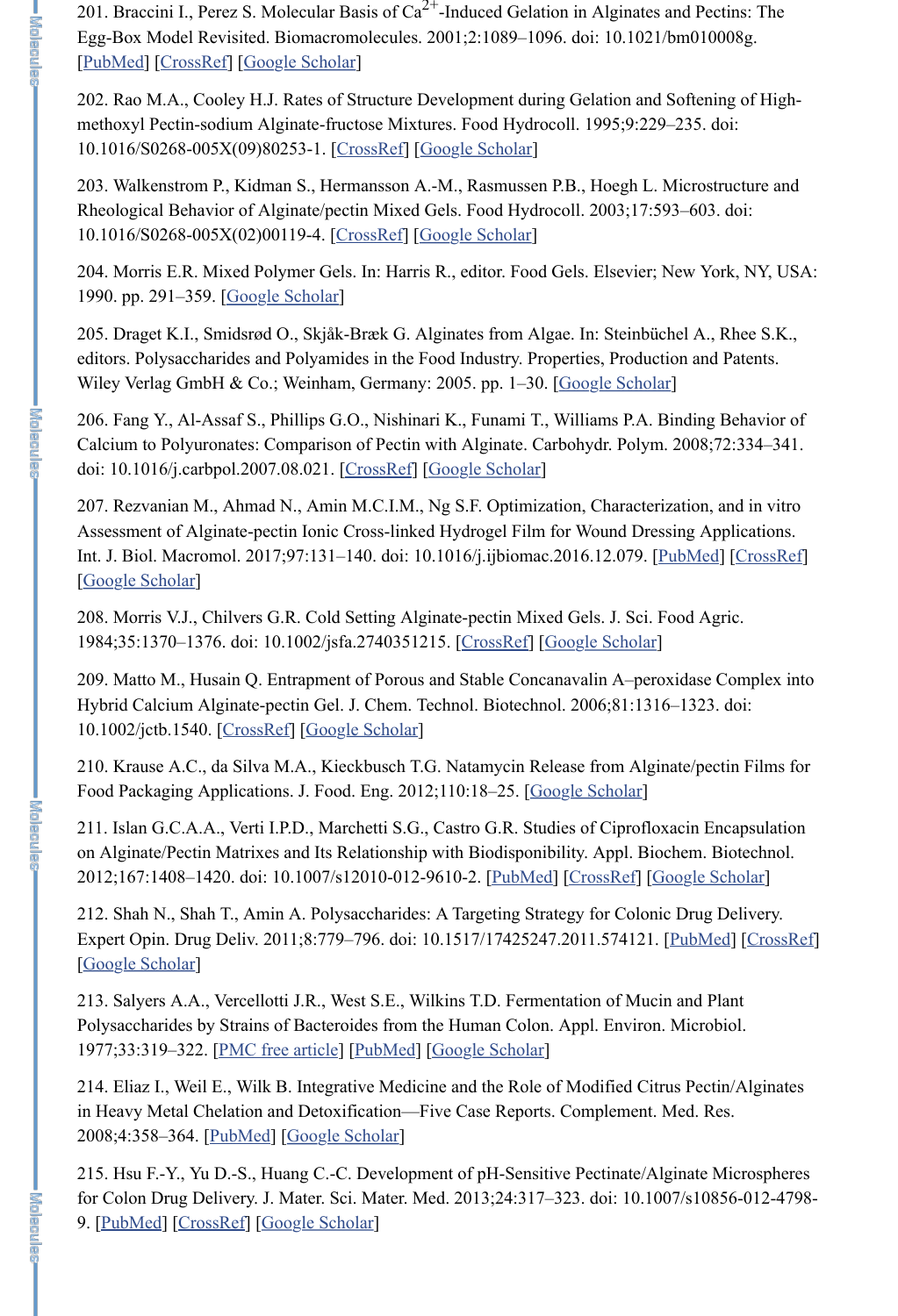216. Belščak-Cvitanović A., Bušić A., Barišić L., Vrsaljko D., Karlović S., Špoljarić I., Vojvodić A., Mršić G., Komes D. Emulsion Templated Microencapsulation of Dandelion (*Taraxacum officinale* L.) Polyphenols and β-Carotene by Ionotropic Gelation of Alginate and Pectin. Food Hydrocoll. 2016;57:139–152. doi: 10.1016/j.foodhyd.2016.01.020. [CrossRef] [Google Scholar]

217. Galus S., Lenart A. Development and Characterization of Composite Edible Films Based on Sodium Alginate and Pectin. J. Food. Eng. 2013;115:459–465. doi: 10.1016/j.jfoodeng.2012.03.006. [CrossRef] [Google Scholar]

218. Seixasa F.L., Turbiani F.R.B., Salomão P.G., Souza R.P., Gimenes M.L. Biofilms Composed of Alginate and Pectin: Effect of Concentration of Cross Linker and Plasticizer Agents. Chem. Eng. Trans. 2013;32:1693–1698. [Google Scholar]

219. Jindal M., Kumar V., Rana V., Tiwary A. An Insight into the Properties of *Aegle marmelos* Pectin–chitosan Cross-Linked Films. Int. J. Biol. Macromol. 2013;52:77–84. doi: 10.1016/j.ijbiomac.2012.10.020. [PubMed] [CrossRef] [Google Scholar]

220. Kowalonek J. Studies of Chitosan/Pectin Complexes Exposed to UV Radiation. Int. J. Biol. Macromol. 2017;103:515–524. doi: 10.1016/j.ijbiomac.2017.05.081. [PubMed] [CrossRef] [Google Scholar]

221. Birch N.P., Schiffman J.D. Characterization of Self-Assembled Polyelectrolyte Complex Nanoparticles Formed from Chitosan and Pectin. Langmuir. 2014;30:3441–3447. doi: 10.1021/la500491c. [PubMed] [CrossRef] [Google Scholar]

222. Rashidova S.S., Milusheva R.Y., Semenova L.N., Mukhamedjanova M.Y., Voropaeva N.L., Vasilyeva S., Faizieva R., Ruban I.N. Characteristics of Interactions in the Pectin–chitosan System. Chromatograpia. 2004;59:779–782. doi: 10.1365/s10337-004-0289-6. [CrossRef] [Google Scholar]

223. Ghaffari A., Navaee K., Oskoui M., Bayati K., Rafiee-Tehrani M. Preparation and Characterization of Free Mixed-Film of Pectin/Chitosan/Eudragit<sup>®</sup> RS Intended for Sigmoidal Drug Delivery. Eur. J. Pharm. Biopharm. 2007;67:175–186. doi: 10.1016/j.ejpb.2007.01.013. [PubMed] [CrossRef] [Google Scholar]

224. Recillas M., Silva L.L., Peniche P., Goycoolea F.M., Rinaudo M., Roman J.S., Argüelles W.M. Thermo-and pH-responsive Polyelectrolyte Complex Membranes from Chitosan-g-*N*isopropylacrylamide and Pectin. Carbohydr. Polym. 2011;86:1336–1343. doi: 10.1016/j.carbpol.2011.06.047. [CrossRef] [Google Scholar]

225. Alvarez-Lorenzo C., Blanco-Fernandez B., Puga A.M., Concheiro A. Crosslinked Ionic Polysaccharides for Stimuli-Sensitive Drug Delivery. Adv. Drug Deliv. Rev. 2013;65:1148–1171. doi: 10.1016/j.addr.2013.04.016. [PubMed] [CrossRef] [Google Scholar]

226. Das D., Pal S. Modified Biopolymer-Dextrin Based Crosslinked Hydrogels: Application in Controlled Drug Delivery. RSC Adv. 2015;5:25014–25050. doi: 10.1039/C4RA16103C. [CrossRef] [Google Scholar]

227. Bernabé P., Peniche C., Argüelles-Monal W. Swelling Behavior of Chitosan/Pectin Polyelectrolyte Complex Membranes. Effect of Thermal Cross-Linking. Polym. Bull. 2005;55:367–375. doi: 10.1007/s00289-005-0439-5. [CrossRef] [Google Scholar]

228. Hiorth M., Kjøniksen A.-L., Knudsen K.D., Sande S.A., Nyström B. Structural and Dynamical Properties of Aqueous Mixtures of Pectin and Chitosan. Eur. Polym. J. 2005;41:1718–1728. doi: 10.1016/j.eurpolymj.2005.02.028. [CrossRef] [Google Scholar]

229. Chen P.-H., Kuo T.-Y., Kuo J.-Y., Tseng Y.-P., Wang D.-M., Lai J.-Y., Hsieh H.-J. Novel Chitosan–pectin Composite Membranes with Enhanced Strength, Hydrophilicity and Controllable Disintegration. Carbohydr. Polym. 2010;82:1236–1242. doi: 10.1016/j.carbpol.2010.06.057. [CrossRef] [Google Scholar]

- 李宣通是三面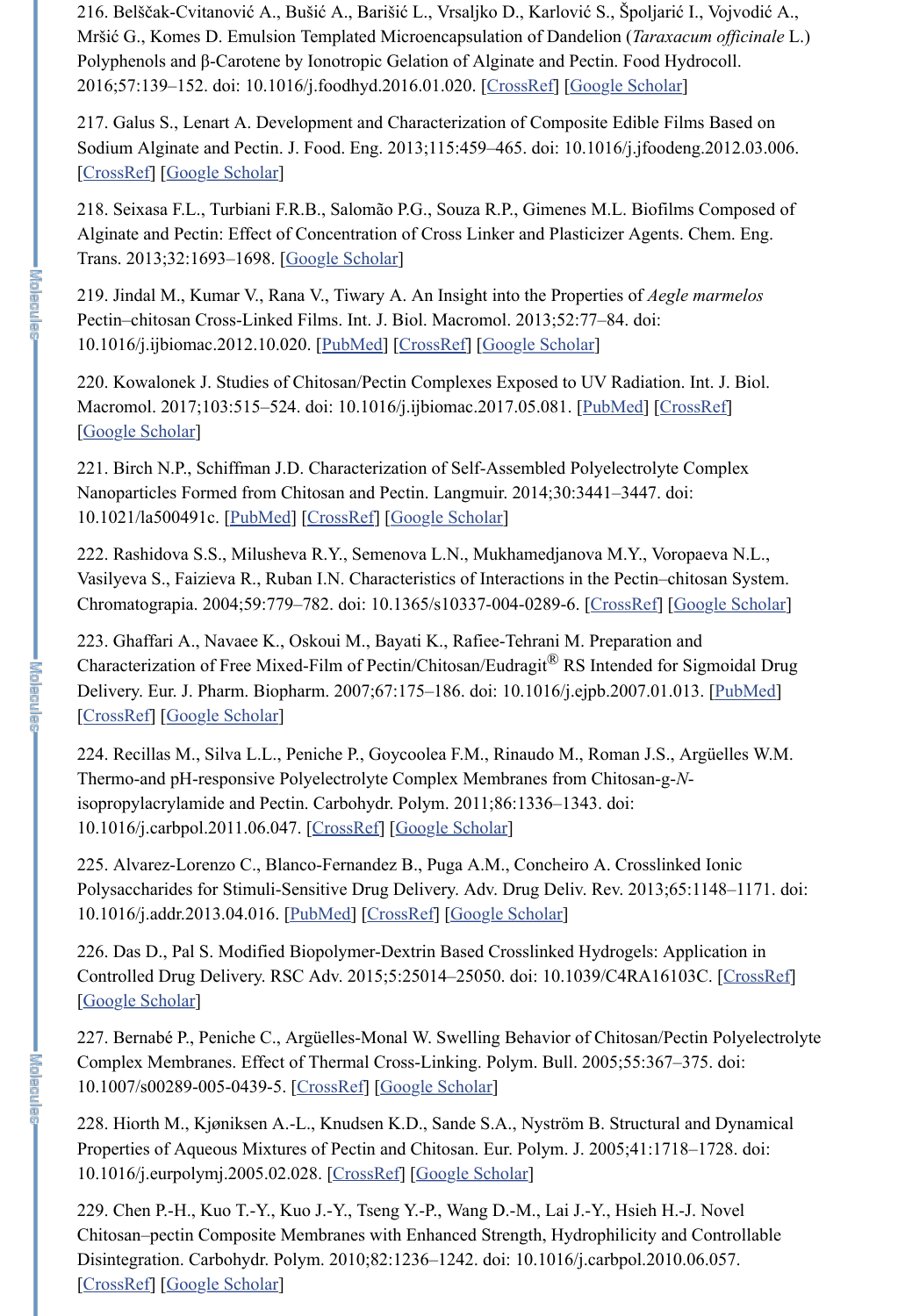230. Nordby M.H., Kjøniksen A.L., Nyström B., Roots J. Thermoreversible Gelation of Aqueous Mixtures of Pectin and Chitosan. Rheology. Biomacromolecules. 2003;4:337–343. doi: 10.1021/bm020107+. [PubMed] [CrossRef] [Google Scholar]

231. Neufeld L., Bianco-Peled H. Pectin-chitosan Physical Hydrogels as Potential Drug Delivery Vehicles. Int. J. Biol. Macromol. 2017;101:852–861. doi: 10.1016/j.ijbiomac.2017.03.167. [PubMed] [CrossRef] [Google Scholar]

232. Marudova M., Macdougall A.J., Ring S.G. Pectin-chitosan Interactions and Gel Formation. Carbohydr. Res. 2004;339:1933–1939. doi: 10.1016/j.carres.2004.05.017. [PubMed] [CrossRef] [Google Scholar]

233. Maciel V.B.V., Yoshida C.M., Franco T.T. Chitosan/Pectin Polyelectrolyte Complex as a pH Indicator. Carbohydr. Polym. 2015;132:537–545. doi: 10.1016/j.carbpol.2015.06.047. [PubMed] [CrossRef] [Google Scholar]

234. Coimbra P., Ferreira P., Sousa H.D., Batista P., Rodrigues M., Correia I., Gil M. Preparation and Chemical and Biological Characterization of a Pectin/Chitosan Polyelectrolyte Complex Scaffold for Possible Bone Tissue Engineering Applications. Int. J. Biol. Macromol. 2011;48:112–118. doi: 10.1016/j.ijbiomac.2010.10.006. [PubMed] [CrossRef] [Google Scholar]

235. Birch N.P., Barney L.E., Pandres E., Peyton S.R., Schiffman J.D. Thermal-Responsive Behavior of a Cell Compatible Chitosan/Pectin Hydrogel. Biomacromolecules. 2015;16:1837–1843. doi: 10.1021/acs.biomac.5b00425. [PMC free article] [PubMed] [CrossRef] [Google Scholar]

236. Morris G.A., Kӧk M.S., Harding S.E., Adams G. Polysaccharide Drug Delivery Systems Based on Pectin and Chitosan. Biotechnol. Genet. Eng. Rev. 2010;27:257–284. doi: 10.1080/02648725.2010.10648153. [PubMed] [CrossRef] [Google Scholar]

237. Pandey S., Mishra A., Raval P., Patel H., Gupta A., Shah D. Chitosan-pectin Polyelectrolyte Complex as a Carrier for Colon Targeted Drug Delivery. J. Young Pharm. 2013;5:160–166. doi: 10.1016/j.jyp.2013.11.002. [PMC free article] [PubMed] [CrossRef] [Google Scholar]

238. Wu L., Wang H., Zhu X., Hou Y., Liu W., Yang G., Jiang A. Pectin-chitosan Complex: Preparation and Application in Colon-specific Capsule. Int. J. Agric. Biol. Eng. 2015;8:151–160. [Google Scholar]

239. Rampino A., Borgogna M., Bellich B., Blasi P., Virgilio F., Cesàro A. Chitosan-pectin Hybrid Nanoparticles Prepared by Coating and Blending Techniques. Eur. J. Pharm. Sci. 2016;84:37–45. doi: 10.1016/j.ejps.2016.01.004. [PubMed] [CrossRef] [Google Scholar]

240. Cooper C., Dubin P., Kayitmazer A., Turksen S. Polyelectrolyte-protein Complexes. Curr. Opin. Colloid Interface Sci. 2005;10:52–78. doi: 10.1016/j.cocis.2005.05.007. [CrossRef] [Google Scholar]

241. Alonso-Sande M.C.A.D., Cuña M., Remuñán-López C., Teijeiro-Osorio D., Alonso-Lebrero J.L., Alonso M.J. Formation of New Glucomannan-Chitosan Nanoparticles and Study of Their Ability to Associate and Deliver Proteins. Macromolecules. 2006;39:4152–4158. doi: 10.1021/ma060230j. [CrossRef] [Google Scholar]

**I**<br>Solonelo

242. Tolstoguzov V. Some Thermodynamic Considerations in Food Formulation. Food Hydrocoll. 2003;17:1–23. doi: 10.1016/S0268-005X(01)00111-4. [CrossRef] [Google Scholar]

243. Rodríguez J.M., Pilosof A.M.R. Protein-polysaccharide Interactions at Fluid Interfaces. Food Hydrocoll. 2011;25:1925–1937. doi: 10.1016/j.foodhyd.2011.02.023. [CrossRef] [Google Scholar]

244. Burgess D. Practical Analysis of Complex Coacervate Systems. J. Colloid Interface Sci. 1990;140:227–238. doi: 10.1016/0021-9797(90)90338-O. [CrossRef] [Google Scholar]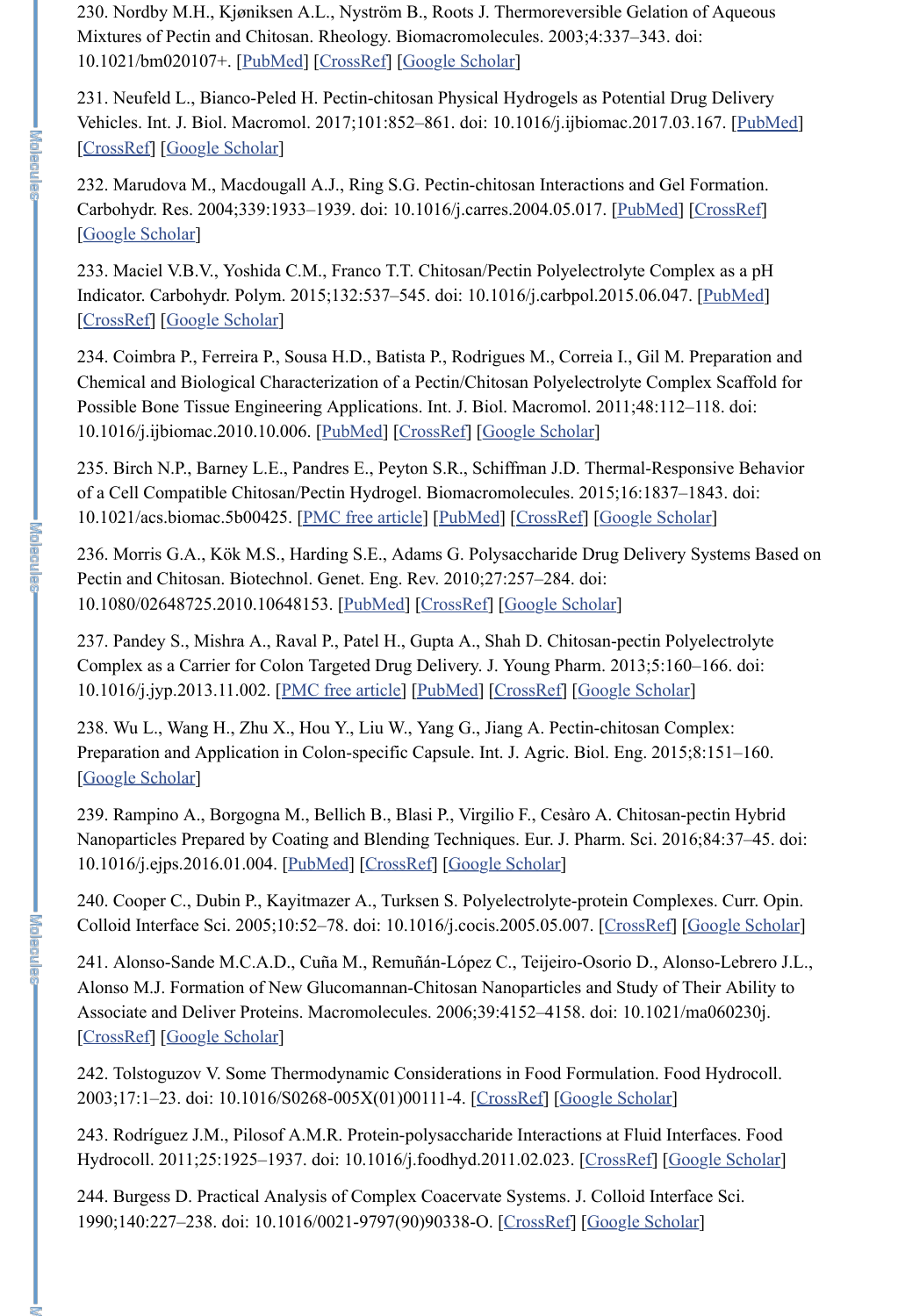245. Syrbe A., Bauer W.J., Klostermeyer H. Polymer Science Concepts in Dairy Systems: An Overview of Milk Protein and Food Hydrocolloid Interaction. Int. Dairy J. 1998;8:179–193. doi: 10.1016/S0958-6946(98)00041-7. [CrossRef] [Google Scholar]

246. Li X., Fang Y., Al-Assaf S., Phillips G.O., Yao X., Zhang Y., Zhao M., Zhang K., Jiang F. Complexation of Bovine Serum Albumin and Sugar Beet Pectin: Structural Transitions and Phase Diagram. Langmuir. 2012;28:10164–10176. doi: 10.1021/la302063u. [PubMed] [CrossRef] [Google Scholar]

247. Mcclements D.J. Non-Covalent Interactions between Proteins and Polysaccharides. Biotechnol. Adv. 2006;24:621–625. doi: 10.1016/j.biotechadv.2006.07.003. [PubMed] [CrossRef] [Google Scholar]

248. Jones O.G., Decker E.A., Mcclements D.J. Formation of Biopolymer Particles by Thermal Treatment of β-Lactoglobulin–pectin Complexes. Food Hydrocoll. 2009;23:1312–1321. doi: 10.1016/j.foodhyd.2008.11.013. [CrossRef] [Google Scholar]

253. Piculell L., Bergfeld K., Nilsson S. Factors Determining Phase Behavior of Multi-Component Polymer Systems. Nottingham University Press; Nottingham, UK: 1995. pp. 13–35. [Google Scholar]

249. Jones O.G., Lesmes U., Dubin P., Mcclements D.J. Effect of Polysaccharide Charge on Formation and Properties of Biopolymer Nanoparticles created by Heat Treatment of β-Lactoglobulin-pectin Complexes. Food Hydrocoll. 2010;24:374–383. doi: 10.1016/j.foodhyd.2009.11.003. [CrossRef] [Google Scholar]

255. Lundin L., Norton I.T., Foster T.J., Williams M.A.K., Hermansson A.-M., Bergström E. Gums and Stabilisers for the Food Industry. The Royal Society of Chemistry; Cambridge, UK: 2000. Phase Separation in Mixed Biopolymer Systems; pp. 168–180. [Google Scholar]

250. Baracat M.M., Nakagawa A.M., Casagrande R., Georgetti S.R., Verri W.A., Freitas O.D. Preparation and Characterization of Microcapsules Based on Biodegradable Polymers: Pectin/Casein Complex for Controlled Drug Release Systems. AAPS PharmSciTech. 2012;13:364–372. doi: 10.1208/s12249-012-9752-0. [PMC free article] [PubMed] [CrossRef] [Google Scholar]

258. Farrés I.F., Moakes R.J., Norton I.T. Designing Biopolymer Fluid Gels: A Microstructural Approach. Food Hydrocoll. 2014;42:362-372. doi: 10.1016/j.foodhyd.2014.03.014. [CrossRef] [Google Scholar]

251. Jensen S., Rolin C., Ipsen R. Stabilization of Acidified Skimmed Milk with HM Pectin. Food Hydrocoll. 2010;24:291–299. doi: 10.1016/j.foodhyd.2009.10.004. [CrossRef] [Google Scholar]

252. Nasseri A.T., Thibault J.-F., Ralet M.C. Citrus Pectin: Structure and Application in Acid Dairy Drinks. Tree Sci. Biotechnol. 2008;2:60–70. [Google Scholar]

254. Gilsenan P., Richardson R., Morris E. Associative and Segregative Interactions between Gelatin and Low-Methoxy Pectin: Part 1. Associative Interactions in the Absence of  $Ca^{2+}$  Food Hydrocoll. 2003;17:723–737. doi: 10.1016/S0268-005X(03)00094-8. [CrossRef] [Google Scholar]

256. Wu B., McClements D.J. Functional Hydrogel Microspheres: Parameters affecting Electrostatic Assembly of Biopolymer Particles Fabricated from Gelatin and Pectin. Food Res. Int. 2015;72:231– 240. doi: 10.1016/j.foodres.2015.02.028. [CrossRef] [Google Scholar]

**There** 

257. Liu H., Zhu D., Xu X., Guo S., Jin Z. Rheological, Textural and Microstructure Analysis of the High-Methoxy Pectin/Gelatin Mixed Systems. J. Texture Stud. 2007;38:577–600. doi: 10.1111/j.1745- 4603.2007.00114.x. [CrossRef] [Google Scholar]

259. Shewan H.M., Stokes J.R. Review of Techniques to Manufacture Micro-hydrogel Particles for the Food Industry and their Applications. J. Food Eng. 2013;119:781–792. doi: 10.1016/j.jfoodeng.2013.06.046. [CrossRef] [Google Scholar]

 $\frac{1}{2}$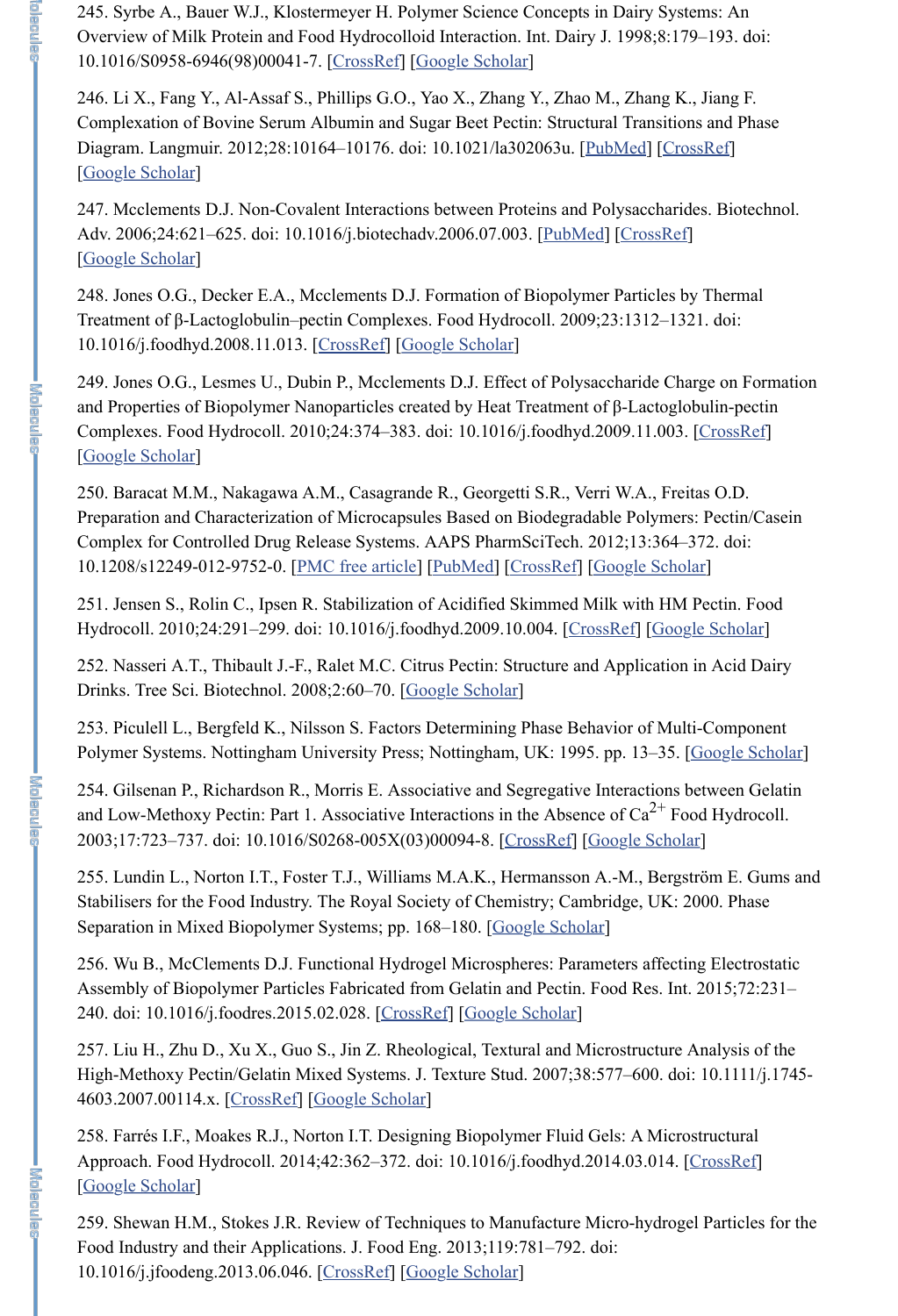260. Gupta B., Tummalapalli M., Deopura B., Alam M. Preparation and Characterization of in-Situ Cross linked Pectin–gelatin Hydrogels. Carbohydr. Polym. 2014;106:312–318. doi: 10.1016/j.carbpol.2014.02.019. [PubMed] [CrossRef] [Google Scholar]

261. DeMars L.L., Ziegler G.R. Texture and Structure of Gelatin/Pectin-Based Gummy Confections. Food Hydrocoll. 2001;15:643–653. doi: 10.1016/S0268-005X(01)00044-3. [CrossRef] [Google Scholar]

262. Wu B., Degner B., McClements D.J. Soft Matter Strategies for Controlling Food Texture: Formation of Hydrogel Particles by Biopolymer Complex Coacervation. J. Phys. Condens. Matter. 2014;26:1–11. doi: 10.1088/0953-8984/26/46/464104. [PubMed] [CrossRef] [Google Scholar]

263. Cheng L., Lim B., Chow K., Chong S., Chang Y. Using Fish Gelatin and Pectin to make a Low-Fat Spread. Food Hydrocoll. 2008;22:1637–1640. doi: 10.1016/j.foodhyd.2007.10.006. [CrossRef] [Google Scholar]

264. Saravanan M.K., Panduranga R. Pectin-gelatin and Alginate-gelatin Complex Coacervation for Controlled Drug Delivery: Influence of Anionic Polysaccharides and Drugs being encapsulated on Physicochemical Properties of Microcapsules. Carbohydr. Polym. 2010;80:808–816. doi: 10.1016/j.carbpol.2009.12.036. [CrossRef] [Google Scholar]

265. Silva D.F., Favaro-Trindade C.S., Rocha G.A., Thomazini M. Microencapsulation of Lycopene by Gelatin–pectin Complex Coacervation. J. Food Process. Preserv. 2012;36:185–190. doi: 10.1111/j.1745-4549.2011.00575.x. [CrossRef] [Google Scholar]

266. Nguyen T.B., Min Y.K., Lee B.T. Nanoparticle Biphasic Calcium Phosphate loading on Gelatin-Pectin Scaffold for Improved Bone Regeneration. Tissue Eng. Part A. 2015;21:1376–1387. doi: 10.1089/ten.tea.2014.0313. [PubMed] [CrossRef] [Google Scholar]

273. Carbinatto F.M., Castro A.D.D., Evangelista R.C., Cury B.S. Insights into the Swelling Process and Drug Release Mechanisms from Cross-Linked Pectin/High Amylose Starch Matrices. Asian J. Pharm. 2014;9:27–34. doi: 10.1016/j.ajps.2013.12.002. [CrossRef] [Google Scholar]

 $\frac{1}{2}$  is a magnetic

267. Mishra R.K., Majeed A.B.A., Banthia A.K. Development and Characterization of Pectin/gelatin Hydrogel Membranes for Wound Dressing. Int. J. Plast. Technol. 2011;15:82–95. doi: 10.1007/s12588- 011-9016-y. [CrossRef] [Google Scholar]

268. Tummalapalli M., Berthet M., Verrier B., Deopura B.L., Alam M.S., Gupta B. Drug Loaded Composite Oxidized Pectin and Gelatin Networks for Accelerated Wound Healing. Int. J. Pharm. 2016;505:234–245. doi: 10.1016/j.ijpharm.2016.04.007. [PubMed] [CrossRef] [Google Scholar]

269. Tummalapalli M., Berthet M., Verrier B., Deopura B.L., Alam M.S., Gupta B. Composite Wound Dressings of Pectin and Gelatin with Aloe Vera and Curcumin as Bioactive Agents. Int. J. Biol. Macromol. 2016;82:104–113. doi: 10.1016/j.ijbiomac.2015.10.087. [PubMed] [CrossRef] [Google Scholar]

270. Autio K., Kuuva T., Roininen K., Lahteenmaki L. Rheological Properties, Microstructure and Sensory Perception of High-amylose Starch-pectin Mixed Gels. J. Texture Stud. 2002;33:473–486. doi: 10.1111/j.1745-4603.2002.tb01362.x. [CrossRef] [Google Scholar]

271. Khondkar D., Tester R.F., Hudson N., Karkalas J., Morrow J. Rheological Behavior of Uncross-Linked and Cross-Linked Gelatinized Waxy Maize Starch with Pectin Gels. Food Hydrocoll. 2007;21:1296–1301. doi: 10.1016/j.foodhyd.2006.10.008. [CrossRef] [Google Scholar]

272. Carbinatto F.M., Castro A.D.D., Cury B.S., Magalhães A., Evangelista R.C. Physical Properties of Pectin–high Amylose Starch Mixtures Cross-Linked with Sodium Trimetaphosphate. Int. J. Pharm. 2012;423:281–288. doi: 10.1016/j.ijpharm.2011.11.042. [PubMed] [CrossRef] [Google Scholar]